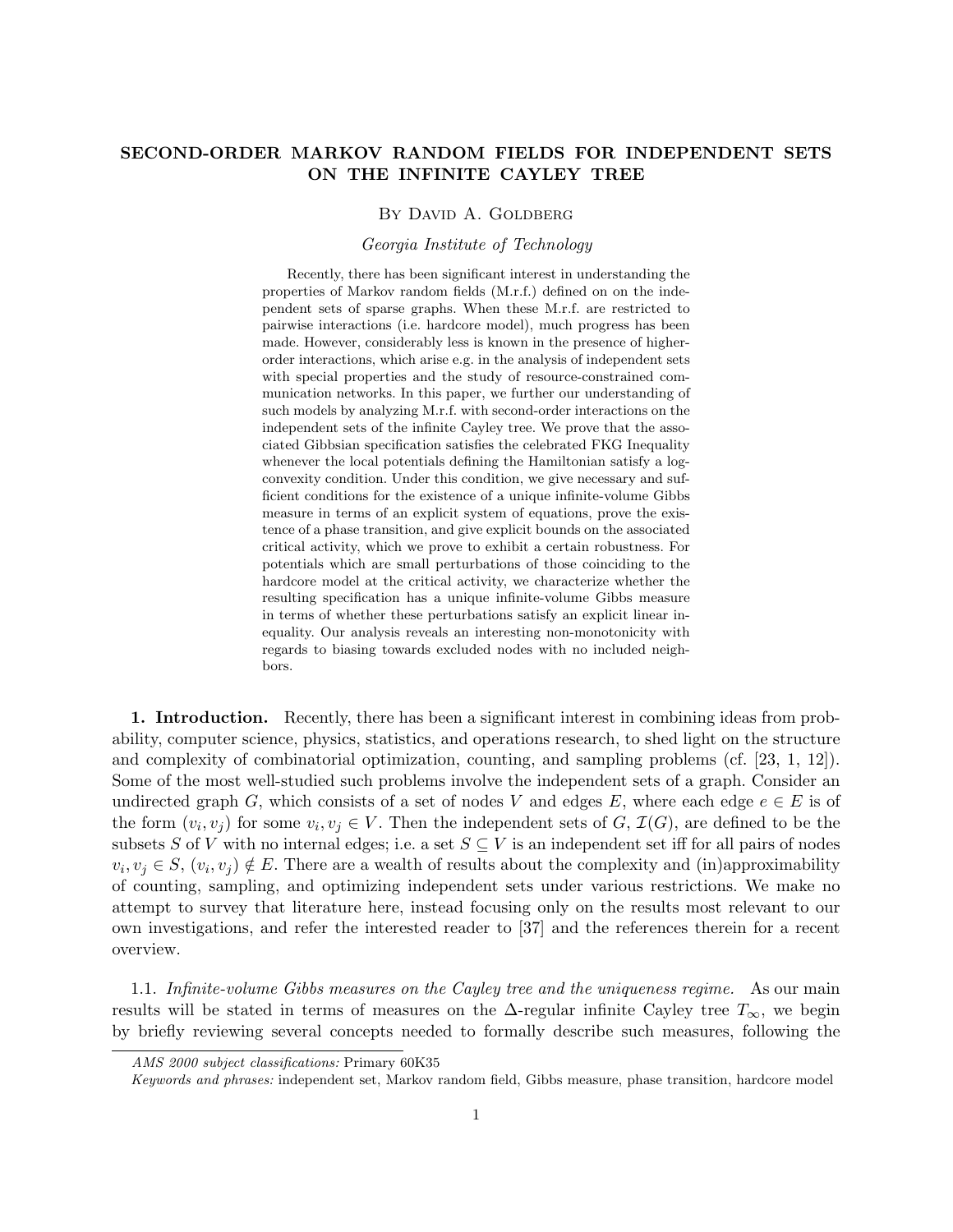exposition given in [15]. We assume the nodes of  $T_\infty$  are indexed by the non-negative integers *Z* <sup>+</sup>, and the tree is rooted at node 0. With a slight abuse of notation, we also let *T<sup>∞</sup>* denote the corresponding indexed set of nodes. In the spin systems considered in this paper, each node  $i \in T_\infty$ is assigned a spin from the set  $\{0,1\}$ . Let  $\Omega$  denote the collection of all  $\{0,1\}$  spin assignments to the nodes of  $T_\infty$ . For  $\omega \in \Omega$  and  $S \subseteq T_\infty$ , let  $\omega_S$  denote the resctriction of  $\omega$  to the nodes of *S*, and  $\Omega$ *S* denote the collection of all  $\{0,1\}$  spin assignments to the nodes of *S*. For an event *A*, let  $I(A)$ denote the corresponding indicator. For  $S \subseteq T_\infty$  and  $\omega \in \Omega_S$ , let  $|\omega| \stackrel{\Delta}{=} \sum$ *i∈S ω{i}* . Also, for a general

set  $S$ , let  $|S|$  denote the cardinality of  $S$ .

For every  $S \subseteq T_\infty$ , we define a potential  $\Phi_S : \Omega_S \to \mathbb{R}$ , mapping the spins of *S* to R, where we use  $\mathbb R$  to denote the positively extended real numbers, i.e. including  $\infty$ . For all models considered, thre will exist a finite radius R such that  $\Phi_S = 0$  (i.e. is identically zero) for all S which contain any two nodes *i, j* at graph-theoretic distance strictly greater than *R* in  $T_\infty$ . Let  $\Phi$  denote the collection of all potentials, i.e.  $\{\Phi_S, S \subseteq T_\infty\}$ . As a notational convention, let us evaluate all empty summations to zero, and all empty products to unity. For  $i, j \in T_\infty$ , let  $d(i, j)$  denote the graphtheoretic distance between i and j in  $T_{\infty}$ . For  $S \subseteq T_{\infty}$  and  $i \in T_{\infty}$ , let  $d(i, S) \triangleq \inf_{j \in S} d(i, j)$ , and

 $\partial S$   $\triangleq$  $\bigcup$ *j∈T<sup>∞</sup>* : *d*(*j,S*) *≤* 2*R*  ${j} \$ 

 $T_d$  denote the set of nodes with graph-theoretic distance at most *d* from 0 in  $T_\infty$ . For two disjoint subsets  $S_1, S_2 \subseteq T_\infty$ , and configurations  $\omega^1 \in \Omega_{S_1}, \omega^2 \in \Omega_{S_2}$ , let  $\omega^1 \cdot \omega^2$  denote the composition spin assignment which agrees with  $\omega^1$  on  $S_1$  and  $\omega^2$  on  $S_2$ .

For every  $\Lambda \subseteq T_{\infty}$ , we define the Hamiltonian  $\mathcal{H}_{\Lambda}^{\Phi} : \Omega_{\Lambda} \cup \partial \Lambda \to \mathbb{R}$  as  $\sum_{\Phi} \Phi_{S}(\omega_{S}).$ *S*⊆*T*<sub>∞</sub> : *S* ∩ Λ≠Ø

A so-called infinite-volume Gibbs measure  $\mu$  consistent with  $\Phi$  is a probability measure  $\mu$  on  $\Omega$  (associated with an appropriate probability space and filtration *F*, see [15] for details), which satisifes certain consistency requirements associated with conditioning on a boundary. In particular, for finite  $S \subseteq \Lambda \subseteq T_{\infty}$ ,  $\omega \in \Omega_S$ , and  $\eta \in \Omega_{\partial \Lambda}$ , let

(1) 
$$
\mathbb{P}_{\Phi,\Lambda}(S=\omega|\eta) \stackrel{\Delta}{=} \frac{\sum_{\nu\in\Omega_{\Lambda}: \nu_{S}=\omega} exp\big(-\mathcal{H}_{\Lambda}^{\Phi}(\nu\cdot\eta)\big)}{\sum_{\nu\in\Omega_{\Lambda}} exp\big(-\mathcal{H}_{\Lambda}^{\Phi}(\nu\cdot\eta)\big)},
$$

whenever this ratio is well-defined. For an event *A* on an appropriate filtration associated with the subset *S*, we analogously define  $\mathbb{P}_{\Phi,\Lambda}(A|\eta) = \sum$ *ω∈A*  $\mathbb{P}_{\Phi,\Lambda}(S=\omega|\eta)$ . For  $S\subseteq T_\infty$  and  $\omega\in\Omega_S$ , we let  ${S = \omega}$  be the event that the nodes of *S* receive the spin-configuration dictated by *ω*. Then the

aforementioned consistency requires that for any finite  $S \subseteq \Lambda \subseteq T_\infty$  and  $\omega \in \Omega_S$ ,

(2) 
$$
\mu(S = \omega) = \sum_{\eta \in \partial \Lambda} \mathbb{P}_{\Phi, \Lambda}(S = \omega | \eta) \times \mu(\partial \Lambda = \eta).
$$

Any measure  $\mu$  satisfying (2), as well as certain other technical conditions (the details of which we omit, instead referring the reader to [15]), is said to be an infinite-volume Gibbs measure consistent with  $\Phi$ , and we let  $\mathcal{G}(\Phi)$  denote the collection of all such measures. As a notational convenience, we denote  $\mathbb{P}_{\Phi,T_d}(S=\omega|\eta)$  by  $\mathbb{P}_{\Phi}(S=\omega|\eta)$ , where *d* is to be inferred from context (e.g. *η* belonging to  $\Omega_{\partial T_d}$ ).

It is well-known that under minimal technical conditions  $\mathcal{G}(\Phi)$  is a non-empty convex set, where we denote the corresponding set of extreme measures as  $\hat{\mathcal{G}}(\mathbf{\Phi})$ . If  $|\hat{\mathcal{G}}(\mathbf{\Phi})| = 1$ , we say that  $\mathbf{\Phi}$  belongs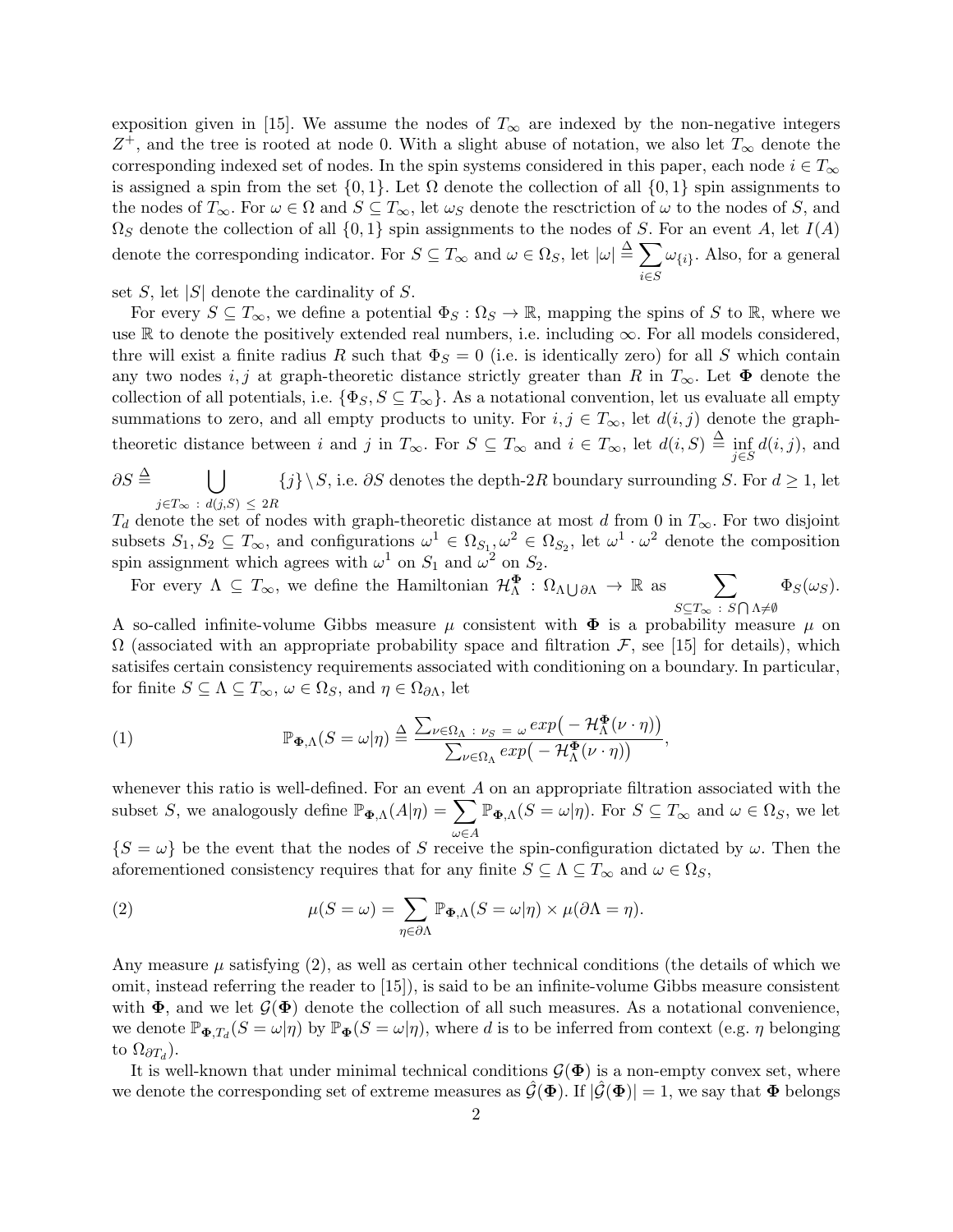to the *uniqueness regime*, i.e. admits a unique infinite-volume Gibbs measure. Furthermore, every such extremal measure can be constructed as a so-called thermodynamic limit of appropriately conditioned finite spin systems, in the following sense. To each  $\mu \in \hat{\mathcal{G}}(\mathbf{\Phi})$ , we can associate  $\omega^{\mu} \in \Omega$ such that for any finite  $S \subseteq T_\infty$  and  $\omega \in \Omega_S$ ,

(3) 
$$
\mu(S = \omega) = \lim_{d \to \infty} \mathbb{P}_{\Phi}(S = \omega | \omega_{\partial T_d}^{\mu}).
$$

In light of (3), non-uniqueness can also be interpreted as non-vanishing dependence on distant boundary conditions.

1.2. *Hardcore model on*  $T_\infty$ . The hardcore model on  $T_\infty$  coincides with the following collection of potentials  $\Phi$ . For some fixed activity  $\lambda > 0$ :  $\Phi_{\{i\}}(\omega) = -\log(\lambda)I(\omega_{\{i\}} = 1)$  for all  $i \in T_{\infty}$ ;  $\Phi_{\{i,j\}}(\omega) = \infty I(|\omega_{\{i,j\}}| = 2)$  for all pairs of nodes  $(i,j)$  which are adjacent in  $T_{\infty}$ ; and  $\Phi_S$  is identically zero for all other  $S \subseteq T_\infty$ . Under local conditioning, this measure puts all probability on spin assignments corresponding to independent sets, assigning an independent set *S* probability proportional to  $\lambda^{S}$ . When  $\lambda = 1$ , computing the relevant normalizing constant (i.e. partition function) is equivalent to counting the number of independent sets ( $a \#P$ -Complete problem in general graphs [45]); as  $\lambda \to \infty$ , all the probability mass gets put on the largest independent sets, and computing the partition function is analagous to finding the cardinality of the maximum independent set (an NP-Complete problem in general graphs [26]). Such models have a rich history in the physics literature. Models on the infinite lattice were studied early-on by several authors (cf. [39, 13, 32]). This work was extended to the three-regular infinite Cayley tree by L.K. Runnels in [33], and the general ∆-regular infinite Cayley tree in [9].

1.2.1. *Phase transition and non-uniqueness.* Motivated by the behavior of large particle systems, several of the original investigations of the hardcore model focused on identifying which sets of potentials (here parametrized by  $\lambda$ ) belonged to the uniqueness regime. In particular, for each  $\Delta \geq 3$ , there exists a critical actvity  $\lambda_{\Delta} \stackrel{\Delta}{=} (\Delta - 1)^{\Delta - 1} (\Delta - 2)^{-\Delta}$  such that the hardcore model on the infinite  $\Delta$ -regular Cayley tree admits a unique infinite-volume Gibbs measure iff  $\lambda \in (0, \lambda_{\Delta})$ (cf. [19]). More recently, it has been shown that this same phase transition also corresponds to the point at which certain Markov chains for sampling from the independent sets of a graph of maximum degree  $\Delta$  switch from mixing in polynomial time to mixing in exponential time (cf. [25]). Furthermore, it was shown in [45] that for all  $\lambda \leq \lambda_{\Delta}$ , the problem of computing  $\sum_{\lambda} |\lambda|^{S}$  admits  $S\overline{\in}I(G)$ 

a Fully Polynomial Time Approximation Scheme (FPTAS) for all graphs of maximum degree ∆. Combined with the results of [37] (and the references therein), which show that no such FPTAS exists for  $\lambda > \lambda_{\Delta}$  unless certain complexity classes collapse, this shows that the aforementioned phase transition has deep connections to computational complexity. This phase transition also has implications for various other applications, e.g. the design of communication networks (cf. [19]).

1.3. *Higher-order M.r.f. for independent sets.* Many applications modeled by Gibbs measures defined on the independent sets of graphs involve more complicated dependencies and constraints on the independent sets themselves. This includes several models in physics, e.g. models with nextnearest-neighbor and/or competing interactions (cf. [43]), kinetically constrained spin models (cf. [20]), and geometrically constrained spin models (cf. [7]), and we refer the interested reader to the recent survey of [30] for many more such examples. Such measures also arise in combinatorial optimization, e.g. through the study of subfamilies of independent sets such as those in which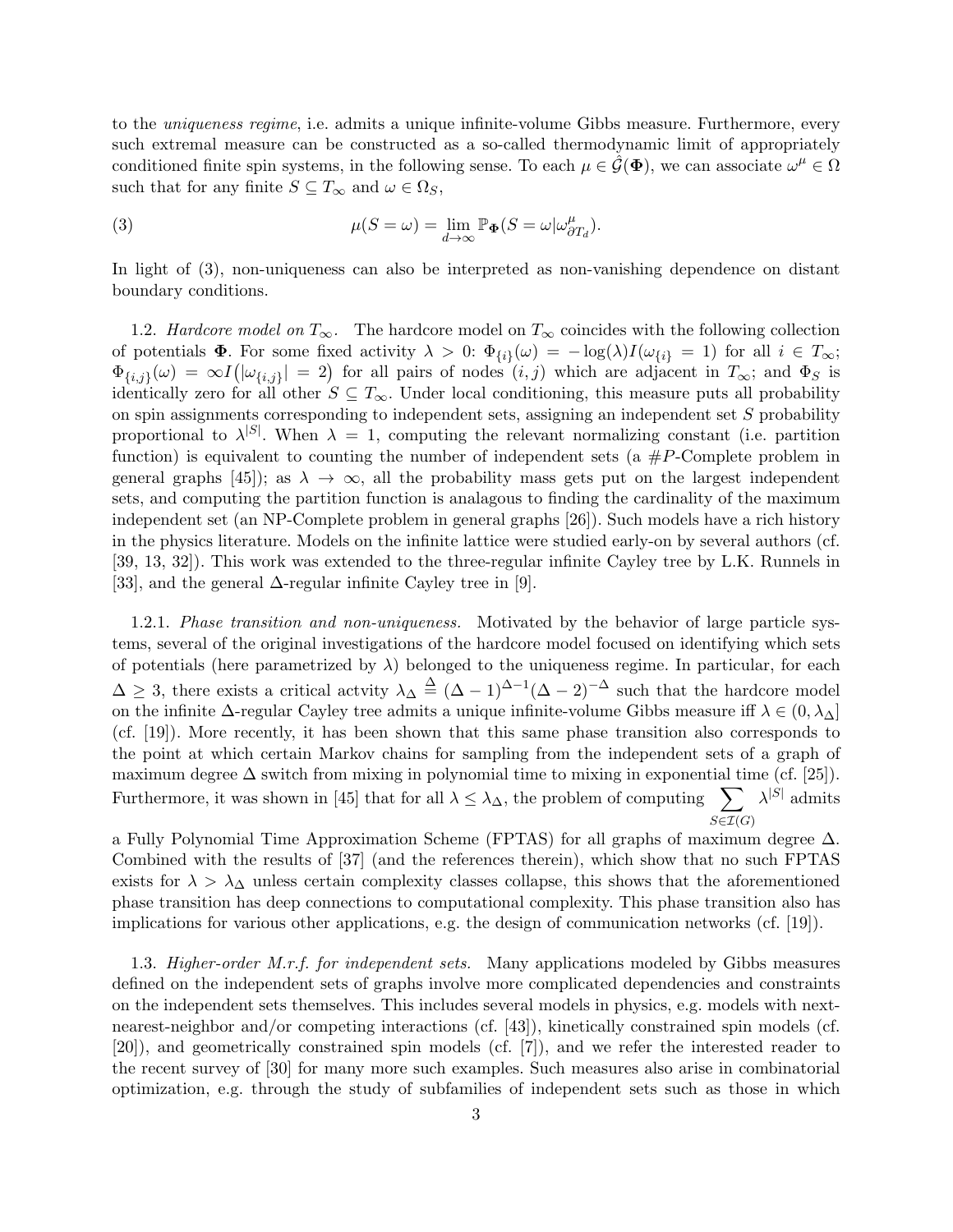every excluded node is adjacent to some minimal number of included nodes (cf. [11, 12]). Closely related models have also arisen in the analysis of resource-constrained communication networks (cf. [24, 22, 18]). In such networking applications, two central questions are:

- What is the distribution of the number of included neighbors of an excluded node? (cf. [5, 6, 2])
- Does the system exhibit long-range boundary independence? (cf. [19, 24])

Combining the above, we are led to the following question.

Question 1. *When sampling from the independent sets of the infinite Cayley tree, which distributions can be attained for the number of included neighbors of any given excluded node, while staying in the uniqueness regime?*

A good starting place is the hardcore model, for which the following result is well-known. Let *B*(*n, p*) denote a standard binomial distribution with parameters *n* and *p*.

Observation 1. *[38] For the hardcore model on the infinite Cayley tree in the uniqueness regime, every excluded node has a number of included neighbors which follows a binomial distribution. Exactly which binomial distributions can be acheived in this way is dictated by the phasetransition at*  $\lambda_{\Delta}$ *. In particular, it is possible to induce a*  $B(\Delta, p)$  *distribution on the number of included neighbors of each excluded node for any*  $p \in (0, (\Delta - 1)^{-1}]$  *in the uniqueness regime, and this characterization is tight.*

A natural framework for studying distributions on the independent sets of a graph with more complicated dependencies, reflected in many of the applications discussed above, is that of socalled higher-order M.r.f. (cf. [40]), equivalently spin systems in which the potentials  $\Phi_S$  defining the Hamiltonian are non-zero for more complicated subsets of  $T_\infty$  (i.e. not just individual nodes and edges, which corresond to first-order M.r.f.). We note that such systems can also be analyzed as so-called factor (i.e. graphical) models with long-range interactions, and refer the reader to the excellent survey [44] for an overview.

1.3.1. *Second-order M.r.f for independent sets.* In this paper, we will consider so-called secondorder M.r.f. for independent sets (cf. [40]), in which potentials are defined on depth-1 neighborhoods, i.e.  $R = 1$  (which should be assumed throughout). Here we also assume that the potentials are translation and rotation-invariant. In particular, for  $i \in T_\infty$ , let  $N(i)$  denote the set of neighbors of *i* in  $T_\infty$ , as well as *i* itself; and  $N_1(i) \triangleq N(i) \setminus \{i\}$ . We will consider sets of potentials  $\Phi$  such that for some activity  $\lambda > 0$  and strictly positive  $(\Delta + 1)$ -dimensional vector  $\boldsymbol{\theta} = (\theta_0, \ldots, \theta_{\Delta})$ , and every  $i \in T_\infty$ ,

(4) 
$$
\Phi_{N(i)}(\omega) = \begin{cases}\n-\log(\lambda) & \text{if } \omega_{\{i\}} = 1, |\omega_{N(i)}| = 1; \\
-\log(\theta_k) & \text{if } \omega_{\{i\}} = 0, |\omega_{N(i)}| = k; \\
\infty & \text{otherwise};\n\end{cases}
$$

while  $\Phi_S$  is identically zero for all other  $S \subseteq T_\infty$ . Thus, in addition to the hardcore constraints and activity parameter  $\lambda$ , we assign a different potential  $-\log(\theta_k)$  for each excluded node which is adjancent to exactly k included nodes. To express the dependence on  $\lambda$  and  $\theta$ , we denote the corresponding set of potentials  $\Phi$  by the vector  $(\lambda, \theta)$ . For a given vector  $\theta$ , let us say that  $\theta$  exhibits a phase transition if there exist strictly positive finite  $\lambda_1 < \lambda_2$  such that  $(\lambda_1, \theta)$  belongs to the uniqueness regime,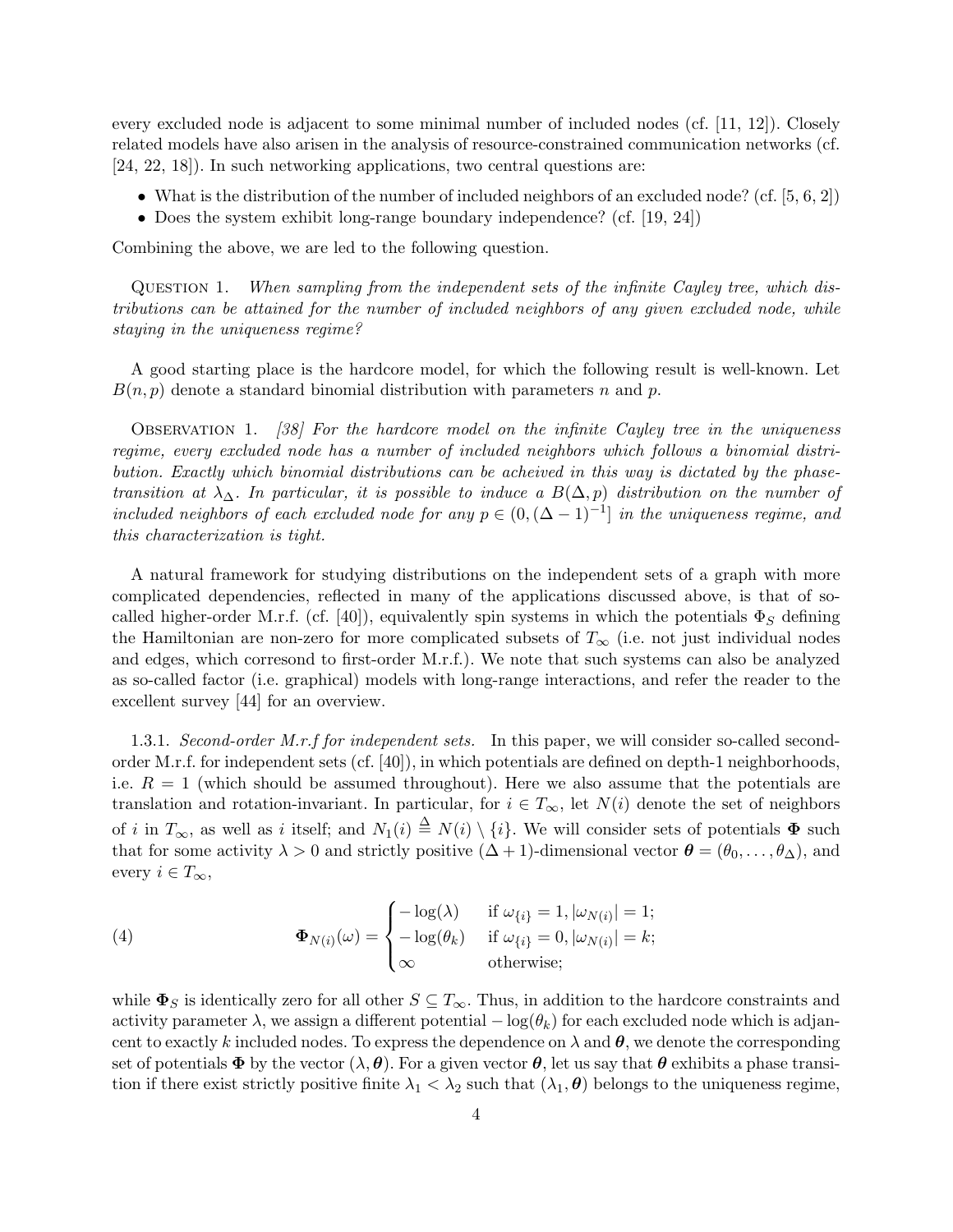while  $(\lambda_2, \theta)$  does not belong to the uniqueness regime. For  $\theta$  exhibiting a phase transition, let us define the critical activity  $\lambda_{\theta} \triangleq \inf \{\lambda > 0 \; : \; (\lambda, \theta) \text{ does not belong to the uniqueness regime}\}.$  We note that several of the examples mentioned earlier involving independent sets with more complicated dependency structure may be put in the framework of such second-order M.r.f.

The hardcore model may be viewed as a special case of our model, in which  $\theta_k = 1$  for all k. More generally, it follows from a straightforward reduction that the case  $\theta_k = \theta_0 \gamma^k$  (for some parameters  $\theta_0, \gamma > 0$ ) also reduces to the hardcore model, albeit with activity  $\lambda \theta_0^{-1} \gamma^{\Delta}$ . Recall that a strictly positive sequence  $\{x_i, i = 0, \ldots, n\}$  is called *log-convex* if  $\frac{x_{i+1}}{n}$  $\frac{x_{i+1}}{x_i} \geq \frac{x_i}{x_{i-1}}$  $\frac{w_i}{x_{i-1}}$  for all  $i \in \{1, \ldots, n-1\}$ . If *θ* is log-convex, it is natural to define vectors  $\theta$ ,  $\overline{\theta}$  such that  $\theta_k = \theta_0(\frac{\theta_1}{\theta_1})$  $\frac{\theta_1}{\theta_0}$ <sup>)</sup><sup>k</sup>,  $\overline{\theta}_k = \theta_0(\frac{\theta_\Delta}{\theta_{\Delta-1}})$  $\frac{\partial \Delta}{\partial \Delta - 1}$ <sup>k</sup>, where log-convexity ensures that  $\underline{\theta}_k \leq \theta_k \leq \overline{\theta}_k$  for all  $k \in \{0, \ldots, \Delta\}$ , and  $\underline{\frac{\theta_{k+1}}{\theta}}$  $\frac{k+1}{\theta_k} \leq \frac{\theta_{k+1}}{\theta_k}$  $\frac{k+1}{\theta_k} \leq \frac{\theta_{k+1}}{\overline{\theta}_k}$ *θk* for all  $k \in \{0, \ldots, \Delta-1\}$ . Note that  $\underline{\theta}(\overline{\theta})$  corresponds to the vector in which all ratios between consecutive entries are lowered (raised) to the lowest (highest) such ratio manifesting in  $\theta$ . By the aforementioned reduction to the hardcore model,  $\lambda_{\underline{\theta}} = \lambda_{\Delta} \theta_0 (\frac{\theta_0}{\theta_1})$ *θ*<sub>0</sub> (*θ*<sub>Δ</sub>*−*1</sup>)<sup>Δ</sup>; while  $\lambda$ *θ* (*θ*<sub>Δ</sub>*−1*) *θ*<sub>Δ</sub>  $\frac{\Delta-1}{\theta_{\Delta}}$ <sup> $\Delta$ </sup>, where we note that log-convexity ensures  $\lambda_{\overline{\theta}} \leq \lambda_{\underline{\theta}}$ .

1.4. *FKG Inequality.* A powerful tool for analyzing whether a given set of potentials belongs to the uniqueness regime are the so-called correlation inequalities, including the celebrated FKG Theorem (cf. [14, 28]). Roughly, the FKG Theorem proves that if a probability measure satisfies a certain supermodularity condition known as the FKG Inequality, then that measure enjoys certain monotonicity properties. Although the FKG Theorem holds in considerable generality, we will only state the inequality and its implications as customized to the specific models considered in this paper, following the exposition given in [17] for a different generalization of the hardcore model. Let us define a partial order  $\leq \infty$  on  $\Omega$  (and appropriate restrictions) as follows. Let  $T_{\infty}^e$  denote the subset of  $T<sub>\infty</sub>$  consisting of the root 0, and all nodes whose graph-theoretic distance from 0 is even; and  $T_{\infty}^o \stackrel{\Delta}{=} T_{\infty} \setminus T_{\infty}^e$ . For  $S \subseteq T_{\infty}$  and  $\omega^1, \omega^2 \in \Omega_S$ , let us say that  $\omega^1 \tilde{\leq} \omega^2$  if  $\omega_{\{i\}}^1 \leq \omega_{\{i\}}^2$ for all  $i \in S \cap T_{\infty}^e$ , and  $\omega_{\{i\}}^1 \geq \omega_{\{i\}}^2$  for all  $i \in S \cap T_{\infty}^o$ . For  $S \subseteq T_{\infty}$  and  $\omega^1, \omega^2 \in \Omega_S$ , let  $\omega^1 \wedge \omega^2 \in \Omega_S$  denote the following spin configuration.  $\omega^1 \wedge \omega_{\{i\}}^2 = \min(\omega_{\{i\}}^1, \omega_{\{i\}}^2)$  for  $i \in S \bigcap T_{\infty}^e$ ; and  $\omega^1 \wedge \omega_{\{i\}}^2 = \max(\omega_{\{i\}}^1, \omega_{\{i\}}^2)$  for  $i \in S \cap T_{\infty}^o$ . Similarly, let  $\omega^1 \vee \omega^2 \in \Omega_S$  denote the following spin configuration.  $\omega^1 \vee \omega_{\{i\}}^2 = \max(\omega_{\{i\}}^1, \omega_{\{i\}}^2)$  for  $i \in S \cap T^e_{\infty}$ ; and  $\omega^1 \vee \omega_{\{i\}}^2 = \min(\omega_{\{i\}}^1, \omega_{\{i\}}^2)$ for  $i \in S \cap T^o_{\infty}$ . Note that  $\omega^1 \wedge \omega^2 \leq \omega^1, \omega^2 \leq \omega^1 \vee \omega^2$ . Let  $\tilde{\Omega}$  denote the subset of  $\Omega$  consistent with the hardcore constraints, i.e.  $\omega \in \tilde{\Omega}$  if  $|\omega_{\{i,j\}}| \leq 1$  whenever  $d(i,j) = 1$ , and define all projective notations (e.g.  $\tilde{\Omega}_S$ ) in analogy with those for  $\Omega$ . For an event *A* belonging to an appropriate filtration, let us say that *A* is *increasing* if  $\omega^1 \in A$ ,  $\omega^1 \leq \omega^2$  implies  $\omega^2 \in A$ . For example, if *S* is a finite subset of  $T_{\infty}^e$ , then  $\{|\omega_S| = |S|\}$ , i.e. the event that all spins in *S* are 1, is increasing. In that case, the conditions of the FKG Inequality are as follows.

Definition 1. *[14, 17][FKG Inequality] The family of potentials* **Φ** *satisfies the FKG Inequality*  $\overline{or}$  *T*<sub>∞</sub> *under partial order*  $\leq$  *if for all*  $d \geq 0$ ,  $\omega^1, \omega^2 \in \Omega_{T_d}$ , and  $\eta \in \tilde{\Omega}_{\partial T_d}$ ,

(5) 
$$
\mathbb{P}_{\Phi}(T_d = \omega^1 \wedge \omega^2 | \eta) \times \mathbb{P}_{\Phi}(T_d = \omega^1 \vee \omega^2 | \eta) \ge \mathbb{P}_{\Phi}(T_d = \omega^1 | \eta) \times \mathbb{P}_{\Phi}(T_d = \omega^2 | \eta).
$$

Then the celebrated FKG Theorem is as follows.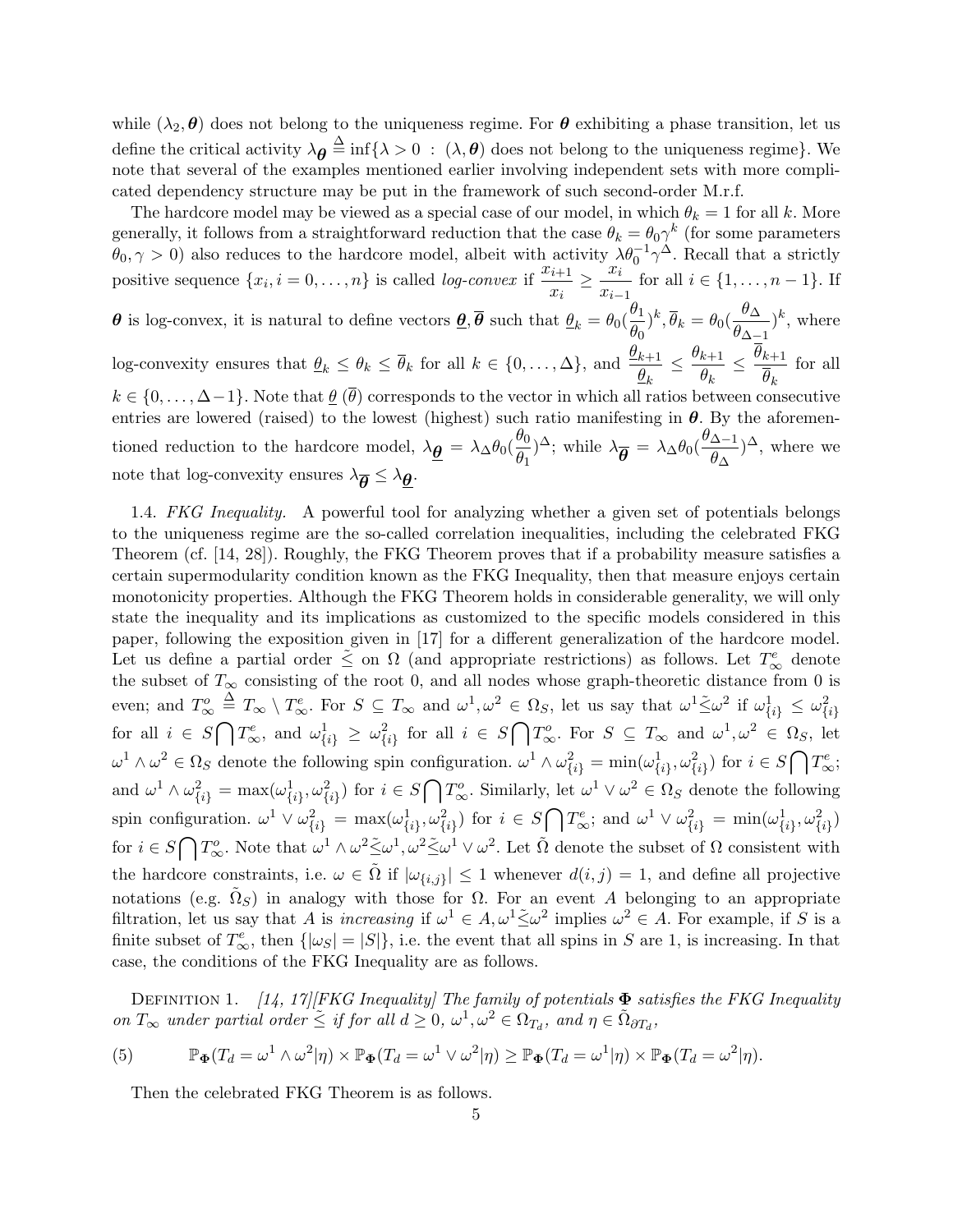THEOREM 1.  $[14]$ [FKG Theorem] If  $\Phi$  satisfies the FKG Inequality on  $T_{\infty}$  under partial order  $\leq$ , then for any  $d \geq 0$ ,  $\eta \in \tilde{\Omega}_{\partial T_d}$ , and increasing events  $A, B$  belonging to the appropriate filtration,

$$
\mathbb{P}_{\Phi}(A\bigcap B|\eta) \geq \mathbb{P}_{\Phi}(A|\eta) \times \mathbb{P}_{\Phi}(B|\eta).
$$

It is well-known that this monotonicity can be leveraged to reduce the question of uniqueness to the analysis of two special Gibbs measures (cf. [29, 17]). In particular, let  $\omega^+ \in \Omega$  denote the spin configuration with  $\omega_{\{i\}}^+ = 1$  for all  $i \in T^e_{\infty}$ , and  $\omega_{\{i\}}^+ = 0$  for all  $i \in T^o_{\infty}$ ; and  $\omega^- \in \Omega$  denote the spin configuration with  $\omega_{\{i\}}^- = 0$  for all  $i \in T^e_{\infty}$ , and  $\omega_{\{i\}}^- = 1$  for all  $i \in T^o_{\infty}$ . Then the following well-known implications of the FKG Inequality hold for the family of potentials  $(\lambda, \theta)$ , whenever those potentials indeed satisfy the FKG Inequality. Many of these implications hold in considerably greater generality, and we refer the interested reader to [29] for a comprehensive discussion.

Theorem 2. *[29, 17, 15][Further implications of the FKG Inequality] If the family of potentials*  $(\lambda, \theta)$  *satisfies the FKG inequality on*  $T_\infty$  *under partial order*  $\leq$ *, then all of the following implications hold.*

• *There is a unique (up to sets of measure 0) infinite-volume Gibbs measure*  $\mu_{\lambda}^{+}$ *λ,θ such that for every finite*  $S \subseteq T_\infty$  *and*  $\omega \in \Omega_S$ *,* 

$$
\mu^+_{\lambda,\theta}(S=\omega)=\lim_{d\to\infty}\mathbb{P}_{\lambda,\theta}(S=\omega|\omega_{\partial T_d}^+),
$$

*and a unique (up to sets of measure 0) infinite-volume Gibbs measure*  $\mu_{\lambda,\theta}^-$  *such that for every finite*  $S \subseteq T_\infty$  *and*  $\omega \in \Omega_S$ *,* 

$$
\mu_{\lambda,\theta}^-(S=\omega)=\lim_{d\to\infty}\mathbb{P}_{\lambda,\theta}(S=\omega|\omega_{\partial T_d}^-);
$$

*where all relevant limits appearing in the above definitions exist, and both of these measures are extremal, i.e. belong to*  $\hat{G}(\lambda, \theta)$ *.* 

• For every increasing event A on an appropriate filtration and  $\mu \in \mathcal{G}(\lambda, \theta)$ ,

$$
\mu_{\lambda,\theta}^-(A) \le \mu(A) \le \mu_{\lambda,\theta}^+(A).
$$

•  $|\mathcal{G}(\lambda, \theta)| = 1$  *iff*  $\mu_{\lambda}^{+}$  $\frac{1}{\lambda,\theta}(\omega_{\{0\}} = 1) = \mu_{\lambda,\theta}^{-}(\omega_{\{0\}} = 1)$ *. Furthermore, if*  $|\mathcal{G}(\lambda,\theta)| = 1$ *, then the unique such infinite-volume Gibbs measure is translation and rotation-invariant.*

If  $(\lambda, \theta)$  belongs to the uniqueness regime, we denote the corresponding unique infinite-volume  $\mathcal{L}$ Gibbs measure on  $T_\infty$  by  $\mu^*_{\lambda,\boldsymbol{\theta}}$ . Also, we let  $p_+^{\lambda,\boldsymbol{\theta}}\stackrel{\Delta}{=} \mu^*_{\lambda,\boldsymbol{\theta}}(\omega_{\{0\}}=1), p_k^{\lambda,\boldsymbol{\theta}}$  $\frac{\lambda}{k}$ *θ*  $\stackrel{\Delta}{=}\mu_{\lambda,\boldsymbol{\theta}}^{*}(\omega_{\{0\}}=0,|\omega_{N(0)}|=k),$ and  $\mathbf{p}^{\lambda,\theta}$  the corresponding vector. Also, we let  $\hat{p}_k^{\lambda,\theta}$  $\frac{\lambda}{k}$ *θ*  $\stackrel{\Delta}{=} p_k^{\lambda}$ *,θ*  $\partial_k^{\lambda, \theta} (1 - p_+^{\lambda, \theta})^{-1}$  denote the associated conditional distribution for the number of occupied neighbors of an unoccupied node, and  $\hat{p}^{\lambda,\theta}$  the corresponding vector.

1.5. *Our contribution.* In this paper, we take a step towards answering Question 1, by analyzing M.r.f. with second-order interactions on the independent sets of the infinite Cayley tree. We prove that the associated Gibbsian specification satisfies the FKG Inequality whenever the local potentials defining the Hamiltonian satisfy a certain log-convexity condition. Under this condition, we give necessary and sufficient conditions for the existence of a unique infinite-volume Gibbs measure in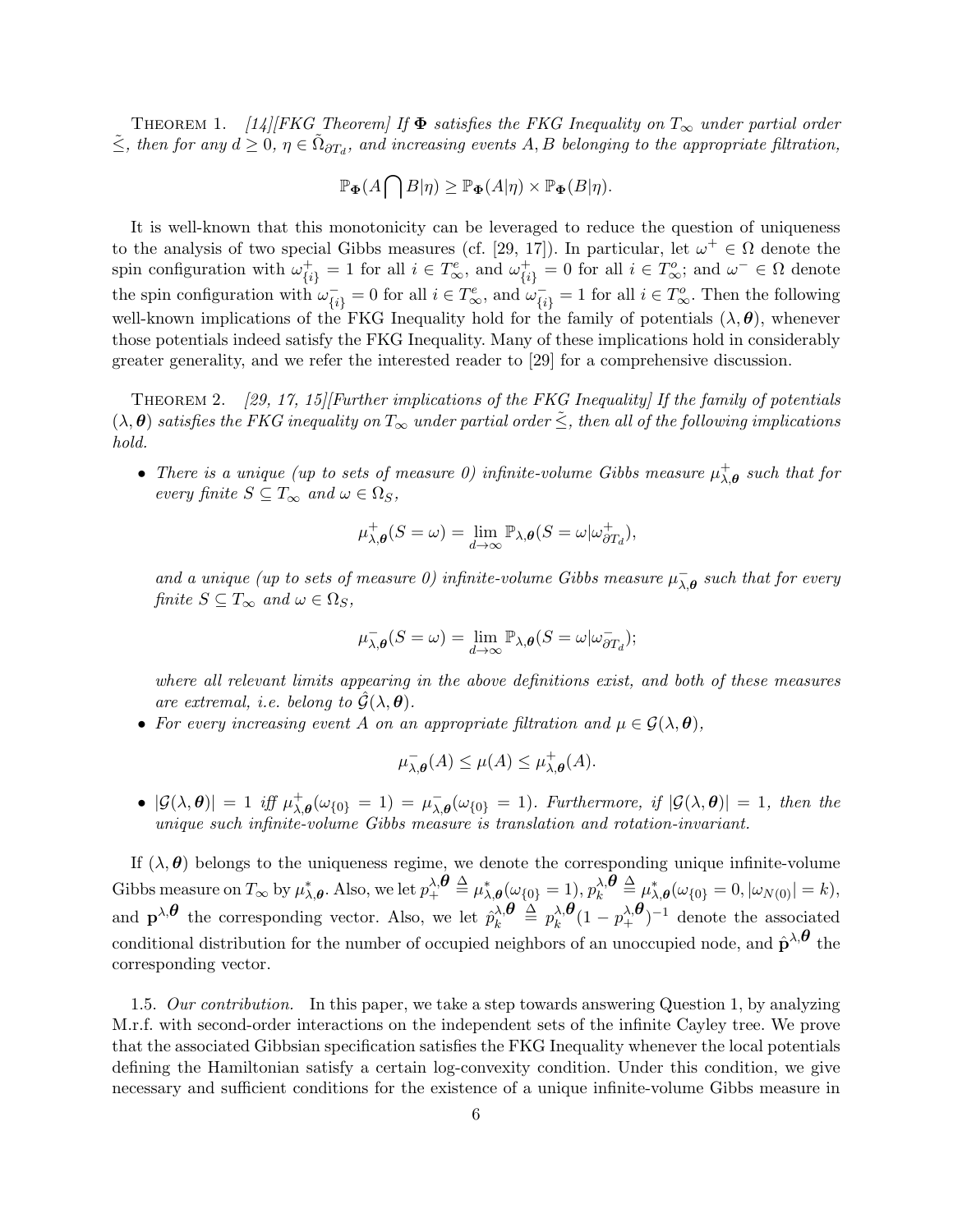terms of an explicit system of equations, prove the existence of a phase transition, and give explicit lower and upper bounds on the associated critical activity, denoted  $\lambda_{\theta}$  and  $\lambda_{\theta}$  respectively, which we prove to exhibit a certain robustness. Interestingly, we find that  $\lambda_{\theta}$  exhibits a dependence on ( *θ*∆*−*<sup>1</sup>  $\frac{(\Delta-1)}{\theta_0}$ )<sup> $\Delta$ </sup>, like  $\lambda_{\overline{\theta}}$ ; while  $\overline{\lambda}_{\theta}$  exhibits a dependence on  $(\frac{\theta_0}{\theta_1})$  $(\frac{\theta_0}{\theta_1})^{\Delta}$ , like  $\lambda_{\underline{\theta}}$ . For potentials which are small perturbations of those coinciding to the hardcore model at its critical activity *λ*∆, we perform a perturbative analysis of the system of equations arising from our necessary and sufficient conditions for uniqueness, allowing us to explicitly characterize whether the resulting specification has a unique infinite-volume Gibbs measure in terms of whether these perturbations satisfy an explicit linear inequality. Our analysis reveals an interesting non-monotonicity with regards to biasing towards excluded nodes with no included neighbors, which implies that the uniqueness regime for our model is incomparable to that suggested by  $\lambda_{\overline{\theta}}$  and  $\lambda_{\underline{\theta}}$ .

1.6. *Outline of paper.* The rest of the paper proceeds as follows. In Section 2, we make several additional definitions and state our main results. In Section 3, we prove that when  $\theta$  is log-convex,  $(\lambda, \theta)$  satisfies the FKG Inequality for all  $\lambda > 0$ . In Section 4, we rephrase the relevant probabilities and questions of interest in terms of sequences of ratios of partition functions, whose even and odd subsequences we prove to converge, and satisfy a certain system of equations. By proving that the functions arising in this system of equations satisfy certain bounds and monotonicities, we derive our necessary and sufficient conditions for uniqueness. In Section 5, we prove the existence of a phase transition, and provide explicit bounds on the critical activity. In Section 6, we perform a perturbative analysis of the system of equations arising from our necessary and sufficient conditions for uniqueness, allowing us to explicitly characterize whether the resulting specification has a unique infinite-volume Gibbs measure in terms of whether these perturbations satisfy an explicit linear inequality. In Section 7, we summarize our main results, provide a broader discussion of the potential use of higher-order M.r.f. for analyzing independent sets in graphs, and present directions for future research.

### **2. Main Results.**

2.1. *Potentials, probabilities, and reverse ultra log-concave measures.* Before stating our main results, we formally relate the family of potentials  $(\lambda, \theta)$  to the resulting occupancy probabilities  $p^{\lambda,\boldsymbol{\theta}}_+$ ,  $\hat{\mathbf{p}}^{\lambda,\boldsymbol{\theta}}$  in the uniqueness regime, and review the definition of reverse ultra log-concave measures.

OBSERVATION 2. If  $(\lambda, \theta)$  belongs to the uniqueness regime, then the associated occupancy prob*abilities may be characterized as follows. There exist*  $c, x \in \mathbb{R}^+$  *(depending only on*  $\lambda$  *and*  $\theta$ *) such*  $that \hat{p}_k^{\lambda,\theta} = c\theta_k$  $\sqrt{\Delta}$ *k*  $\setminus$  $x^k$  *for*  $k \in \{0,\ldots,\Delta\}$ *. For certain natural choices of*  $\theta$ *,*  $\hat{\mathbf{p}}^{\lambda,\theta}$  *corresponds exactly to a well-known family of distributions. If*  $\theta = 1$ *, then*  $\hat{p}^{\lambda,\theta}$  *corresponds to a binomial distribution. If*  $\theta_k = \frac{1}{16}$  $\frac{1}{k! \binom{\Delta}{k}}$  *for*  $k \in \{0, \ldots, \Delta\}$ *, then*  $\hat{\mathbf{p}}^{\lambda,\theta}$  *corresponds to a truncated Poisson distribution. If*  $\theta_k = \frac{1}{\sqrt{\lambda}}$  $\frac{1}{\binom{\Delta}{k}}$  *for*  $k \in \{0, \ldots, \Delta\}$ *, then*  $\hat{\mathbf{p}}^{\lambda, \theta}$  *corresponds to a truncated geometric distribution.* 

Recall that a strictly positive sequence  $\{x_i, i = 0, \ldots, n\}$  is called log-convex if  $\frac{x_{i+1}}{n}$  $\frac{x_{i+1}}{x_i} \geq \frac{x_i}{x_{i-1}}$  $\frac{x_i}{x_{i-1}}$  for all *i* ∈ {1, . . . , *n* − 1}, reverse ultra log-concave if the sequence { $\frac{x_i}{\sqrt{\Delta}}$  $\left(\frac{\alpha_i}{\binom{\Delta}{i}}, i=0,\ldots,n\right\}$  is log-convex,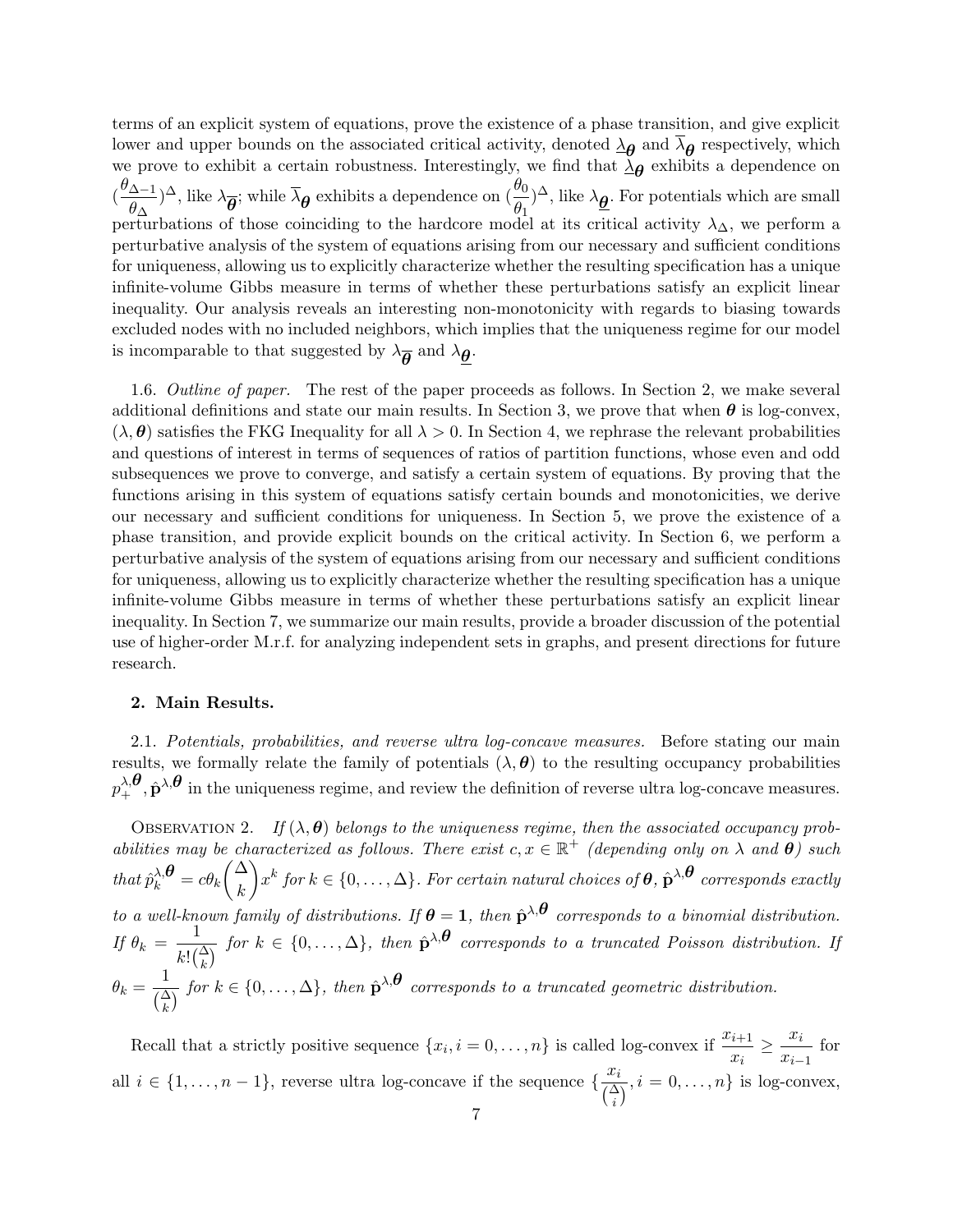and convex if  $x_{i+1} - x_i \geq x_i - x_{i-1}$  for all  $i \in \{1, \ldots, n-1\}$ . We say that a measure  $\mu$  with support on  $\{0, \ldots, \Delta\}$  is reverse ultra log-concave if the sequence  $\{\mu(k), k = 0, \ldots, \Delta\}$  is strictly positive and reverse ultra log-concave. Then the following may be easily verified using Observation 2, and we refer the interested reader to [8] for details and further references regarding reverse ultra log-concave measures.

OBSERVATION 3. If  $\theta$  is log-convex and  $(\lambda, \theta)$  belongs to the uniqueness regime, then  $\hat{\mathbf{p}}^{\lambda,\theta}$  is *reverse ultra log-concave. Furthermore, the binomial, truncated Poisson, and truncated Geometric distributions considered in Observation 2 are all reverse ultra log-concave, with the corresponding choices of θ log-convex.*

2.2. *Main Results.* We now state our main results, and begin by formalizing the connection between log-convexity of the local potentials and the FKG Inequality.

Theorem 3 (Log-convexity of potentials implies the FKG Inequality). *If θ is log-convex, then for all*  $\lambda > 0$ ,  $(\lambda, \theta)$  *satisfies the FKG Inequality on*  $T_\infty$  *under partial order*  $\leq$ .

For a given vector *θ*, let

$$
f_{\boldsymbol{\theta}}(x) \stackrel{\Delta}{=} \frac{\sum_{k=0}^{\Delta-1} \theta_{k+1} {\Delta-1 \choose k} x^k}{\sum_{k=0}^{\Delta-1} \theta_k {\Delta-1 \choose k} x^k},
$$

and

$$
g_{\boldsymbol{\theta}}(x) \stackrel{\Delta}{=} \frac{1}{\sum_{k=0}^{\Delta-1} \theta_k {(\lambda-1 \choose k} x^k}.
$$

Using Theorem 3, the implications of the FKG Inequality dictated by Theorem 2, and a recursive analysis of certain relevant partition functions, we prove the following necessary and sufficient conditions for uniqueness.

Theorem 4 (Necessary and sufficient conditions for uniqueness). *If θ is log-convex, the system of equations*

(6) 
$$
x = \lambda g_{\theta}(y) f_{\theta}^{\Delta - 1}(x);
$$

(7) 
$$
y = \lambda g_{\theta}(x) f_{\theta}^{\Delta - 1}(y);
$$

*always has at least one non-negative solution on*  $\mathbb{R}^+ \times \mathbb{R}^+$ .  $(\lambda, \theta)$  *belongs to the uniqueness regime iff this solution is unique.*

Note that Theorem 4 reduces to the well-known characterization for uniqueness in the hardcore model whenever  $\theta_k = \theta_0 \gamma^k$  for some  $\theta_0, \gamma > 0$ , as in this special case  $f_{\theta} = \gamma$ .

We now prove the existence of a phase transition for every log-convex  $\theta$ , and provide explicit bounds on the associated critical activity. For log-convex  $\theta$ , let

$$
\psi_{\theta} \stackrel{\Delta}{=} \max_{k=0,\ldots,\Delta-2} \left( \left( \Delta - (k+1) \right) \frac{\theta_{k+1}}{\theta_k} \right),
$$

$$
\Delta_{\theta} \stackrel{\Delta}{=} \left( 2\psi_{\theta} \theta_0^{-1} \left( \frac{\theta_{\Delta}}{\theta_{\Delta-1}} \right)^{\Delta-2} \left( \frac{\theta_{\Delta}}{\theta_{\Delta-1}} + (\Delta - 1) \left( \frac{\theta_{\Delta}}{\theta_{\Delta-1}} - \frac{\theta_1}{\theta_0} \right) \right) \right)^{-1} \ge \Delta_{\theta} \stackrel{\Delta}{=} \frac{\theta_0}{2\Delta^2} \left( \frac{\theta_{\Delta-1}}{\theta_{\Delta}} \right)^{\Delta};
$$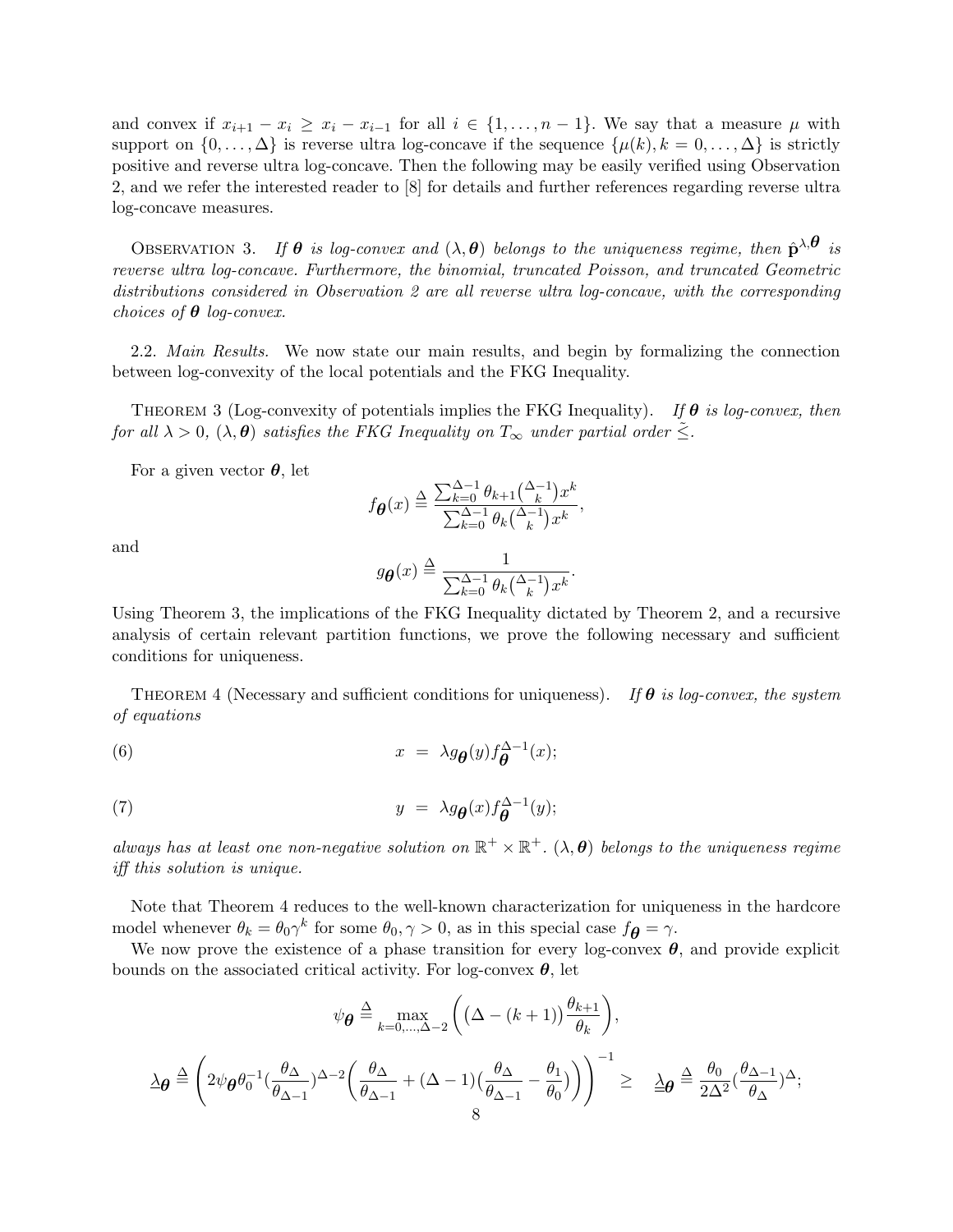and

$$
\overline{\lambda}_{\theta} \stackrel{\Delta}{=} \frac{3\theta_0}{\Delta} \exp \big( 3 \frac{\theta_{\Delta}}{\theta_{\Delta-1}} \frac{\theta_0}{\theta_1} \big) \big( \frac{\theta_0}{\theta_1} \big)^{\Delta}.
$$

THEOREM 5 (Bounds on the critical activity). For any log-convex  $\theta$ ,  $(\lambda, \theta)$  belongs to the *uniqueness regime for all*  $\lambda < \Delta_{\theta}$ , and does not does not belong to the uniqueness regime for all  $\lambda > \lambda_{\theta}$ .

To gain further insight into  $\Delta \theta$  and  $\overline{\lambda} \theta$ , we briefly discuss the special case in which  $\theta_k = \theta_0 \gamma^k$  for  $\theta_0, \gamma > 0$ . In this case,  $\theta = \underline{\theta} = \overline{\theta}$ , and  $\lambda_{\theta} = \lambda_{\Delta} \theta_0 \gamma^{-\Delta}$ , which (with  $\theta_0, \gamma$  held fixed) scales like  $θ_0$  $\frac{e}{\lambda}$  $\frac{e}{\Delta} \gamma^{-\Delta}$  as  $\Delta \to \infty$ . Furthermore, it may be easily verified that in this case,  $\Delta \theta = \frac{\theta_0}{2(\Delta - 1)} \gamma^{-\Delta}$ ,  $\overline{\lambda}_{\theta} = \frac{3e^3\theta_0}{\Delta} \gamma^{-\Delta}$ . In particular, as  $\Delta \to \infty$ , both our lower and upper bound scale (up to con-∆ stant factors independent of  $\theta_0$ ,  $\Delta$ ,  $\gamma$ ) like  $\frac{\theta_0}{\Delta} \gamma^{-\Delta}$ , agreeing with the true asymptotic scaling of the critical activity. When  $\Delta$  is large but  $\theta$  does not have this simple factorized form, we find that *λθ*exhibits a dependence on  $\left(\frac{\theta_{\Delta-1}}{\theta_{\Delta}}\right)$  $\frac{(\Delta-1)}{\theta}$   $(\frac{\theta_0}{\theta_1})^{\Delta}$ , like  $\lambda_{\overline{\theta}}$ ; while  $\overline{\lambda}_{\theta}$  exhibits a dependence on  $(\frac{\theta_0}{\theta_1})$  $\frac{\sigma_0}{\theta_1}$ <sup> $\Delta$ </sup>, like *λθ* . As log-convexity dictates that *<sup>θ</sup>*∆*−*<sup>1</sup>  $\frac{\Delta-1}{\theta_\Delta} \leq \frac{\theta_0}{\theta_1}$  $\frac{\partial}{\partial q}$ , this leads to a potentially exponentially large gap between our lower and upper bounds as one moves away from the special case in which  $\theta_k = \theta_0 \gamma^k$ . Determining whether the associated phase transition is sharp, and more generally closing the gap between our lower and upper bounds, remain interesting open questions. We also note that similar ideas (albeit connecting log-concavity of local potentials to certain negative association properties of the resulting Gibbs measure) were recently used in [34] to prove the non-existence of a phase transition for so-called *b*-matchings on infinite graphs, and exploring further connections between our results and those of [34] remains a direction for future research.

We now comment briefly on several implications of Theorem 5, all of which follow from straightforward algebraic manipulations of  $\lambda_{\theta}, \lambda_{\theta}$  and simple Taylor series expansions. We first show that our lower and upper bounds, and by implication the associated critical activity, exhibit a certain form of robustness.

OBSERVATION 4 (Robustness of bounds). *If there exists*  $c \in [0, \Delta]$  *such that* max $(\frac{\theta \Delta}{\Delta})$  $\frac{\theta_{\Delta}}{\theta_{\Delta-1}}, \frac{\theta_0}{\theta_1}$  $\frac{\partial}{\partial y}$ <sup>2</sup> $\leq$  $1 + \frac{c}{\lambda}$  $\frac{c}{\Delta}$ , then  $\Delta \theta \geq (2 \exp(c)(1+4c))^{-1} \frac{\theta_0}{\Delta}$  $\frac{\theta_0}{\Delta}$ *, and*  $\overline{\lambda}_{\theta} \leq 3 \exp(12 + c) \frac{\theta_0}{\Delta}$  $\frac{\partial}{\partial \Delta}$ *. It follows that, up to constant*  $factors\,\, independent\,\, of\,\, \Delta$ , the critical activity will scale like  $\frac{\theta_0}{\Delta}$  (as  $\Delta \to \infty$ ) for any vector  $\theta$  which *does not deviate too much from the all ones vector.*

We next use our results to bound the critical activity for  $\theta$  corresponding to the truncated Poisson distribution.

OBSERVATION 5. For  $\theta$  such that  $\theta_k = \frac{1}{16}$  $\frac{1}{k! \binom{\Delta}{k}}$ , one has that  $\Delta \theta \geq \frac{1}{2}$  $\frac{1}{2}\Delta^{-1}$ *. In particular, the critical activity is at least*  $\frac{1}{2}\Delta^{-1}$ *, as in the hardcore model.* 

An explicit description of when Equations 6 - 7 have a unique non-negative solution, and which inclusion/exclusion probabilities can be attained in this way, seems difficult in general. However,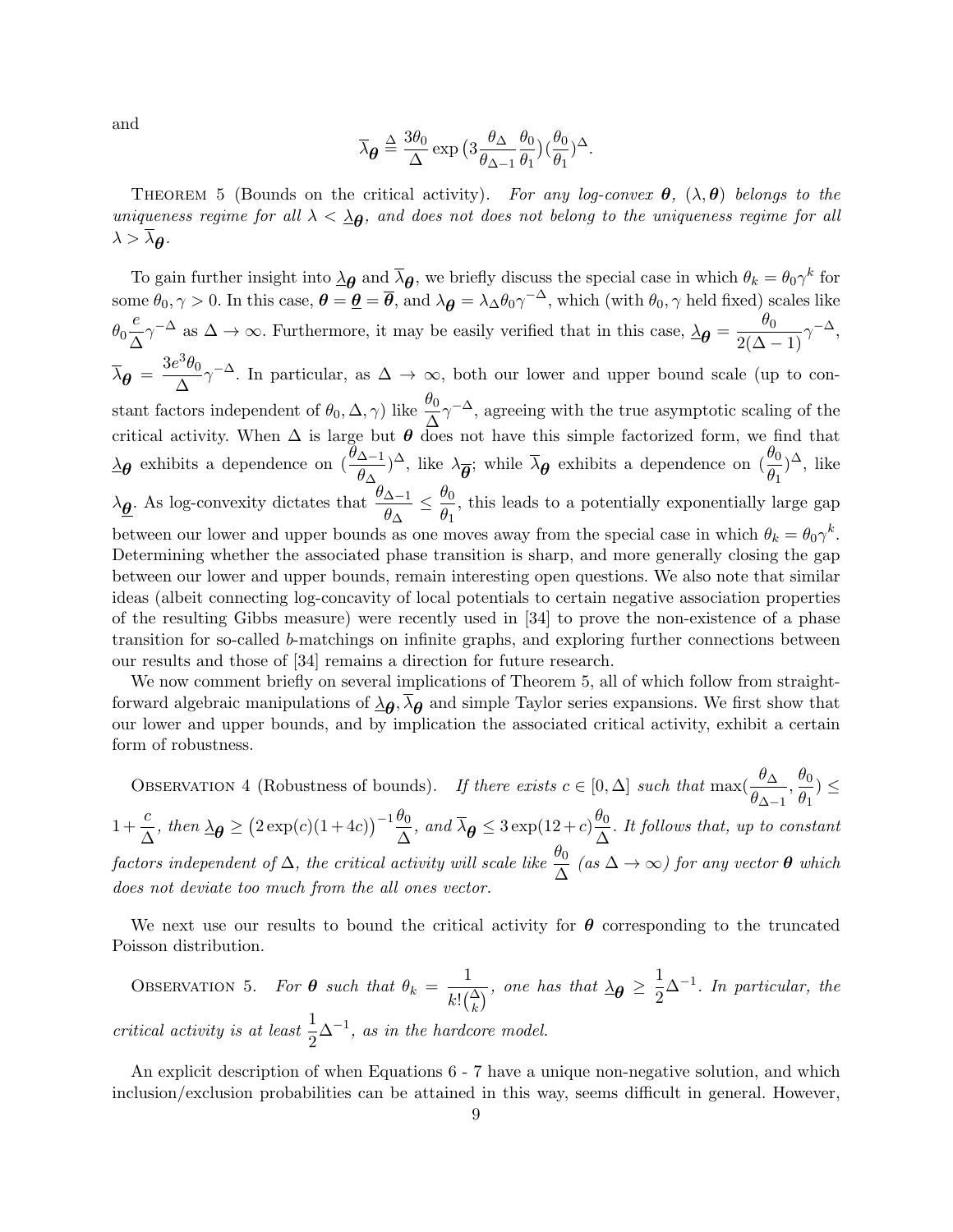we can develop a considerably more in-depth understanding when the relevant potentials are small perturbations of those coinciding to the hardcore model at the critical activity. Let us fix a vector  $c = (c_0, \ldots, c_{\Delta})$ . It follows from a simple Taylor series expansion that convex perturbations of the all ones vector yield log-convex  $\theta$ , as formalized below.

OBSERVATION 6. For every vector **c**, there exists  $\epsilon_{\mathbf{c}} > 0$  such that for  $h \in (0, \epsilon_{\mathbf{c}})$ ,  $1 + \mathbf{c}h$  is *log-convex iff* **c** *is convex.*

We now define a convenient notion of uniqueness for perturbations around the all ones vector, which we will use in our analysis.

DEFINITION 2 (Direction of (non) uniqueness). We say that **c** is a direction of uniqueness iff *there exists*  $\epsilon_c > 0$  *such that for all*  $h \in (0, \epsilon_c)$ ,  $(\lambda_\Delta, \mathbf{1} + \mathbf{c}h)$  *belongs to the uniqueness regime; and a direction of non-uniqueness iff there exists*  $\epsilon_c > 0$  *such that for all*  $h \in (0, \epsilon_c)$ ,  $(\lambda_{\Delta}, \mathbf{1} + \mathbf{c}h)$  does *not belong to the uniqueness regime.*

We now provide an explicit characterization / dichotomy theorem, classifying (almost) all convex vectors as either directions of uniqueness or directions of non-uniqueness. For  $j \in \{0, \ldots, \Delta\}$ , let  $\Lambda_{\Delta,j} \stackrel{\Delta}{=} \left( \frac{\Delta}{\Delta} \right)$ *j*  $(\Delta - 2)^{-j}$ . Let  $\boldsymbol{\pi} = (\pi_0, \ldots, \pi_\Delta)$  denote the vector such that for *j* ∈ {0, ..., Δ},  $\pi_j \stackrel{\Delta}{=} \Lambda_{\Delta,j}((\Delta - 2) + (6 - 5\Delta)j + 2(\Delta - 1)j^2).$ 

Then we prove the following.

Theorem 6 (Perturbative necessary and sufficient conditions for uniqueness). *A convex vector* **c** *is a direction of uniqueness if*  $\pi \cdot \mathbf{c} < 0$ *, and a direction of non-uniqueness if*  $\pi \cdot \mathbf{c} > 0$ *.* 

In particular, the hyperplane defined by  $\pi \cdot c = 0$  represents a phase transition in the perturbation parameter space. We note that the question of what happens at the boundary (i.e.  $\pi \cdot c = 0$ ) seems to require a finer asymptotic analysis, and we leave this as an open question.

We now study some qualitative features of  $\pi$ , to shed light on the set of convex directions of uniqueness, and reveal an interesting non-monotonicity of the uniqueness regime.

**ObservATION 7.** For all 
$$
\Delta \geq 3
$$
,  $\pi_0 > 0$ ,  $\pi_1 < 0$ ,  $\pi_2 < 0$ , and  $\pi_k > 0$  for all  $k \in \{3, \ldots, \Delta\}$ .

That  $\pi_1 < 0, \pi_2 < 0$ , and  $\pi_k > 0$  for all  $k \in \{3, \ldots, \Delta\}$  makes sense at an intuitive level, since biasing towards excluded nodes which are adjacent to few (many) included nodes should tend to reduce (increase) alternation and long-range correlations. That the cutoff occurs at exactly  $k = 2$ can be further justified by noting that the average number of included neighbors of an excluded node in the hardcore model, at the critical activity  $\lambda_{\Delta}$ , is  $1 + (\Delta - 1)^{-1} \in (1, 2)$ .

The counterintuitive feature of Observation 7, which seems to violate the above reasoning, is that  $\pi_0$  *>* 0, i.e. biasing towards excluded nodes with no included neighbors leads to non-uniqueness. We note that this effect is perhaps especially surprising in light of Theorem 5, as we now explain. Let **e**<sub>0</sub> denote the  $(\Delta + 1)$ -dimensional vector whose first component is a 1, with all remaining components 0. As it is easily verified that  $1 + e_0 h$  is log-convex for all  $h \ge 0$ , and  $\lim_{h \to \infty} \frac{\lambda_{1}}{h} + e_0 h = \infty$ , we conclude that the associated uniqueness regime exhibits the following non-monotonicity.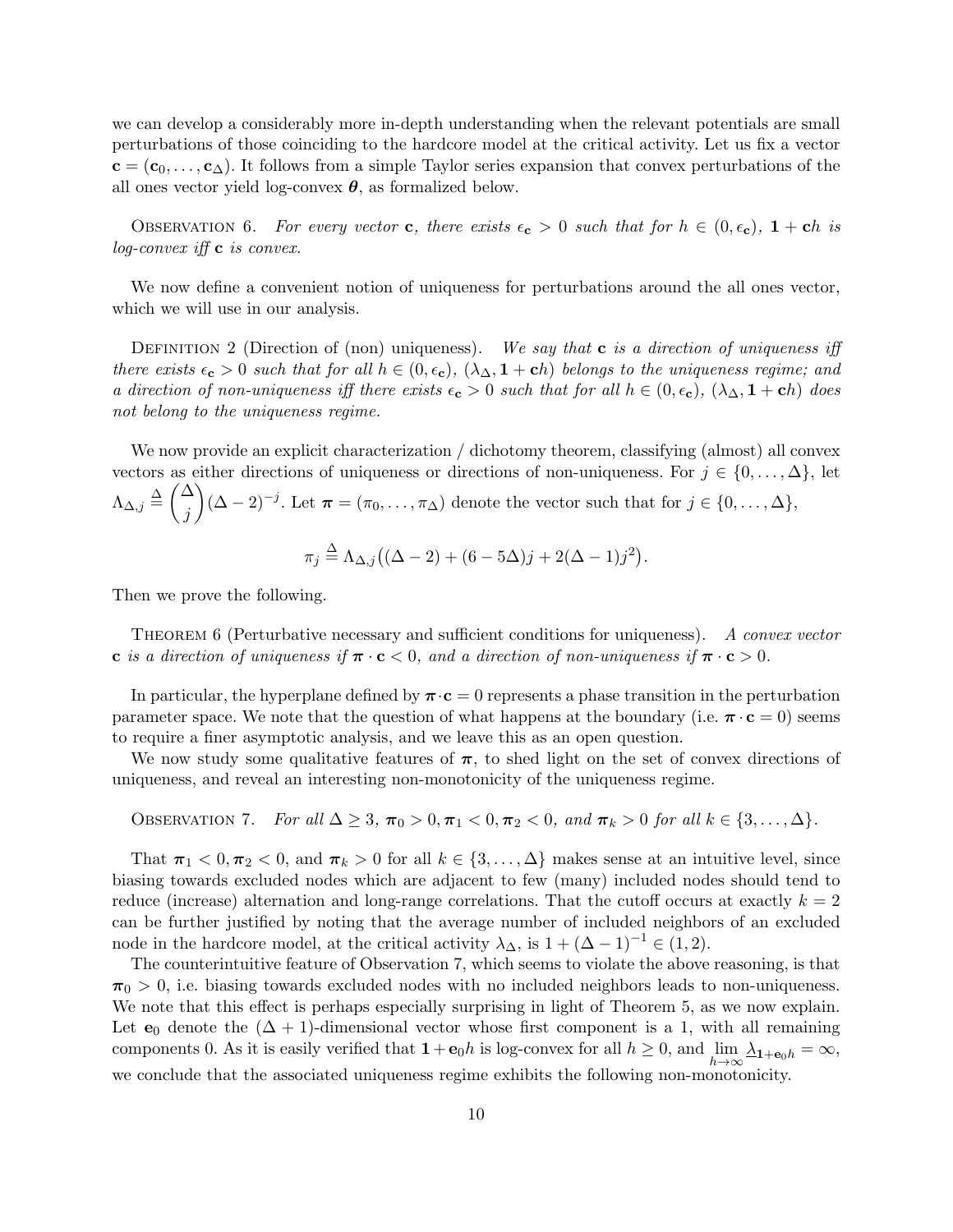COROLLARY 1. *[Non-monotonicity of uniqueness regime] For all*  $\Delta \geq 3$ *, there exist strictly positive finite constants*  $a_{\Delta} < b_{\Delta}$  *such that*  $(\lambda_{\Delta}, \mathbf{1} + \mathbf{e}_0 h)$  *belongs to the uniqueness regime for*  $h = 0$ *and*  $h \geq b_{\Delta}$ *, and does not belong to the uniqueness regime for*  $h \in (0, a_{\Delta})$ *.* 

Thus biasing a small amount towards excluded nodes with no included neighbors leads to nonuniqueness, while biasing a large amount towards excluded nodes with no included neighbors leads to uniqueness. This non-monotonicity also sheds light on the relationship between  $\lambda_{\theta}, \lambda_{\overline{\theta}},$  and  $\lambda_{\theta}$ . In particular, it would be natural to conjecture that for general log-convex  $\theta$ , the critical activity  $\lambda_{\theta}$  always belongs to the interval  $[\lambda_{\theta}, \lambda_{\theta}]$ , i.e. that the critical activity is sandwiched between that for the model in which all ratios between consecutive entries of  $\theta$  are raised (lowered) to *θ*<sup>∆</sup>  $\frac{\theta_{\Delta}}{\theta_{\Delta-1}}(\frac{\theta_1}{\theta_0})$  $\frac{\partial^2 I}{\partial \theta_0}$ . However, the aforementioned non-monotonicity demonstrates that such a result cannot hold. Indeed, if such a bound were to hold, it would imply that for all  $h > 0$ ,

$$
\lambda_{\mathbf{1}+\mathbf{e}_0h}\geq \lambda_{\overline{\mathbf{1}+\mathbf{e}_0h}}=(1+h)\lambda_{\Delta}>\lambda_{\Delta},
$$

which Corollary 1 disproves. Furthermore, although it is easily verified that for log-convex *θ* one has  $\lambda_{\theta} \geq \lambda_{\theta}$ , and  $\underline{\lambda}_{\theta} \leq \lambda_{\theta}$ , in general  $\underline{\lambda}_{\theta}$  is incomparable to  $\lambda_{\theta}$ . For example, considering the case that  $\theta_k = 1$  for  $k \in \{0, \ldots, \Delta - 1\}$  and  $\theta_{\Delta} = \Delta^2$ , one can easily compute that

$$
\Delta_{\theta} = \left( 2\Delta^{2\Delta - 3} \left( \Delta^2 + (\Delta - 1)(\Delta^2 - 1) \right) \right)^{-1} \ge \frac{1}{2\Delta^{2\Delta}},
$$

which can be shown to be strictly greater than  $\lambda_{\bar{\theta}} = \frac{(\Delta - 1)^{\Delta - 1}}{(\Delta - 2)^{\Delta}}$  $(\Delta - 2)^{\Delta}$  $\frac{1}{\Delta^{2\Delta}}$  for all  $\Delta \geq 8$ . However, our previous example involving  $\theta = 1 + e_0 h$  demonstrates that the opposite inequality can hold as well. We note that several previous works in the literature on M.r.f. examine various notions of non-monotonicity (cf. [22]), and better understanding the relevant (non) monotonicities with regards to higher-order M.r.f. remains an interesting open question.

## **3. Verification of FKG Inequality.** In this section, we prove Theorem 3.

PROOF OF THEOREM 3. It follows from the definition of the Hamiltonian, the symmetry of the potentials  $\Phi = (\lambda, \theta)$ , and a straightforward algebraic manipulation (cf. [35]) that it suffices to demonstrate that for all  $i \in T_\infty$  and  $\omega^1, \omega^2 \in \Omega_{N(i)},$ 

(8) 
$$
\Phi_{N(i)}(\omega^1 \wedge \omega^2) + \Phi_{N(i)}(\omega^1 \vee \omega^2) \leq \Phi_{N(i)}(\omega^1) + \Phi_{N(i)}(\omega^2).
$$

Let us fix such a node *i*. Let  $S^{1,1} \stackrel{\Delta}{=} \{j \in N_1(i) : \omega_{\{j\}}^1 = 1\}$  (i.e. those neighbors of *i* with spin 1 in  $(\omega^1), S^{1,0} \stackrel{\Delta}{=} N_1(i) \setminus S^{1,1}; S^{2,1} \stackrel{\Delta}{=} \{j \in N_1(i) : \omega_{\{j\}}^2 = 1\}; \text{ and } S^{2,0} \stackrel{\Delta}{=} N_1(i) \setminus S^{2,1}.$ 

We proceed by a case analysis. First, suppose that for some  $l \in \{1,2\}$ ,  $\Phi_{N(i)}(\omega^{l}) = \infty$ . In this case, (8) holds trivially. Thus we subsequently suppose this situation is precluded.

We now treat the case  $i \in T^e_\infty$ , equivalently  $N_1(i) \subseteq T^o_\infty$ . Note that from definitions, for  $i \in T^e_\infty$ ,  $\omega^1 \wedge \omega_{\{i\}}^2 = 1$  iff both  $\omega_{\{i\}}^1 = 1$  and  $\omega_{\{i\}}^2 = 1$ ;  $\omega^1 \vee \omega_{\{i\}}^2 = 1$  iff either  $\omega_{\{i\}}^1 = 1$  or  $\omega_{\{i\}}^2 = 1$ ;  $|\omega^1 \wedge \omega_{N_1(i)}^2| = |S^{1,1} \bigcup S^{2,1}|$ ; and  $|\omega^1 \vee \omega_{N_1(i)}^2| = |S^{1,1} \bigcap S^{2,1}|$ .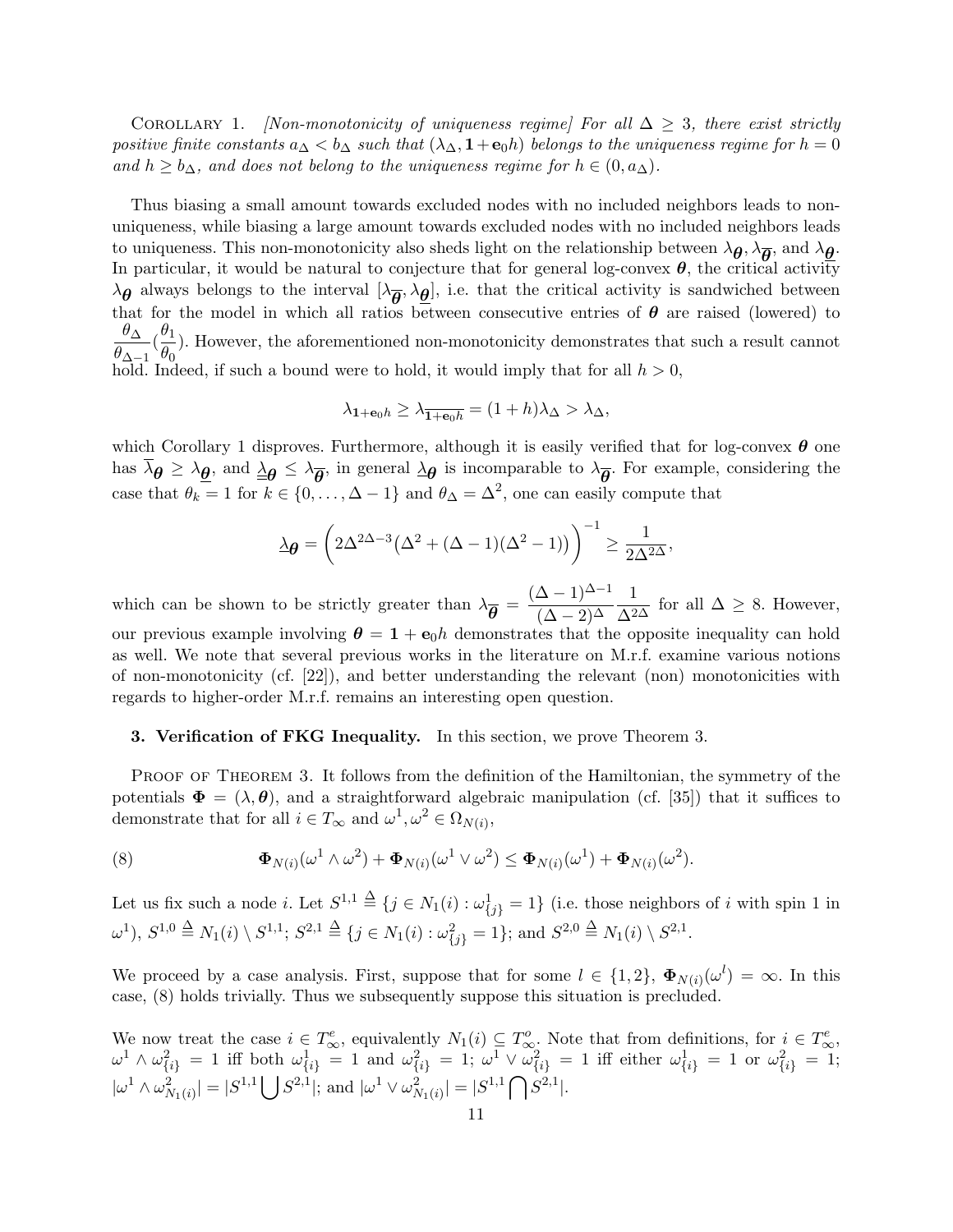First, suppose  $\omega_{\{i\}}^1 = \omega_{\{i\}}^2 = 1$ . In this case,  $|S^{1,1}| = |S^{2,1}| = 0$ , and thus  $|\omega^1 \wedge \omega_{N_1(i)}^2| = |\omega^1 \vee \omega_{N_1(i)}^2| =$ 0. We conclude that both the left hand side (l.h.s.) and right hand side (r.h.s.) of  $(\dot{8})$  equal  $-2 \log(\lambda)$ , and (8) holds.

Next, suppose  $\omega_{\{i\}}^1 = 1, \omega_{\{i\}}^2 = 0$ . In this case,  $\omega^1 \wedge \omega_{\{i\}}^2 = 0, |\omega^1 \wedge \omega_{N_1(i)}^2| = |S^{2,1}|, \omega^1 \vee \omega_{\{i\}}^2 =$  $1, |\omega^1 ∨ ω_{N_1(i)}^2| = 0$ . We conclude that both the l.h.s. and r.h.s. of (8) equal  $-\log(\theta_{|S^{2,1}|}) - \log(\lambda)$ , and (8) holds. The case  $\omega_{\{i\}}^1 = 0$ ,  $\omega_{\{i\}}^2 = 1$  follows from a symmetric and identical argument.

Finally, suppose  $\omega_{\{i\}}^1 = 0$ ,  $\omega_{\{i\}}^2 = 0$ . In this case,  $\omega^1 \wedge \omega_{\{i\}}^2 = 0$ ,  $|\omega^1 \wedge \omega_{N_1(i)}^2| = |S^{1,1} \bigcup S^{2,1}|$ ,  $\omega^1 \vee \omega_{\{i\}}^2 =$  $(0, |\omega^1 \vee \omega^2_{N_1(i)}| = |S^{1,1} \cap S^{2,1}|.$  We conclude that  $(8)$  would hold if it were true that

(9) 
$$
\log(\theta_{|S^{1,1}\bigcup S^{2,1}|}) + \log(\theta_{|S^{1,1}\bigcap S^{2,1}|}) \geq \log(\theta_{|S^{1,1}|}) + \log(\theta_{|S^{2,1}|}).
$$

However, (9) follows immediately from the log-convexity of *θ*, and the well-known connection between convexity and supermodularity (cf. [41]), completing the proof for the case  $i \in T_{\infty}^e$ . As the case  $i \in T^o_\infty$  follows from a nearly identical argument with the role of  $\omega^1 \vee \omega^2$  and  $\omega^1 \wedge \omega^2$  reversed, we omit the details. Combining the above completes the proof.  $\Box$ 

**4. Probabilities, partition functions, and proof of Theorem 4.** In this section, we first rephrase the relevant probabilities and questions of interest in terms of sequences of ratios of partition functions, whose even and odd subsequences we prove to converge, and which are amenable to a recursive analysis. We then prove that the functions arising in the relevant recursions satisfy certain bounds and monotonicities, which we exploit to prove Theorem 4. Without loss of generality, let us assign the neighbors of 0 in  $T_\infty$  indices  $1, \ldots, \Delta$  in an arbitrary but fixed manner. For  $d \geq 2$ , let  $T_d^1$  denote the subtree of  $T_d$  rooted at node 1, excluding node 1 itself, i.e. the collection of nodes  $j \in T_d \setminus \{1\}$  such that every undirected path in  $T_d$  from  $j$  to 0 contains node 1. For  $d \geq 2$ and  $i, j \in \{0, 1\}$  such that  $i + j \leq 1$ , let  $\eta^{i, j, d} \in \Omega_{\partial T^1_{d}}$  denote that boundary condition such that  $\eta_{\{0\}}^{i,j,d} = i, \eta_{\{1\}}^{i,j,d} = j, \eta_{\{k\}}^{i,j,d} = 0$  for all  $k \in \partial T_d^1$  such that  $d(k,0) = d+1$ , and  $\eta_{\{k\}}^{i,j,d} = 1$  for all  $k \in \partial T_d^1$ such that  $d(k, 0) = d + 2$ . Similarly, for  $d \geq 2$ , let  $Z_{\lambda, \theta, d}(i, j) \triangleq \sum_{\lambda}$  $ν ∈ Ω<sub>T₃₃</sub>$ *d*  $exp(-\mathcal{H}_{T_d^1}^{\lambda,\boldsymbol{\theta}}(\nu \cdot \eta^{i,j,d}))$ . For the

special case  $d = 1$ , as  $T_d^1 = \emptyset$ , we define  $Z_{\lambda,\theta,1}(0,0) = \theta_0 \theta_{\Delta-1}^{\Delta-1}$  $\Delta^{-1}_{\Delta-1}, Z_{\lambda,\theta,1}(1,0) = \theta_1 \theta_{\Delta-1}^{\Delta-1}$  $\frac{\Delta-1}{\Delta-1}, Z_{\lambda,\boldsymbol{\theta},1}(0,1) =$  $\lambda \theta_{\Delta}^{\Delta-1}$ . For  $d \geq 1$  and  $i \in \{0,1\}$ , let  $Z_{\lambda,\theta,d}(i) \stackrel{\Delta}{=} \frac{Z_{\lambda,\theta,d}(i,0)}{Z_{\lambda,\theta,d}(0,1)}$  $\frac{Z_{\lambda,\theta,d}(\iota,0)}{Z_{\lambda,\theta,d}(0,1)}$ , and  $\zeta_{\lambda,\theta,d} \stackrel{\Delta}{=} Z_{\lambda,\theta,d}^{-1}(0)$ , where we also

 $\det(\mathbf{A}, \mathbf{A}) = \det(\mathbf{A}, \mathbf{A})$ ,  $\det(\mathbf{A}, \mathbf{A}) = \det(\mathbf{A}, \mathbf{A})$ ,  $\det(\mathbf{A}, \mathbf{A}) = \det(\mathbf{A}, \mathbf{A})$ ,  $\det(\mathbf{A}, \mathbf{A}) = \det(\mathbf{A}, \mathbf{A})$ e.g.  $Z_d(i,j)$ ,  $Z_d(i)$ ,  $\zeta_d$ ,  $f, g$ . For  $d \geq 1$ , let  $\eta^{-,+,d} \in \Omega_{\partial T_d}$  denote that boundary condition such that  $\eta_{\{k\}}^{-,+,d} = 0$  for all  $k \in \partial T_d$  such that  $d(k,0) = d+1$ , and  $\eta_{\{k\}}^{-,+,d} = 1$  for all  $k \in \partial T_d$  such that  $d(k, 0) = d + 2$ . Note that for even  $d, \eta^{-, +,d} = \omega_{\partial}^{+}$  $\phi_{\text{Tr}}$ *<sup><i>d*</sup></sup>, while for odd *d*,  $\eta^{-,+,d} = \omega_{\text{Tr}}^-$ . Then for *d* ≥ 2 and  $k \in \{0, \ldots, \Delta\},\$ 

$$
\mathbb{P}_{\lambda,\theta}(\omega_0 = 0, |\omega_{N(0)}| = k \big| \eta^{-,+,d}) = \frac{\binom{\Delta}{k} \theta_k Z_d^k(0,1) Z_d^{\Delta-k}(0,0)}{\lambda Z_d^{\Delta}(1,0) + \sum_{i=0}^{\Delta} \binom{\Delta}{i} \theta_i Z_d^i(0,1) Z_d^{\Delta-i}(0,0)} = \frac{\binom{\Delta}{k} \theta_k \zeta_d^k}{\lambda (Z_d(1)\zeta_d)^{\Delta} + \sum_{i=0}^{\Delta} \binom{\Delta}{i} \theta_i \zeta_d^i} \stackrel{\Delta}{=} p_k^{\lambda,\theta,d}.
$$
\n(10)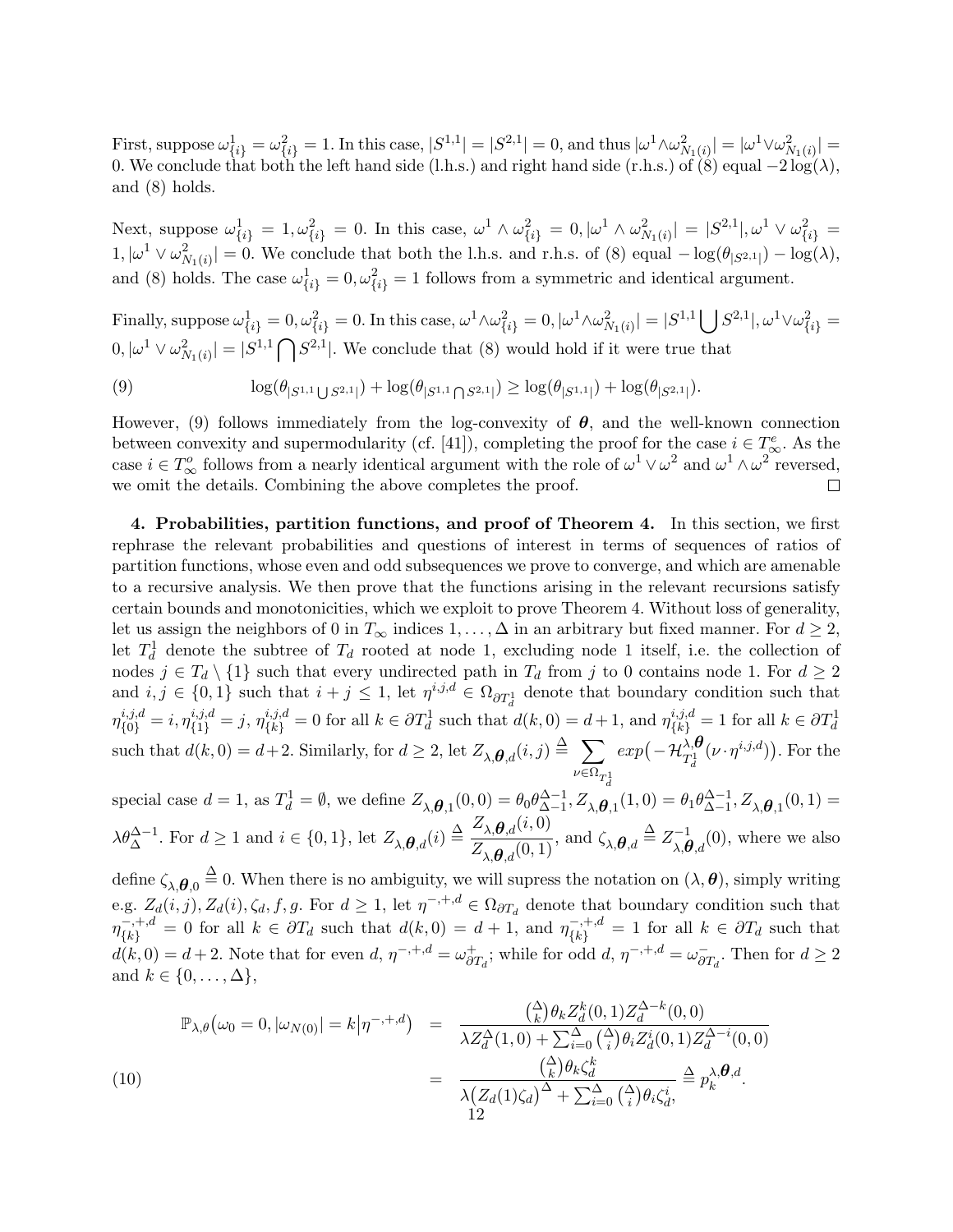We also let  $\mathbf{p}^{\lambda,\theta,d}$  denote the associated vector, and  $p^{\lambda,\theta,d}_{+} \stackrel{\Delta}{=} 1 - \mathbf{p}^{\lambda,\theta,d} \cdot \mathbf{1}$ .

We now derive several recursions for  $Z_d(i)$  and  $\zeta_d$ , to aid in our analysis.

LEMMA 1. *For all*  $d \geq 1$ *,* 

(11) 
$$
Z_d(1) = \zeta_d^{-1} f(\zeta_{d-1});
$$

*and for all*  $d \geq 2$ *,* 

(12) 
$$
\zeta_d = \lambda g(\zeta_{d-1}) f^{\Delta - 1}(\zeta_{d-2}).
$$

**PROOF.** We first treat the cases  $d = 1, 2$ . That (11) holds for  $d = 1$  follows from definitions and the fact that  $f(0) = \frac{\theta_1}{\theta_2}$  $\frac{\partial^2 I}{\partial \theta_0}$ . For  $d = 2$ , a straightforward calculation demonstrates that

$$
Z_2(0,0) = (\theta_{\Delta-1}^{\Delta-1}\theta_0)^{\Delta-1} \sum_{k=0}^{\Delta-1} \theta_k \binom{\Delta-1}{k} \zeta_1^k , \quad Z_2(1,0) = (\theta_{\Delta-1}^{\Delta-1}\theta_0)^{\Delta-1} \sum_{k=0}^{\Delta-1} \theta_{k+1} \binom{\Delta-1}{k} \zeta_1^k,
$$
  

$$
Z_2(0,1) = \lambda \theta_1^{\Delta-1} \theta_{\Delta-1}^{(\Delta-1)^2} , \quad Z_2(1) = \lambda^{-1} (\frac{\theta_0}{\theta_1})^{\Delta-1} \sum_{k=0}^{\Delta-1} \theta_{k+1} \binom{\Delta-1}{k} \zeta_1^k,
$$
  

$$
Z_2(0) = \lambda^{-1} (\frac{\theta_0}{\theta_1})^{\Delta-1} \sum_{k=0}^{\Delta-1} \theta_k \binom{\Delta-1}{k} \zeta_1^k , \quad \zeta_2 = \lambda f^{\Delta-1}(0) g(\zeta_1);
$$

from which  $(11)$  and  $(12)$  follow.

For  $d \geq 3$  and  $i \in \{0, 1\}$ ,

$$
Z_d(i,0) = \sum_{k=0}^{\Delta-1} { \Delta - 1 \choose k} \theta_{k+i} Z_{d-1}^k(0,1) Z_{d-1}^{\Delta-1-k}(0,0),
$$

and

$$
Z_d(0,1) = \lambda Z_{d-1}^{\Delta - 1}(1,0).
$$

Thus

$$
Z_d(0) = \frac{\sum_{k=0}^{\Delta-1} {\lambda-1 \choose k} \theta_k Z_{d-1}^k(0,1) Z_{d-1}^{\Delta-1-k}(0,0)}{\lambda Z_{d-1}^{\Delta-1}(1,0)}
$$
  

$$
= \lambda^{-1} \left( \frac{Z_{d-1}(0)}{Z_{d-1}(1)} \right)^{\Delta-1} \sum_{k=0}^{\Delta-1} {\lambda-1 \choose k} \theta_k \zeta_{d-1}^k.
$$

Similarly,

$$
Z_d(1) = \lambda^{-1} \left( \frac{Z_{d-1}(0)}{Z_{d-1}(1)} \right)^{\Delta - 1} \sum_{k=0}^{\Delta - 1} \binom{\Delta - 1}{k} \theta_{k+1} \zeta_{d-1}^k.
$$

Combining with the definition of *f* and *g* completes the proof.

We next establish some useful properties of *f* and *g*.

 $\Box$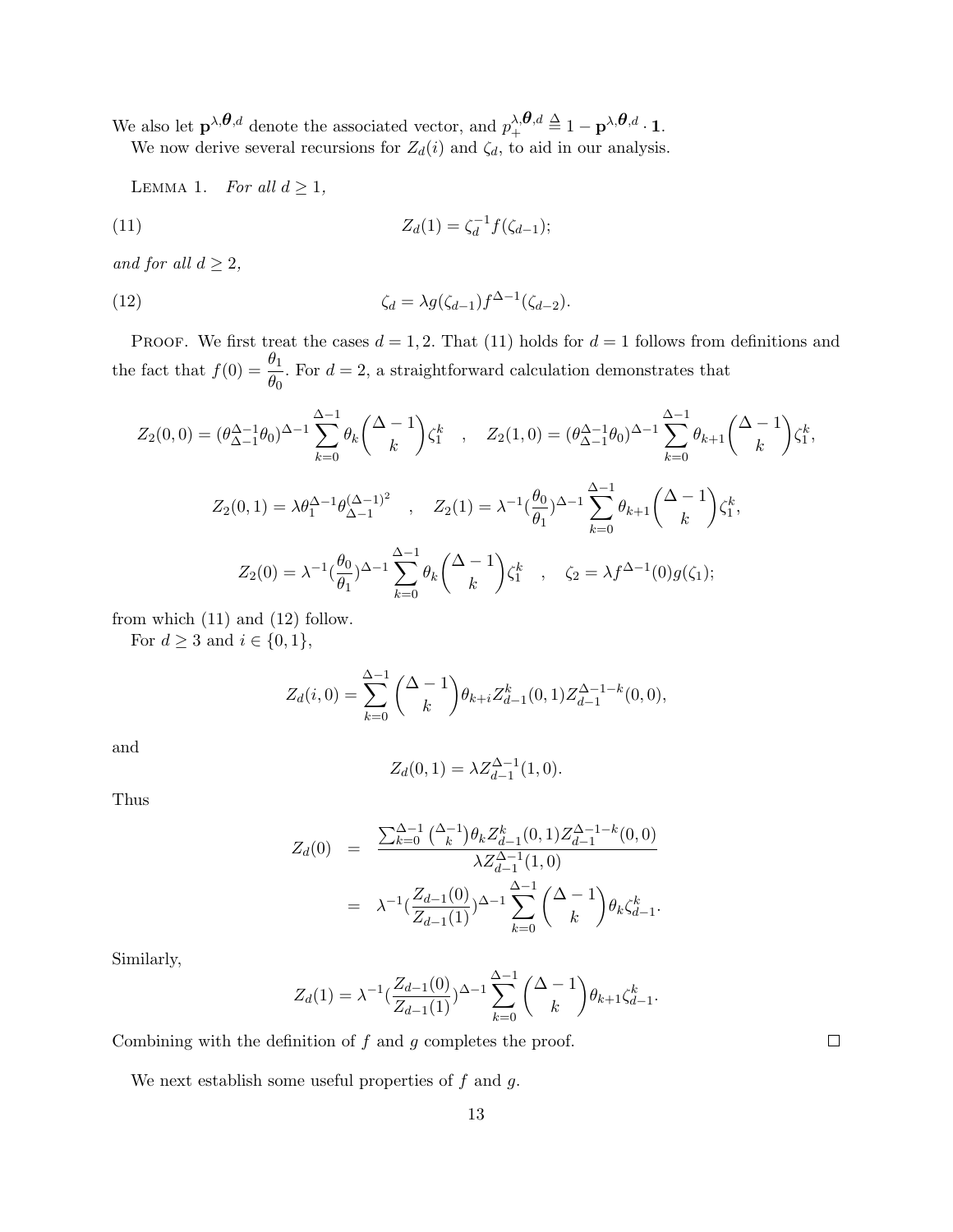LEMMA 2. If  $\theta$  is log-convex, then for all  $x \ge 0$  :  $\partial_x f(x) \ge 0$ ,  $\partial_x g(x) \le 0$ ,  $0 \le g(x) \le \theta_0^{-1}$ , and  $\theta_1$  $\frac{\theta_1}{\theta_0} \le f(x) \le \frac{\theta_{\Delta}}{\theta_{\Delta-}}$  $\frac{\partial \Delta}{\partial \Delta - 1}$ .

PROOF. We first prove that  $\partial_x f(x) \geq 0$  for all  $x \geq 0$ . It follows from a straightforward calculation that

(13) 
$$
\partial_x f(x) = (\Delta - 1) \frac{\sum_{i=0}^{\Delta - 1} \sum_{j=0}^{\Delta - 2} {\binom{\Delta - 1}{i}} {\binom{\Delta - 2}{j}} x^{i+j} (\theta_i \theta_{j+2} - \theta_{i+1} \theta_{j+1})}{\left(\sum_{k=0}^{\Delta - 1} \theta_k {\binom{\Delta - 1}{k}} x^k\right)^2},
$$

and ∆ ∑*−*1 *i*=0 ∆ ∑*−*2 *j*=0 ( ∆ *−* 1 *i* )(∆ *−* 2 *j*  $\setminus$  $x^{i+j}(\theta_i \theta_{j+2} - \theta_{i+1} \theta_{j+1})$  equals

(14) 
$$
\sum_{k=0}^{2\Delta-3} x^k \sum_{i=\max(0,k-(\Delta-2))}^{\min(\Delta-1,k)} \binom{\Delta-1}{i} \binom{\Delta-2}{k-i} (\theta_i \theta_{k-i+2} - \theta_{i+1} \theta_{k-i+1}).
$$

We now demonstrate that

(15) 
$$
\sum_{i=\max(0,k-(\Delta-2))}^{\min(\Delta-1,k)} \binom{\Delta-1}{i} \binom{\Delta-2}{k-i} (\theta_i \theta_{k-i+2} - \theta_{i+1} \theta_{k-i+1})
$$

is non-negative for all  $k \in [0, 2\Delta - 3]$ , completing the proof. We proceed by "pairing up" certain terms appearing in (15), by using the fact that for all  $k \in [0, 2\Delta - 3]$  and  $i \in [\max(0, k - (\Delta 2)$ , min( $\Delta - 1, k$ )

(16) 
$$
\theta_i \theta_{k-i+2} - \theta_{i+1} \theta_{k-i+1} = -(\theta_{(k-i+1)} \theta_{k-(k-i+1)+2} - \theta_{(k-i+1)+1} \theta_{k-(k-i+1)+1}).
$$

Let us say that a function *f*, with domain and range containing the finite set  $S \subseteq Z$ , is a paired bijection on *S* if the restriction of *f* to domain *S* is a bijection (i.e. every element of *S* is mapped to some element of *S*, and every element of *S* is mapped to by some element of *S*), and *f* does not map any element of *S* to itself. We now demonstrate that for all  $k \in [0, 2\Delta - 3]$ , the mapping  $f(i) = k - i + 1$  is a paired bijection on  $S = \left[ \max(0, k - (\Delta - 2)) \right]$ ,  $\min(\Delta - 1, k) \left[ \sum_{n=1}^{\infty} \frac{k+1}{n} \right]$  $\frac{1}{2}$ . We first show  $i \in S$  implies  $f(i) \in S$ . Indeed,  $i \geq 0, i \neq 0$  implies  $i \geq 1$  and thus  $f(i) \leq k$ ;  $i \geq k - (\Delta - 2)$  implies  $f(i) \leq \Delta - 1$ ;  $i \leq \Delta - 1$  implies  $f(i) \geq k - (\Delta - 2)$ ;  $i \leq k$  implies  $f(i) \geq 1$ . Furthermore, as  $\frac{k+1}{2}$  is the unique (possibly non-integer) solution to  $f(x) = x$  (i.e. fixed point),  $i \neq \frac{k+1}{2}$  $\frac{1}{2}$  implies  $f(i) \neq \frac{k+1}{2}$  $\frac{1}{2}$ . Combining the above completes the demonstration that  $i \in S$ implies  $f(i) \in S$ . The proof that *f* is a paired bijection on *S* then follows from the fact that *f* is strictly decreasing and invertible, with unique fixed point  $\frac{k+1}{2}$ . Furthermore, since f is strictly decreasing and  $\frac{k}{2}$  $\frac{k}{2}$ ] <  $\frac{k+1}{2}$  $\frac{1}{2} + \frac{1}{2}$   $\leq \lfloor \frac{k}{2} \rfloor + 1$ , it is also true that for  $i \in S$ ,  $i \leq \lfloor \frac{k}{2} \rfloor$  iff  $f(i) \geq \lfloor \frac{k}{2} \rfloor + 1$ . Combining the above with (16) and the fact that  $\frac{k}{2}$  $\frac{\pi}{2}$  ≤ min( $\Delta$  *−* 1*, k*) for all  $k \in [0, 2\Delta - 3]$ , we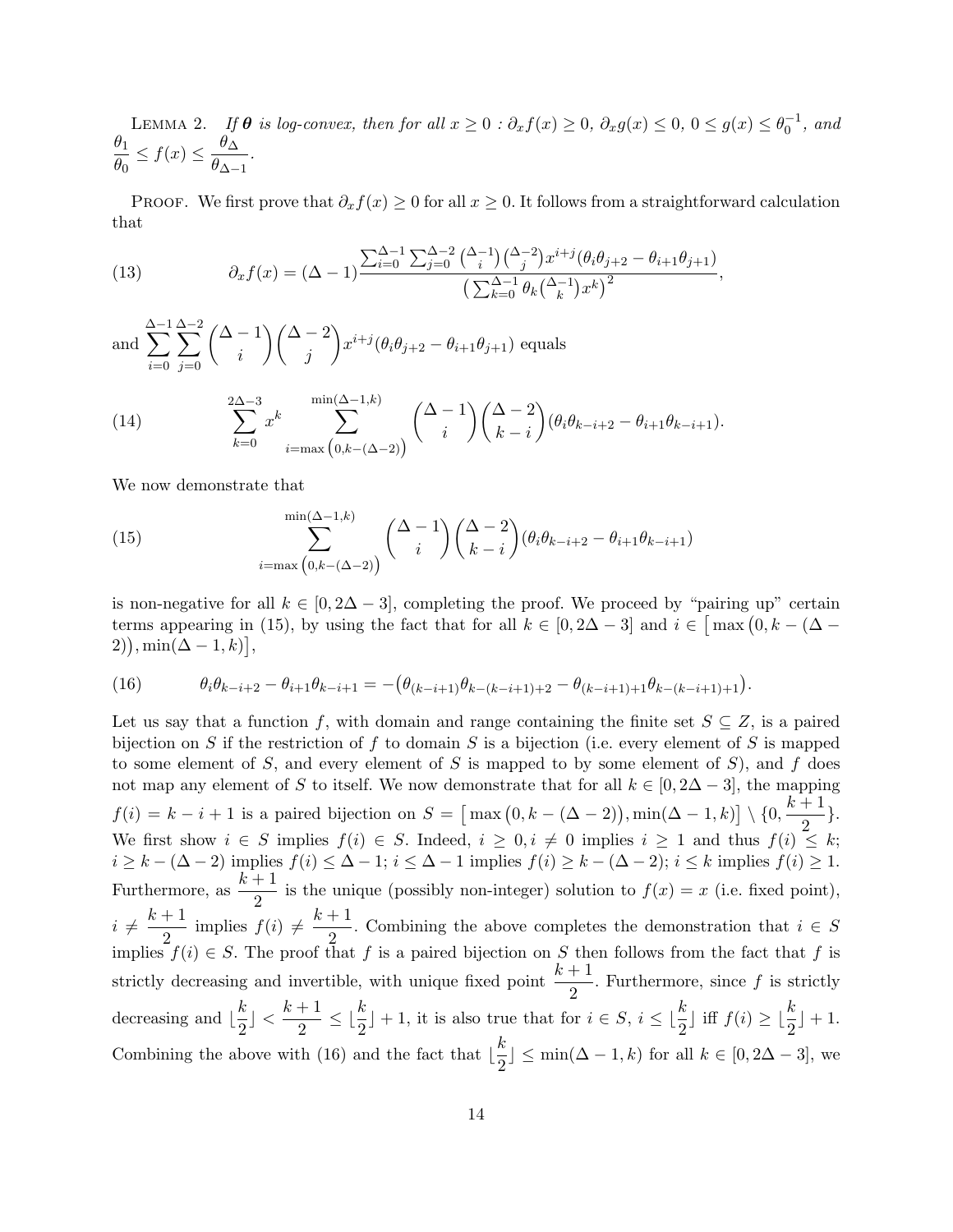conclude that (15) equals

(17) 
$$
\sum_{i=\max\left(1,k-(\Delta-2)\right)}^{\lfloor \frac{k}{2} \rfloor} \left( \binom{\Delta-1}{i} \binom{\Delta-2}{k-i} - \binom{\Delta-1}{k-i+1} \binom{\Delta-2}{i-1} \right) \left(\theta_i \theta_{k-i+2} - \theta_{i+1} \theta_{k-i+1}\right)
$$

(18) 
$$
+ I(k \leq \Delta - 2) \binom{\Delta - 2}{k} (\theta_0 \theta_{k+2} - \theta_1 \theta_{k+1})
$$

(19) 
$$
+ I\left(\frac{k+1}{2} \in Z^{+}\right) \left(\frac{\Delta-1}{\frac{k+1}{2}}\right) \left(\frac{\Delta-2}{\frac{k-1}{2}}\right) \left(\theta_{\frac{k+1}{2}}\theta_{\frac{k+1}{2}+1} - \theta_{\frac{k+1}{2}+1}\theta_{\frac{k+1}{2}}\right).
$$

We now verify that  $(17)$  -  $(19)$  are non-negative, and begin with  $(17)$ . It follows from a straightforward calculation that  $\left(\Delta - 1\right)$ )(∆ *−* 2  $\setminus$  $\binom{\Delta-1}{k-i+1}$  $\binom{\Delta-2}{i-1}$ will be the same sign as  $\frac{k+1}{i} - 2$ , *− i k − i* and thus non-negative for  $i \leq \lfloor \frac{k}{2} \rfloor$ . Also, the log-convexity of  $\theta$  implies that  $\theta_i \theta_{k-i+2} - \theta_{i+1} \theta_{k-i+1}$ will be non-negative if  $k - i + 1 \geq i$ , which holds for  $i \leq \lfloor \frac{k}{2} \rfloor$ . Combining the above demonstrates the non-negativity of (17). The log-convexity of  $\theta$  similarly implies the non-negativity of  $\theta_0 \theta_{k+2} - \theta_1 \theta_{k+1}$ , and thus also of (21). As (19) is identically zero, combining the above completes the proof. That  $\frac{\theta_1}{\theta_2}$  $\frac{\theta_1}{\theta_0} \le f(x) \le \frac{\theta_{\Delta}}{\theta_{\Delta-}}$  $\frac{\partial^2 A}{\partial \Delta - 1}$  then follows by letting *x*  $\downarrow$  0 and *x*  $\uparrow \infty$ . Noting that the associated monotonicity and bounds for *g* are straightforward completes the proof of the lemma.  $\Box$ 

We now combine Lemmas 1 and 2 to prove that the even and odd subsequences of  $\{\zeta_d, d \geq 1\}$  are monotone and thus converge, where we will later prove that  $(\lambda, \theta)$  belongs to the uniqueness regime iff these limits coincide. We note that although the monotonicity of certain related sequences follows directly from the FKG Theorem and its implied monotonicities, here our analysis fundamentally involves  $Z_d(0,0)$ , in which nodes at both even and odd parity have their spins set to 0, which seems to preclude such a direct approach. Instead, we proceed by induction, using the properties of *f* and *g* demonstrated in Lemma 2.

LEMMA 3. *If*  $\theta$  *is log-convex, then*  $\{\zeta_{2d}, d \geq 0\}$  *is monotone increasing, and*  $\{\zeta_{2d+1}, d \geq 0\}$  *is monotone decreasing.*

PROOF. We proceed by induction simultaneously on both sequences. The base case entails demonstrating that  $\zeta_3 \leq \zeta_1$ , and  $\zeta_2 \geq \zeta_0$ . It follows from definitions that  $\zeta_1 = \lambda \theta_0^{-1} (\frac{\theta \Delta_0}{\theta \Delta_0})$  $\frac{\theta \Delta}{\theta_{\Delta-1}}$ <sup> $\Delta-1$ </sup>. Combining with the bounds for *f* and *g* of Lemma 2, and the fact that  $\zeta_3$  satisfies (12), demonstrates that  $\zeta_3 \leq \zeta_1$ . That  $\zeta_2 \geq \zeta_0$  follows from non-negativity, completing the proof of the base case.

Now, suppose that  $\{\zeta_{2k}, k = 0, \ldots, d-1\}$  is monotone increasing, and  $\{\zeta_{2k+1}, k = 0, \ldots, d-1\}$ is monotone decreasing for some  $d \geq 2$ . Then it follows from Lemma 1, the monotonicity of f and *g* guaranteed by Lemma 2, and the induction hypothesis that

$$
\zeta_{2d} = \lambda g(\zeta_{2(d-1)+1}) f^{\Delta-1}(\zeta_{2(d-1)})
$$
  
\n
$$
\geq \lambda g(\zeta_{2(d-2)+1}) f^{\Delta-1}(\zeta_{2(d-2)}) = \zeta_{2(d-1)}.
$$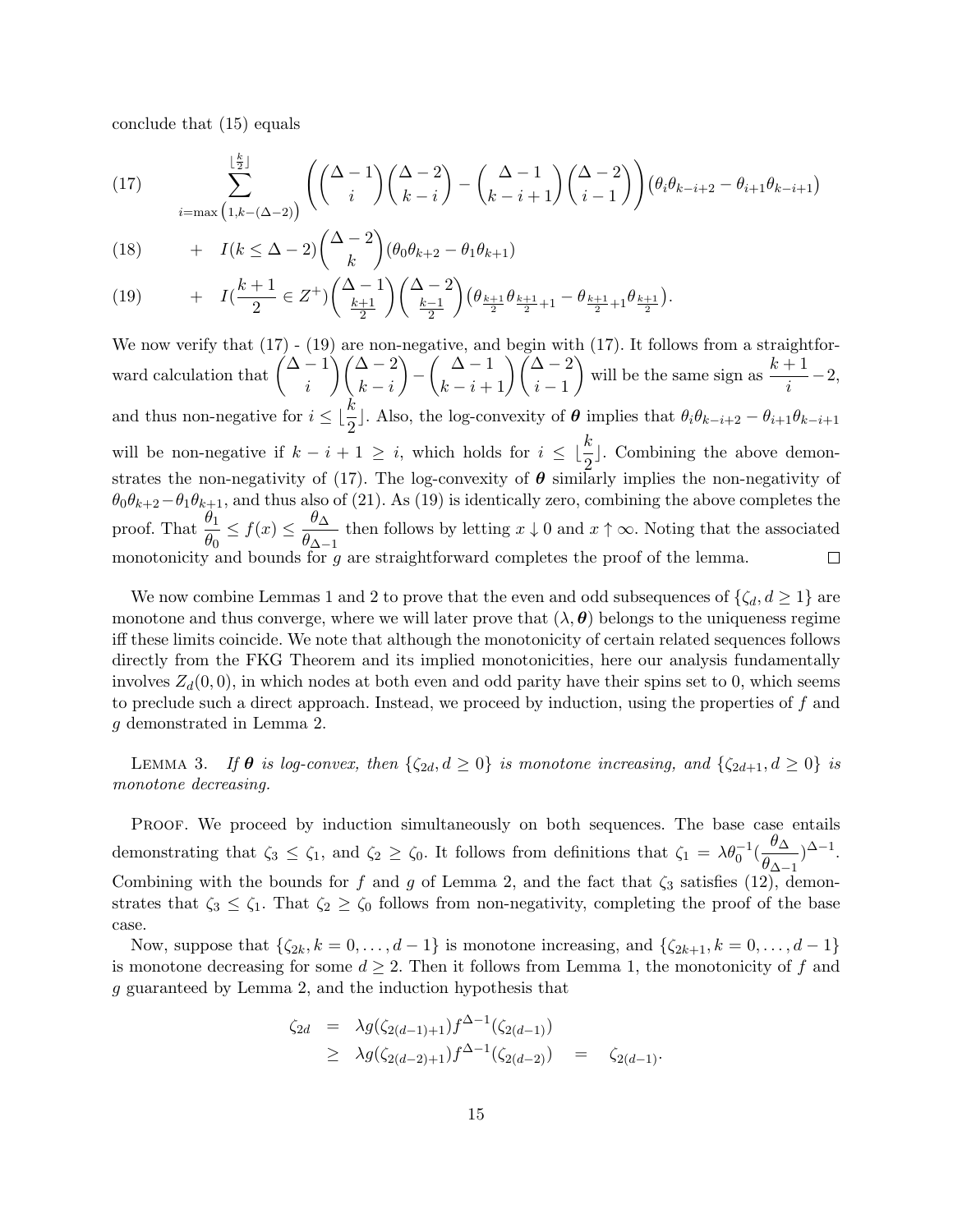Similarly, the above further implies that

$$
\zeta_{2d+1} = \lambda g(\zeta_{2d}) f^{\Delta-1}(\zeta_{2(d-1)+1})
$$
  
 
$$
\leq \lambda g(\zeta_{2(d-1)}) f^{\Delta-1}(\zeta_{2(d-2)+1}) = \zeta_{2(d-1)+1}.
$$

Combining the above completes the proof.

It follows from Lemma 3 that  $\overline{\zeta}_{\lambda,\theta,\infty} \stackrel{\Delta}{=} \lim_{d \to \infty} \zeta_{\lambda,\theta,2d+1}$  and  $\underline{\zeta}_{\lambda,\theta,\infty} \stackrel{\Delta}{=} \lim_{d \to \infty} \zeta_{\lambda,\theta,2d}$  both exist. Furthermore, the continuity of f and g on  $\mathbb{R}^+$ , combined with (12) and Lemma 3, implies the following.

OBSERVATION 8.  $0 < \underline{\zeta}_{\infty}, \overline{\zeta}_{\infty} < \infty$ , and  $(\underline{\zeta}_{\infty}, \overline{\zeta}_{\infty})$  is a solution to the system of equations (6) -*(7).*

With Observation 8 in hand, we now complete the proof of Theorem 4, as well as Observation 2. Let  $L_{\theta}(z) \stackrel{\Delta}{=} \sum^{\Delta}$ *i*=0 *θi*  $\sqrt{\Delta}$ *i*  $\setminus$ *z i* .

PROOF OF THEOREM 4. We first prove that the system of equations  $(6)$  -  $(7)$  always has at least one solution  $(x^*, y^*)$  on  $\mathbb{R}^+ \times \mathbb{R}^+$  for which  $x^* = y^*$ . Let  $\eta(x) \stackrel{\Delta}{=} x - \lambda g(x) f^{\Delta - 1}(x)$ . Note that  $\eta(0) = -\lambda \frac{\theta_1^{\Delta-1}}{2\Delta}$  $\theta_0^{\Delta}$ *<* 0. It follows from Lemma 2 that *η*  $\left(\lambda \theta_0^{-1}\left(\frac{\theta_{\Delta}}{\theta}\right)\right)$ *θ*∆*−*<sup>1</sup> )∆*−*<sup>1</sup> )  $\geq 0$ . As  $\eta$  is continuous on  $[0, \infty)$ , we conclude that there exists  $z^* \in \mathbb{R}^+$  such that  $\eta(z^*) = 0$ , which implies that  $(z^*, z^*)$  is a solution to the system of equations.

We now prove that if the system of equations (6) - (7) has a unique solution on  $\mathbb{R}^+ \times \mathbb{R}^+$ , then  $(\lambda, \theta)$  belongs to the uniqueness regime. Suppose (6) - (7) has a unique solution  $(x^*, y^*)$  on  $\mathbb{R}^+ \times \mathbb{R}^+$ . Then it must be that any non-negative solution  $(x, y)$  to the system of equations satisfies  $x = x^* = y^* = y$ . By Observation 8,  $(\underline{\zeta}_{\infty}, \overline{\zeta}_{\infty})$  is such a solution. Thus  $\underline{\zeta}_{\infty} = \overline{\zeta}_{\infty}$ , in which case it follows from Theorems 3 and 2, (10), and Lemma 1 that  $(\lambda, \theta)$  belongs to the uniqueness regime.

We now prove that if the system of equations (6) - (7) does not have a unique solution on  $\mathbb{R}^+ \times \mathbb{R}^+$ , then  $(\lambda, \theta)$  does not belong to the uniqueness regime. Indeed, suppose that the system of equations does not have a unique solution on  $\mathbb{R}^+ \times \mathbb{R}^+$ . Let *S* denote the set of all 2-vectors  $(x, y)$  such that  $0 \le x \le y < \infty$ , and  $(x, y)$  is a solution to the system of equations. Let  $\overline{y} \stackrel{\Delta}{=}$  sup sup  $z_2$ , i.e. the largest  $z ∈ S$ number appearing in any solution pair. We first show that  $\bar{y}$  is itself part of some solution pair (i.e. it is not just approached). If  $|S| < \infty$ , this is immediate. If not, consider any sequence of solution vectors  $\{\mathbf{z}^i, i \geq 1\}$  such that  $\lim_{i \to \infty} z_2^i = \overline{y}$ . Since  $\{z_1^i, i \geq 1\}$  is uniformly bounded by Lemma 2, the Bolzano-Weirerstrass Theorem implies that  $\{z^i, i \geq 1\}$  will itself have a convergent subsequence  $\{z^{i_k}, k \geq 1\}$ , and let us denote  $\lim_{k \to \infty} z_1^{i_k}$  by  $\overline{x}$ . That  $(\overline{x}, \overline{y})$  satisfies the system of equations then

follows from the continuity of *f* and *g*. Similarly, let  $\underline{x} \triangleq \inf_{\mathbf{z} \in S} z_1$ , i.e. the smallest number appearing in any solution pair, and *y* the other number appearing in the corresponding solution pair (whose existence is guaranteed by the same argument used above). Note that  $x < \overline{y}$ .

We now prove (by induction) that in this case,  $\{\zeta_d, d \geq 0\}$  has a non-vanishing parity-dependence, with even values lying below x, and odd values lying above  $\bar{y}$ . We begin with the base cases  $d = 0, 1$ . The  $d = 0$  case follows from non-negativity. The  $d = 1$  case follows from the fact that  $\bar{y}$  satisfies

 $\Box$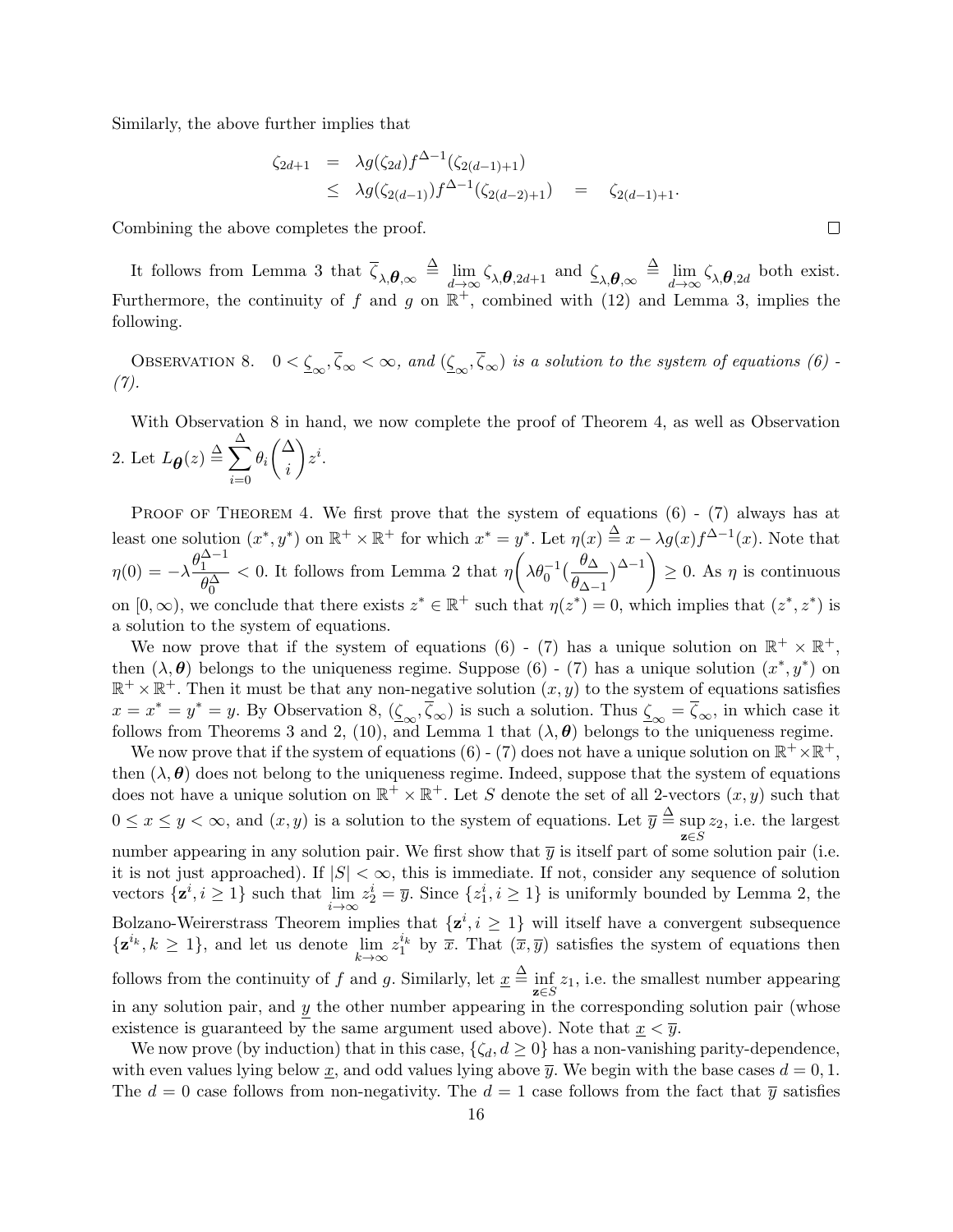(7), combined with Lemma 2 and the definition of *ζ*1. Now, proceeding by induction, suppose that for some  $d \geq 1$  and all  $k \in \{0, \ldots, d-1\}$ ,  $\zeta_{2k} \leq \underline{x}$ , and  $\zeta_{2k+1} \geq \overline{y}$ . Then it follows from Lemma 1, and the monotonicity of *f* and *g* implied by Lemma 2, that

$$
\zeta_{2d} = \lambda g(\zeta_{2d-1}) f^{\Delta-1}(\zeta_{2d-2})
$$
  
\n
$$
\leq \lambda g(\overline{y}) f^{\Delta-1}(\underline{x})
$$
  
\n
$$
\leq \lambda g(\underline{y}) f^{\Delta-1}(\underline{x}) = \underline{x} , \text{ since } \overline{y} \geq \underline{y},
$$

and

$$
\zeta_{2d+1} = \lambda g(\zeta_{2d}) f^{\Delta-1}(\zeta_{2d-1})
$$
  
\n
$$
\geq \lambda g(\underline{x}) f^{\Delta-1}(\overline{y})
$$
  
\n
$$
\geq \lambda g(\overline{x}) f^{\Delta-1}(\overline{y}) = \overline{y} , \text{ since } \underline{x} \leq \overline{x},
$$

completing the proof.

Finally, we prove that the aforementioned parity dependence of  $\{\zeta_d, d \geq 0\}$  implies a nonvanishing parity dependence on the probability that the root is included when conditioning on the appropriate extremal boundary conditions, implying non-uniqueness. It follows from the parity dependence of  $\{\zeta_d, d \geq 0\}$ , (10), and Lemma 2 that for all  $d \geq 1$ ,

$$
\mathbb{P}_{\lambda,\theta}(\omega_0 = 1 | \eta^{-,+,2d}) = \left(1 + \frac{L(\zeta_{2d})}{\lambda f^{\Delta}(\zeta_{2d-1})}\right)^{-1} \ge \left(1 + \frac{L(\underline{x})}{\lambda f^{\Delta}(\overline{y})}\right)^{-1};
$$
  

$$
\mathbb{P}_{\lambda,\theta}(\omega_0 = 1 | \eta^{-,+,2d+1}) = \left(1 + \frac{L(\zeta_{2d+1})}{\lambda f^{\Delta}(\zeta_{2d})}\right)^{-1} \le \left(1 + \frac{L(\overline{y})}{\lambda f^{\Delta}(\underline{x})}\right)^{-1} < \left(1 + \frac{L(\underline{x})}{\lambda f^{\Delta}(\overline{y})}\right)^{-1}.
$$

Combining with Theorems 3 and 2, along with the fact that  $\eta^{-,+,d}$  equals  $\omega_{\partial}^{+}$  $\overset{+}{\partial T_d}$  for even *d*, and equals  $\omega_{\partial T_d}^-$  for odd *d*, completes the proof. As it follows that  $(\lambda, \theta)$  belongs to the uniqueness regime iff  $\lim_{d \to \infty} \zeta_d$  exists, combining with (10) also completes the proof of Observation 2.  $\Box$ *d→∞*

**5. Existence of phase transition and proof of Theorem 5.** In this section, we show the existence of a phase transition for log-convex  $\theta$ , and provide explicit bounds on the critical activity, completing the proof of Theorem 5. Recall that

$$
\psi_{\theta} = \max_{k=0,\dots,\Delta-2} \left( \left( \Delta - (k+1) \right) \frac{\theta_{k+1}}{\theta_k} \right) , \quad \overline{\lambda}_{\theta} = \frac{3\theta_0}{\Delta} \exp \left( 3 \frac{\theta_{\Delta}}{\theta_{\Delta-1}} \frac{\theta_0}{\theta_1} \right) \left( \frac{\theta_0}{\theta_1} \right)^{\Delta},
$$

$$
\Delta_{\theta} = \left( 2\psi_{\theta} \theta_0^{-1} \left( \frac{\theta_{\Delta}}{\theta_{\Delta-1}} \right)^{\Delta-2} \left( \frac{\theta_{\Delta}}{\theta_{\Delta-1}} + (\Delta - 1) \left( \frac{\theta_{\Delta}}{\theta_{\Delta-1}} - \frac{\theta_1}{\theta_0} \right) \right) \right)^{-1}.
$$

PROOF OF THEOREM 5. We first show that for any log-convex  $\theta$ ,  $(\lambda, \theta)$  belongs to the uniqueness regime for all activities  $\lambda < \lambda_{\theta}$ . We proceed by by proving that for  $\lambda < \lambda_{\theta}$ , the update rule for  $|\zeta_d - \zeta_{d-1}|$  implied by (12) is a contraction. We first demonstrate that *f, g* are Lipschitz, and explicitly bound the relevant Lipschitz constants. Note that  $f, g$  are differentiable on  $\mathcal{R}^+$ . We begin by bounding  $|\partial_x g(x)|$ . For all  $x \geq 0$ ,

$$
|\partial_x g(x)| = \frac{\sum_{k=0}^{\Delta-2} (k+1)\theta_{k+1} {\Delta-1 \choose k+1} x^k}{{\sum_{k=0}^{\Delta-1} \theta_k {\Delta-1 \choose k} x^k}^2}.
$$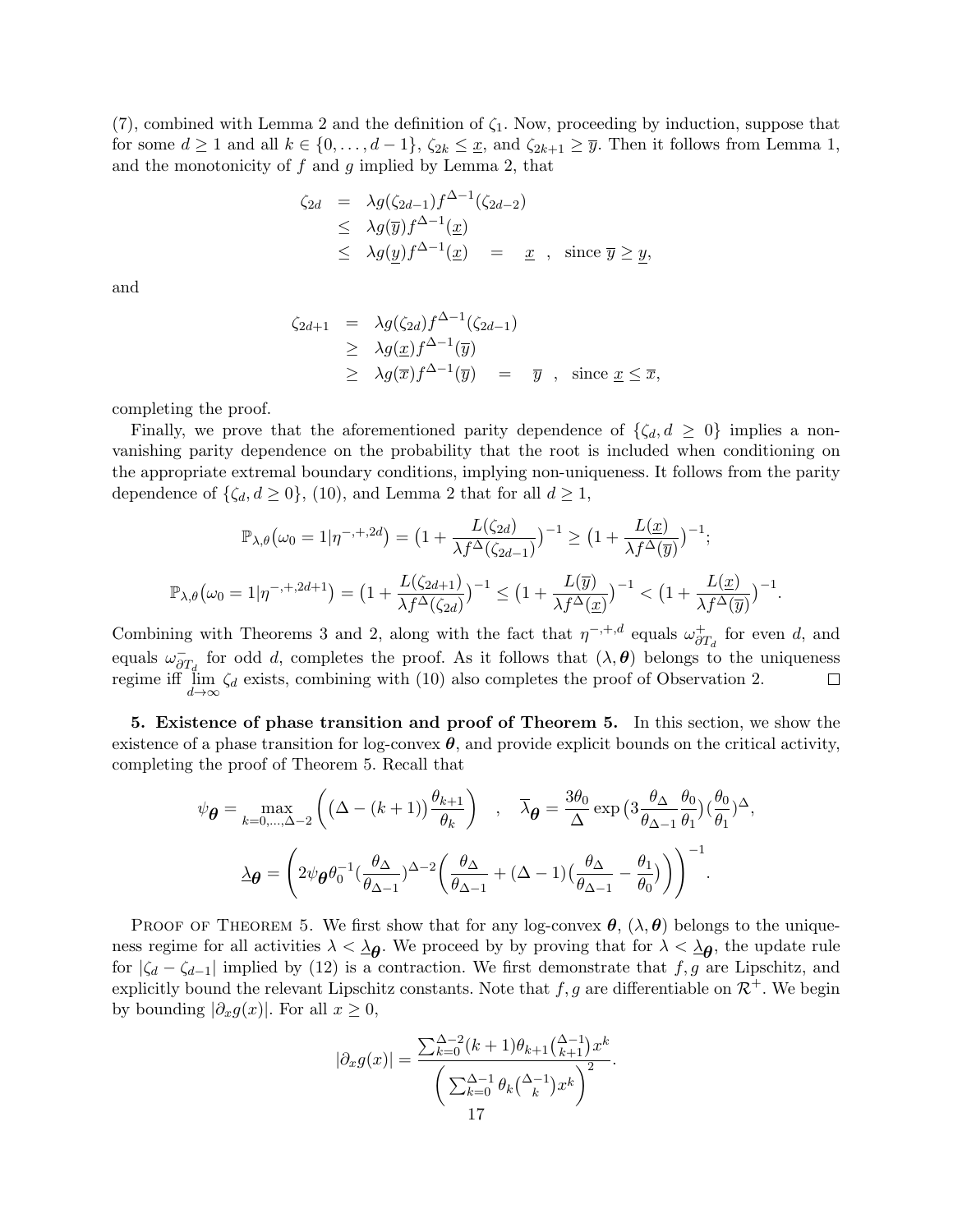Combining with the fact that for all  $x \geq 0$ ,

$$
\sum_{k=0}^{\Delta-1} \theta_k {\Delta-1 \choose k} x^k \ge \max\left(\theta_0, \sum_{k=0}^{\Delta-2} \theta_k {\Delta-1 \choose k} x^k\right),
$$

it follows that

$$
|\partial_x g(x)| \leq \theta_0^{-1} \frac{\sum_{k=0}^{\Delta-2} (k+1)\theta_{k+1} \left(\frac{\Delta-1}{k+1}\right) x^k}{\sum_{k=0}^{\Delta-2} \theta_k \left(\frac{\Delta-1}{k}\right) x^k}
$$
  
\n
$$
= \theta_0^{-1} \frac{\sum_{k=0}^{\Delta-2} \frac{(k+1)\theta_{k+1} \left(\frac{\Delta-1}{k+1}\right)}{\theta_k \left(\frac{\Delta-1}{k}\right)} \left(\theta_k \left(\frac{\Delta-1}{k}\right) x^k\right)}{\sum_{k=0}^{\Delta-2} \theta_k \left(\frac{\Delta-1}{k}\right) x^k}
$$
  
\n
$$
\leq \theta_0^{-1} \max_{k=0,\dots,\Delta-2} \frac{\left(k+1\right) \theta_{k+1} \left(\frac{\Delta-1}{k+1}\right)}{\theta_k \left(\frac{\Delta-1}{k}\right)} = \theta_0^{-1} \psi_{\theta};
$$

where the final inequality follows from convexity.

We now bound  $|\partial_x f(x)|$ . For all  $x \geq 0$ , it follows from (13) that

$$
|\partial_x f(x)| \leq (\Delta - 1) \frac{\sum_{i=0}^{\Delta - 1} \sum_{j=0}^{\Delta - 2} {\binom{\Delta - 1}{i}} {\binom{\Delta - 2}{j}} x^{i+j} |\theta_i \theta_{j+2} - \theta_{i+1} \theta_{j+1}|}{\left(\sum_{k=0}^{\Delta - 1} \theta_k {\binom{\Delta - 1}{k}} x^k\right)^2}.
$$

Combining with the fact that non-negativity implies

$$
\left(\sum_{k=0}^{\Delta-1} \theta_k \binom{\Delta-1}{k} x^k\right)^2 = \sum_{i=0}^{\Delta-1} \sum_{j=0}^{\Delta-1} \theta_i \theta_j \binom{\Delta-1}{i} \binom{\Delta-1}{j} x^{i+j}
$$
  
 
$$
\geq \sum_{i=0}^{\Delta-1} \sum_{j=0}^{\Delta-2} \theta_i \theta_j \binom{\Delta-1}{i} \binom{\Delta-1}{j} x^{i+j},
$$

we conclude that

$$
\begin{array}{rcl}\n|\partial_{x}f(x)| &\leq & (\Delta-1) \frac{\sum_{i=0}^{\Delta-1} \sum_{j=0}^{\Delta-2} \binom{\Delta-1}{i} \binom{\Delta-2}{j} \left| \theta_{i} \theta_{j+2} - \theta_{i+1} \theta_{j+1} \right| x^{i+j}}{\sum_{i=0}^{\Delta-1} \sum_{j=0}^{\Delta-2} \theta_{i} \theta_{j} \binom{\Delta-1}{i} \binom{\Delta-1}{j} x^{i+j}} \\
&=& (\Delta-1) \frac{\sum_{i=0}^{\Delta-1} \sum_{j=0}^{\Delta-2} \frac{\binom{\Delta-1}{i} \binom{\Delta-2}{j} \left| \theta_{i} \theta_{j+2} - \theta_{i+1} \theta_{j+1} \right| x^{i+j}}{\theta_{i} \theta_{j} \binom{\Delta-1}{i} \binom{\Delta-1}{j} x^{i+j}} \left( \theta_{i} \theta_{j} \binom{\Delta-1}{i} \binom{\Delta-1}{j} x^{i+j} \right)} \\
&\leq & (\Delta-1) \frac{\sum_{i=0}^{\Delta-1} \sum_{j=0}^{\Delta-2} \theta_{i} \theta_{j} \binom{\Delta-1}{i} \binom{\Delta-1}{j} x^{i+j}}{\theta_{i} \theta_{j} \binom{\Delta-1}{i} \binom{\Delta-1}{j} x^{i+j}} \\
&=& \frac{\sum_{i=0}^{\Delta-1} (\Delta-1)}{\sum_{j=0}^{\Delta-2} \theta_{i} \theta_{j} \binom{\Delta-1}{i} \binom{\Delta-1}{j} x^{i+j}}}{\theta_{i} \theta_{j} \binom{\Delta-1}{i} \binom{\Delta-1}{j} x^{i+j}} \\
&=& \max_{i \in [0, \Delta-1]} \left( (\Delta - (j+1)) \Big| \frac{\theta_{j+2}}{\theta_{j}} - \frac{\theta_{i+1}}{\theta_{i}} \frac{\theta_{j+1}}{\theta_{j}} \Big| \right),\n\end{array}
$$

where the final inequality follows from convexity. Further noting that the definition of  $\psi_{\theta}$  and log-convexity together imply that for all  $i \in [0, \Delta - 1]$  and  $j \in [0, \Delta - 2]$ ,

$$
(\Delta - (j+1))\left|\frac{\theta_{j+2}}{\theta_j} - \frac{\theta_{i+1}}{\theta_i}\frac{\theta_{j+1}}{\theta_j}\right| = (\Delta - (j+1))\frac{\theta_{j+1}}{\theta_j}\left|\frac{\theta_{j+2}}{\theta_{j+1}} - \frac{\theta_{i+1}}{\theta_i}\right|
$$
  
\$\leq \psi\_{\theta}(\frac{\theta\_{\Delta}}{\theta\_{\Delta-1}} - \frac{\theta\_1}{\theta\_0}),\$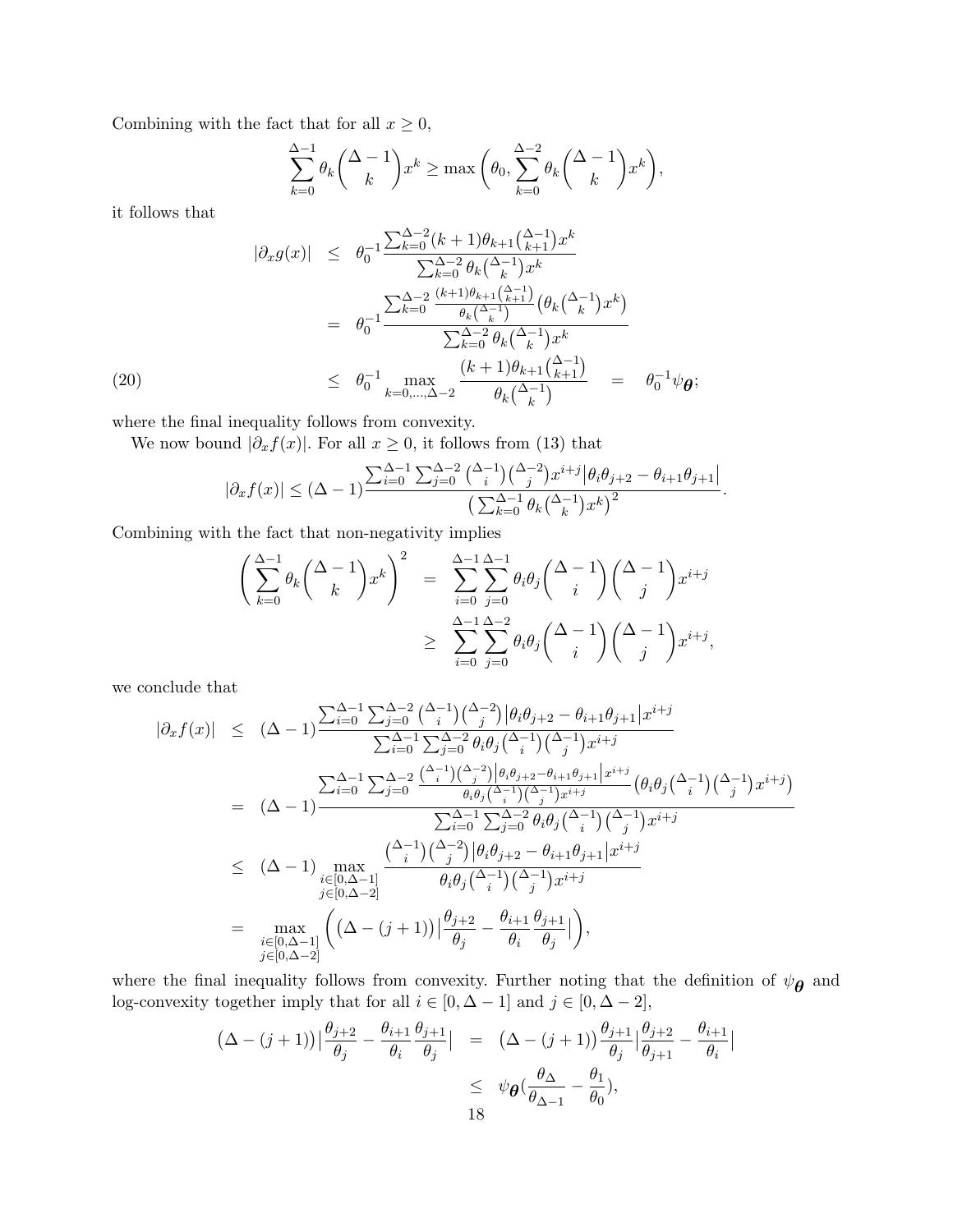we may combine the above with the chain rule and Lemma 2 to conclude that for all  $x \geq 0$ ,

(21) 
$$
|\partial_x f^{\Delta-1}(x)| \leq (\Delta - 1)(\frac{\theta_\Delta}{\theta_{\Delta-1}})^{\Delta-2}(\frac{\theta_\Delta}{\theta_{\Delta-1}} - \frac{\theta_1}{\theta_0})\psi_{\boldsymbol{\theta}}.
$$

It follows from (20), (21), Lemmas 1 and 2, the fact that  $|ab - cd| \leq |a + c||b - d| + |b + d||a - c|$ for all  $a, b, c, d \in \mathbb{R}$ , that for all  $d \geq 2$ ,

$$
\begin{array}{rcl}\n|\zeta_{d+1} - \zeta_{d}| & = & \left| \lambda g(\zeta_{d}) f^{\Delta - 1}(\zeta_{d-1}) - \lambda g(\zeta_{d-1}) f^{\Delta - 1}(\zeta_{d-2}) \right| \\
& \leq & \lambda \left| g(\zeta_{d}) + g(\zeta_{d-1}) \right| \left| f^{\Delta - 1}(\zeta_{d-1}) - f^{\Delta - 1}(\zeta_{d-2}) \right| \\
& & + & \lambda \left| f^{\Delta - 1}(\zeta_{d-1}) + f^{\Delta - 1}(\zeta_{d-2}) \right| \left| g(\zeta_{d}) - g(\zeta_{d-1}) \right| \\
& \leq & \lambda \left( 2\theta_0^{-1} \right) \left( |\zeta_{d-1} - \zeta_{d-2}| (\Delta - 1) (\frac{\theta_\Delta}{\theta_{\Delta - 1}})^{\Delta - 2} (\frac{\theta_\Delta}{\theta_{\Delta - 1}} - \frac{\theta_1}{\theta_0}) \psi_{\theta} \right) \\
& & + & \lambda \left( 2(\frac{\theta_\Delta}{\theta_{\Delta - 1}})^{\Delta - 1} \right) \left( |\zeta_{d} - \zeta_{d-1}| \theta_0^{-1} \psi_{\theta} \right)\n\end{array}
$$

Note that Lemma 3, combined with our proof of Theorem 4 (in particular the fact that  $\sup \zeta_{2d} \leq$ *d≥*0  $\underline{x} \leq \overline{y} \leq \inf_{d \geq 0} \zeta_{2d+1}$ , implies that  $\{|\zeta_{d+1} - \zeta_d|, d \geq 0\}$  is monotone decreasing. Combining the above, we conclude that

$$
|\zeta_{d+1}-\zeta_d|\leq 2\lambda \theta_0^{-1}(\frac{\theta_\Delta}{\theta_{\Delta-1}})^{\Delta-2}\psi\boldsymbol\theta\bigg((\Delta-1)(\frac{\theta_\Delta}{\theta_{\Delta-1}}-\frac{\theta_1}{\theta_0})+\frac{\theta_\Delta}{\theta_{\Delta-1}}\bigg)|\zeta_{d-1}-\zeta_{d-2}|.
$$

It thus follows from the definition of  $\lambda \theta$  that for all  $\lambda < \lambda \theta$ , there exists  $\rho \in (0,1)$  such that for all  $d \geq 2$ ,  $|\zeta_{d+1} - \zeta_d| \leq \rho |\zeta_{d-1} - \zeta_{d-2}|$ . Combining with our proof of Theorem 4 (in particular the fact that existence of  $\lim_{d \to \infty} \zeta_d$  implies uniqueness) completes the proof.

We now prove that  $(\lambda, \theta)$  does not belong to the uniqueness regime for all  $\lambda > \lambda_{\theta}$ . We first show that for  $\lambda = \lambda_{\theta}$ , any non-negative solution to the system of equations (6)-(7) of the form  $(x, x)$  satisfies

(22) 
$$
x \ge \frac{3}{\Delta} \frac{\theta_0}{\theta_1}.
$$

Indeed, it follows from log-convexity that  $\theta_k \leq \theta_0 \left( \frac{\theta \Delta_k}{n} \right)$  $\left(\frac{\theta \Delta}{\theta_{\Delta-1}}\right)^k$ ,  $k = 0, \ldots, \Delta$ . Thus for all  $x \ge 0$ ,

$$
\sum_{k=0}^{\Delta-1} \theta_k \binom{\Delta-1}{k} x^k \leq \theta_0 \sum_{k=0}^{\Delta-1} \binom{\Delta-1}{k} \left( \frac{\theta_{\Delta}}{\theta_{\Delta-1}} x \right)^k = \theta_0 \left( 1 + \frac{\theta_{\Delta}}{\theta_{\Delta-1}} x \right)^{\Delta-1},
$$

and

$$
g(x) \geq \left(\theta_0 \left(1 + \frac{\theta_\Delta}{\theta_{\Delta-1}} x\right)^{\Delta-1}\right)^{-1} \geq \theta_0^{-1} \exp\left(-\Delta \frac{\theta_\Delta}{\theta_{\Delta-1}} x\right).
$$

Thus by Lemma 2, any non-negative solution to the system of equations  $(6)-(7)$  of the form  $(x, x)$ for  $\lambda = \lambda_{\boldsymbol{\theta}}$  satisfies

(23) 
$$
x \exp\left(\Delta \frac{\theta_{\Delta}}{\theta_{\Delta-1}} x\right) \ge \frac{\overline{\lambda}_{\theta}}{\theta_0} (\frac{\theta_1}{\theta_0})^{\Delta-1} = \frac{3}{\Delta} \frac{\theta_0}{\theta_1} \exp\left(3 \frac{\theta_{\Delta}}{\theta_{\Delta-1}} \frac{\theta_0}{\theta_1}\right).
$$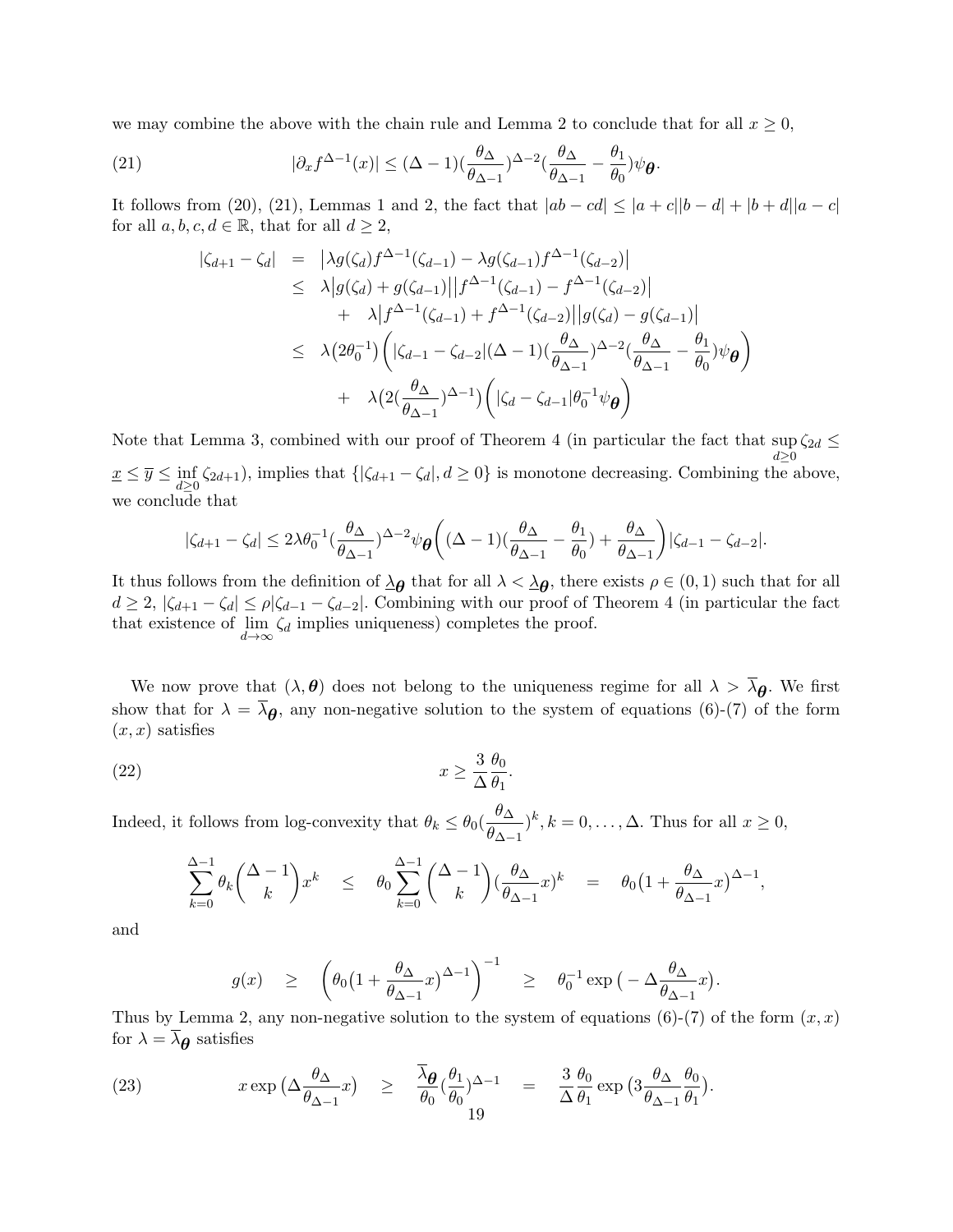To complete the proof of (22), we observe that in light of (23),  $x < \frac{3}{4}$ ∆  $\theta_0$  $\frac{\partial}{\partial q}$  would yield a contradiction, since it would imply

$$
x \exp\left(\Delta \frac{\theta_\Delta}{\theta_{\Delta-1}} x\right) < \frac{3}{\Delta} \frac{\theta_0}{\theta_1} \exp\left(3 \frac{\theta_\Delta}{\theta_{\Delta-1}} \frac{\theta_0}{\theta_1}\right).
$$

We next prove that for any  $x \geq \frac{3}{4}$ ∆ *θ*0  $\frac{\partial}{\partial q}$  and  $M \ge 1$ ,

(24) 
$$
\eta(M, x) \stackrel{\Delta}{=} Mg(Mx) \le g(x),
$$

a property that will allow us to use Lemma 1 to explicitly demonstrate that  $\{\zeta_d, d \geq 0\}$  exhibits a parity dependence. We proceed by showing that for any  $x \geq \frac{3}{4}$ ∆ *θ*0  $\frac{\partial}{\partial q}$  and  $M \geq 1$ ,  $\partial_M \eta(M, x) \leq 0$ .

Since  $\partial_x g(x) = -g^2(x)$ ∆ ∑*−*1 *k*=1 ( ∆ *−* 1 *k*  $\partial_{\theta_k} k x^{k-1}$ , it follows from the chain rule that

$$
\partial_M \eta(M, x) = -Mx g^2(Mx) \sum_{k=1}^{\Delta-1} {(\Delta - 1) \choose k} \theta_k k(Mx)^{k-1} + g(Mx)
$$
  
= 
$$
g(Mx) \left(1 - \frac{\sum_{k=1}^{\Delta-1} {(\Delta - 1) \choose k} \theta_k k(Mx)^k}{\sum_{k=0}^{\Delta-1} {(\Delta - 1) \choose k} \theta_k(Mx)^k}\right).
$$

By the non-negativity of *g*, it thus suffices to demonstrate that for any  $x \geq \frac{3}{4}$ ∆  $\theta_0$  $\frac{\partial}{\partial q}$  and  $M \ge 1$ ,

(25) 
$$
\sum_{k=1}^{\Delta-1} {\Delta-1 \choose k} \theta_k k(Mx)^k - \sum_{k=0}^{\Delta-1} {\Delta-1 \choose k} \theta_k (Mx)^k
$$

is non-negative. Note that (25) equals

$$
\sum_{k=1}^{\Delta-1} {\Delta-1 \choose k} \theta_k (k-1) (Mx)^k - \theta_0,
$$

which by non-negativity and the fact that  $M \geq 1$  is at least  $\begin{pmatrix} \Delta - 1 \\ 0 \end{pmatrix}$ 2  $\setminus$  $\theta_2 x^2 - \theta_0$ . As log-convexity implies  $\theta_2 \geq \theta_0 \left( \frac{\theta_1}{\theta_1} \right)$  $\frac{\theta_1}{\theta_0}$ <sup>2</sup>, and it is easily verified that  $\begin{pmatrix} \Delta - 1 \\ 2 \end{pmatrix}$ 2  $\setminus$  $\geq \frac{Δ^2}{2}$  $\frac{1}{9}$  for all  $\Delta \geq 3$ , we conclude that  $x \geq \frac{3}{4}$ ∆ *θ*0 *θ*1 implies that (25) is at least  $\frac{\Delta^2}{9}\theta_0(\frac{\theta_1}{\theta_0})$  $\frac{\theta_1}{\theta_0}$ <sup>2</sup> $(\frac{3}{\Delta})$ ∆ *θ*0  $\left(\frac{\theta_0}{\theta_1}\right)^2 - \theta_0 = 0$ , completing the proof.

We now use (22) and (24) to prove by induction that for  $\lambda > \lambda_{\theta}$ , { $\zeta_d, d \ge 0$ } exhibits a parity dependence, mirroring our proof of Theorem 4. Recall from our proof of Theorem 4 that for  $\lambda = \lambda_{\theta}$ , the system of equations (6) - (7) always has at least one non-negative solution of the form  $(x, x)$ . Let us fix any such solution  $(x_{\theta}, x_{\theta})$ , and note that  $x_{\theta} \geq \frac{3}{\Delta}$ ∆ *θ*0  $\frac{\partial}{\partial q}$ . We now prove by induction that for all  $\lambda > \lambda_{\theta}$ ,  $\{\zeta_d, d \geq 0\}$  has a non-vanishing parity-dependence, with even values lying below  $x_{\theta}$ , and odd values lying above  $\frac{\lambda}{\lambda}$ *λθ*  $x_{\theta}$ . The  $d = 0$  base case follows from non-negativity. For the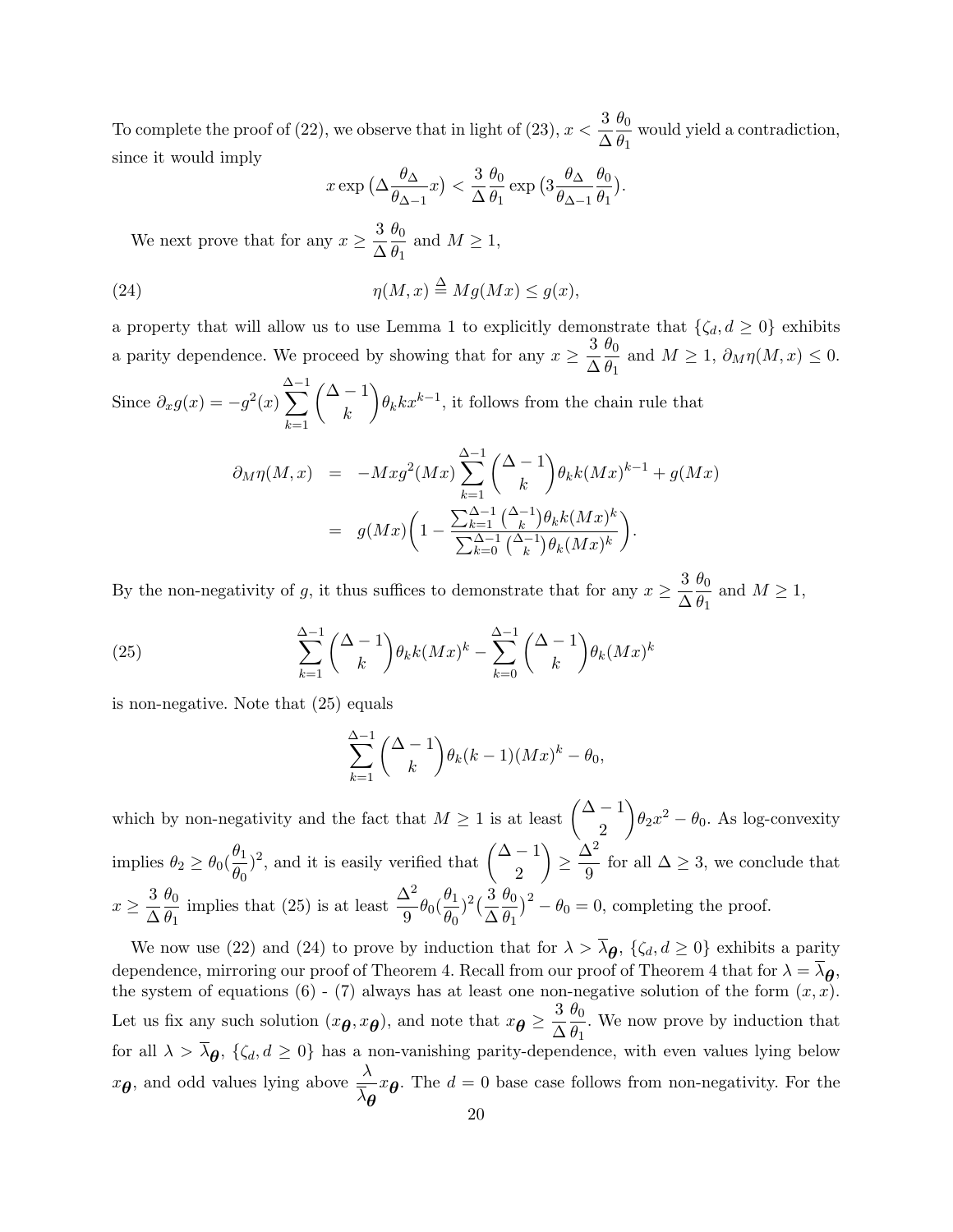case  $d = 1$ , recall from definitions that  $\zeta_1 = \lambda \theta_0^{-1} \left( \frac{\theta \Delta_0}{\theta \lambda_0} \right)$  $\frac{\partial \Delta}{\partial \Delta - 1}$  However, by virtue of satisfying (6) *−* (7) with  $\bar{\lambda}_{\theta}$  and Lemma 2, we have  $x_{\theta} \leq \bar{\lambda}_{\theta} \theta_0^{-1} (\frac{\theta_{\Delta}}{\theta_{\Delta}})$  $\frac{\partial \Delta}{\partial \Delta - 1}$  Combining the above completes the proof for the  $d = 1$  case. Now, proceeding by induction, suppose that for some  $d \ge 1$  and all  $k \in \{0, \ldots, d-1\}, \zeta_{2k} \leq x_{\boldsymbol{\theta}}, \text{ and } \zeta_{2k+1} \geq \frac{\lambda}{\overline{\lambda}}$ *λθ xθ* . Then it follows from Lemma 1, the monotonicity of  $f$  and  $g$  implied by Lemma 2,  $(22)$ , and  $(24)$  that

$$
\zeta_{2d} = \lambda g(\zeta_{2d-1}) f^{\Delta-1}(\zeta_{2d-2})
$$
\n
$$
\leq \lambda g(\frac{\lambda}{\overline{\lambda}g}x_{\theta}) f^{\Delta-1}(x_{\theta})
$$
\n
$$
\leq \lambda \frac{\overline{\lambda}g}{\lambda}g(x_{\theta}) f^{\Delta-1}(x_{\theta}) = \overline{\lambda}g(g(x_{\theta}) f^{\Delta-1}(x_{\theta}) = x_{\theta},
$$

with the final inequality following from (24). Similarly,

$$
\zeta_{2d+1} = \lambda g(\zeta_{2d}) f^{\Delta-1}(\zeta_{2d-1})
$$
  
\n
$$
\geq \lambda g(x_{\theta}) f^{\Delta-1}(\frac{\lambda}{\overline{\lambda}_{\theta}} x_{\theta})
$$
  
\n
$$
= \frac{\lambda}{\overline{\lambda}_{\theta}} \overline{\lambda}_{\theta} g(x_{\theta}) f^{\Delta-1}(\frac{\lambda}{\overline{\lambda}_{\theta}} x_{\theta}) \geq \frac{\lambda}{\overline{\lambda}_{\theta}} \overline{\lambda}_{\theta} g(x_{\theta}) f^{\Delta-1}(x_{\theta}) = \frac{\lambda}{\overline{\lambda}_{\theta}} x_{\theta},
$$

with the final inequality following from the monotonicity of *f* and fact that  $\frac{\lambda}{\tau}$ *>* 1. This com*λθ* pletes the desired induction, demonstrating that  $\{\zeta_d, d \geq 0\}$  exhibits the stated parity-dependence. Combining with our proof of Theorem 4 (in particular the fact that non-existence of  $\lim_{d\to\infty}\zeta_d$  implies non-uniqueness) completes the proof.  $\Box$ 

**6. A perturbative analysis, and proof of Theorem 6.** In this section, we perform a perturbative analysis of the system of equations arising from our necessary and sufficient conditions for uniqueness, proving Theorem 6. First, it will be useful to rewrite the system of equations (6) - (7), which will allow us to apply known results from the theory of dynamical systems. Note that if  $p_{\theta}(x) \triangleq xf_{\theta}^{-(\Delta-1)}(x)$  is strictly increasing on  $[0, \lambda(\frac{\theta_{\Delta}}{\theta_{\Delta-1}})]$  $\left(\frac{\theta\Delta}{\theta\Delta-1}\right)^{\Delta-1}\theta_0^{-1}$ , then it follows from Lemma 2 that  $p_{\theta}$  has a well-defined and unique inverse  $p_{\theta}^{\leftarrow}$ , with domain a superset of  $[0, \lambda \theta_0^{-1}]$  and range a subset of  $\mathbb{R}^+$ , i.e.  $p_{\theta}^{\leftarrow}(p_{\theta}(x)) = x$ . In this case we can define  $q_{\lambda,\theta}(x) \stackrel{\Delta}{=} p_{\theta}^{\leftarrow}(\lambda g_{\theta}(x))$ , and we observe that the system of equations  $(6)$  -  $(7)$  may be rewritten as follows.

OBSERVATION 9. *If*  $\theta$  *is log-convex, and*  $p_{\theta}(x)$  *is strictly increasing on*  $[0, \lambda(\frac{\theta_{\Delta}}{\theta_{\Delta}})]$  $\frac{\partial \Delta}{\partial \Delta - 1}$ <sup>2</sup> $\left[ -1 \theta_0^{-1} \right]$ , then on  $\mathbb{R}^+ \times \mathbb{R}^+$ , the system of equations (6) - (7) is equivalent to the system of equations

(26) 
$$
q_{\lambda,\boldsymbol{\theta}}(q_{\lambda,\boldsymbol{\theta}}(x)) = x,
$$

$$
(27) \t\t y = q_{\lambda,\boldsymbol{\theta}}(x).
$$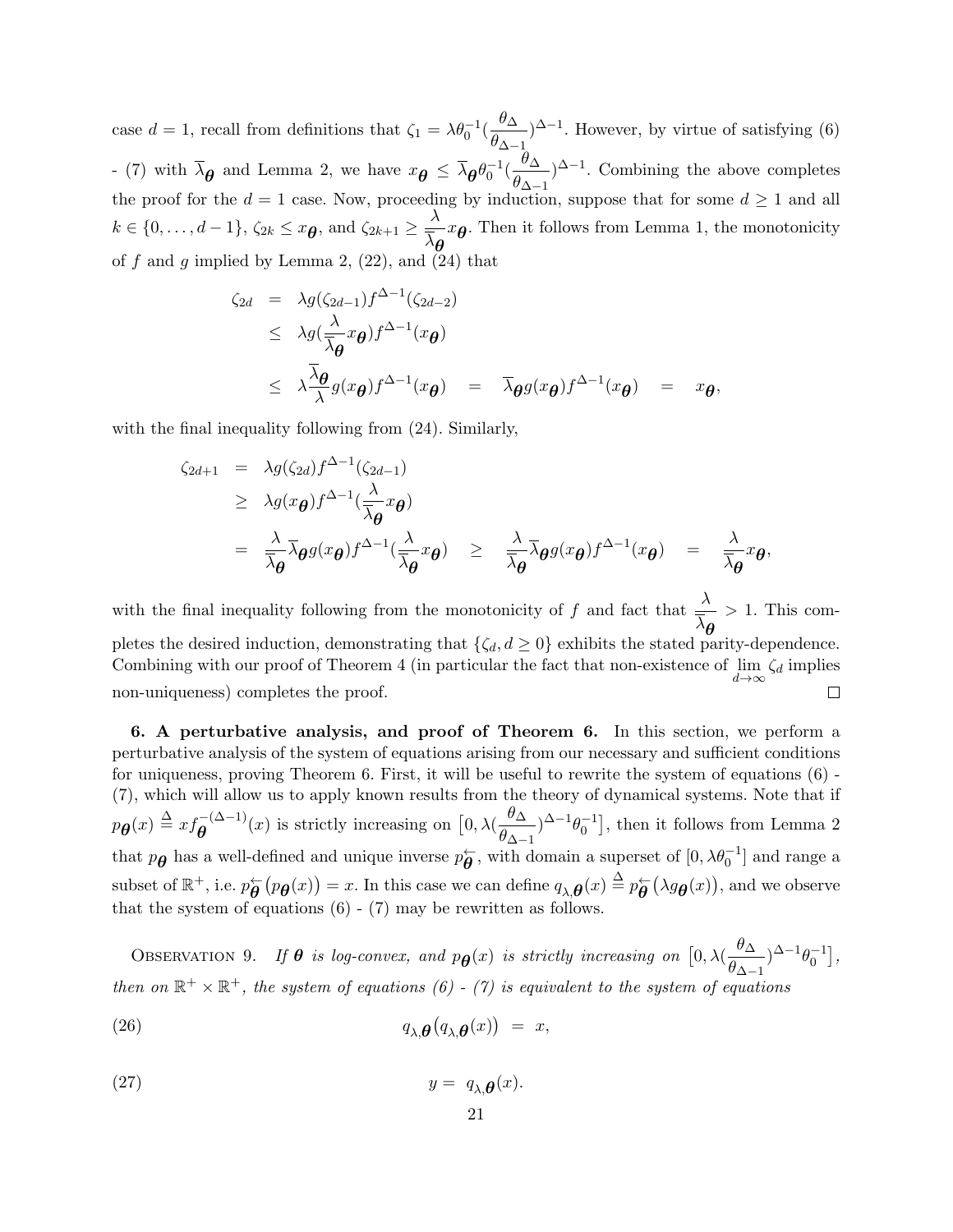$Furthermore, q_{\lambda,\theta}$  is strictly decreasing on  $\mathbb{R}^+$ , and the equation  $q_{\lambda,\theta}(x) = x$  has a unique solution  $x_{\lambda,\boldsymbol{\theta}}$  on  $\mathbb{R}^+$ *. Also, it follows from Lemma 2 that every solution*  $(x,y)$  *to the system of equations (26)* - (27) on ℝ<sup>+</sup> × ℝ<sup>+</sup> *satisfies* 0 ≤ *x*, *y* ≤  $λ($  $\frac{θ_Δ}{θ_1})$  $\frac{\theta_{\Delta}}{\theta_{\Delta-1}}$ <sup>2</sup><sup>−1</sup> $\theta_0^{-1}$ . In addition,  $x \in [0, \lambda(\frac{\theta_{\Delta}}{\theta_{\Delta-1}})]$  $\frac{\theta_{\Delta-1}}{\theta_{\Delta-1}}$ <sup>2-1</sup> $\theta_0^{-1}$ ] *implies*  $q_{\lambda,\theta}(x) \in [0, \lambda(\frac{\theta_{\Delta}}{\theta_{\lambda}}))$  $\frac{\theta_{\Delta-1}}{\theta_{\Delta-1}}$ <sup>2-1</sup> $\theta_0^{-1}$ .

It is well-known from the theory of dynamical systems that under certain additional assumptions on  $q_{\lambda,\theta}$ , necessary and sufficient conditions for when the system of equations (26) - (27) has a unique solution can be stated in terms of whether the map  $q_{\lambda,\boldsymbol{\theta}}$  exhibits a certain local stability at the fixed point  $x_{\lambda,\theta}$ . We now make this precise, and note that our approach is similar to that taken previously in the literature to analyze related models (cf. [22]). Recall that for a thrice-differentiable function *F*(*x*) with non-vanishing derivative on some interval *I*, we define (on *I*) the *Schwarzian derivative* of *F* as the function

$$
S[F] \stackrel{\Delta}{=} \frac{\frac{d^3}{dx^3}F}{\frac{d}{dx}F} - \frac{3}{2} \left(\frac{\frac{d^2}{dx^2}F}{\frac{d}{dx}F}\right)^2.
$$

For a function F and  $n \geq 1$ , let  $F^{\{n\}}(x)$  denote the *n*-fold iterate of F, i.e.  $F^{\{n+1\}}(x) = F(F^{\{n\}}(x)),$ with  $F^{1}(x) = F(x)$ . Then the following well-known result from dynamical systems is stated in Lemma 4.3 of [22].

THEOREM 7. *Suppose*  $I = [L, R] \subseteq \mathcal{R}$  *is some closed bounded interval, and* F *is some function with the following properties.*

- *(i) F has domain I, and range a subset of I.*
- *(ii) The third derivative of F exists and is continuous on I.*
- *(iii) The equation*  $x = F(x)$  *has a unique solution*  $x^*$  *on I.*
- *(iv) F is a decreasing function on I.*
- $f(v)$  *S*[*F*] $(x)$  *< 0 for all*  $x \in I$ *.*

Then  $\lim_{n\to\infty} F^{\{n\}}(x)$  exists and equals  $x^*$  for all  $x \in I$  iff  $|\partial_x F(x^*)| \leq 1$  iff  $\lim_{n\to\infty} F^{\{n\}}(L) = x^*$ .

We now customize Theorem 7 to our own setting. Let  $r_{\theta}(x) \triangleq \left| \frac{\partial_x g_{\theta}(x)}{\partial_x p_{\theta}(x)} \right|$  $\frac{\partial x}{\partial x}$ *e* $\theta$ (*x*)</sub>. Then combined with Observation 9, Theorem 7 implies the following.

OBSERVATION 10. *Suppose that*  $\theta$  *is log-convex,*  $p_{\theta}(x)$  *is strictly increasing on*  $[0, \lambda(\frac{\theta_{\Delta}}{\theta_{\Delta}})]$  $\frac{\sigma_{\Delta}}{\theta_{\Delta-1}}$ <sup>2-1</sup> $\theta_0^{-1}$ ], *and the conditions of Theorem 7 are satisfied with*  $F = q_{\lambda,\theta}$ ,  $I = [0, \lambda(\frac{\theta_{\Delta}}{\theta_{\lambda}})]$  $\left[\frac{\theta\Delta}{\theta\Delta-1}\right]^{\Delta-1}\theta_0^{-1}$ . Then  $(\lambda,\theta)$ *belongs to the uniqueness regime iff*  $r_{\theta}(x_{\lambda,\theta}) \leq \lambda^{-1}$ .

PROOF. We first prove that the system of equations  $(26)$  -  $(27)$  does not have a unique solution on  $\mathbb{R}^+ \times \mathbb{R}^+$  iff  $|\partial_x q_{\lambda,\theta}(x_{\lambda,\theta})| > 1$ . Suppose the system of equations (26) - (27) does not have a unique solution on  $\mathbb{R}^+ \times \mathbb{R}^+$ . Since Observation 9 implies that the equation  $q_{\lambda,\theta}(x) = x$  has a unique solution  $x_{\lambda,\theta}$ , it follows that there must exist a solution  $(x, y)$  to the system of equations (26) - (27) with  $x < y$ . In this case,  $\lim_{n \to \infty} q_{\lambda,\theta}^{\{n\}}$  $\lambda, \theta(x)$  does not exist, as the series alternates between *x* and *y*, and it follows from Theorem 7 that  $|\partial_x q_{\lambda,\theta}(x_{\lambda,\theta})| > 1$ .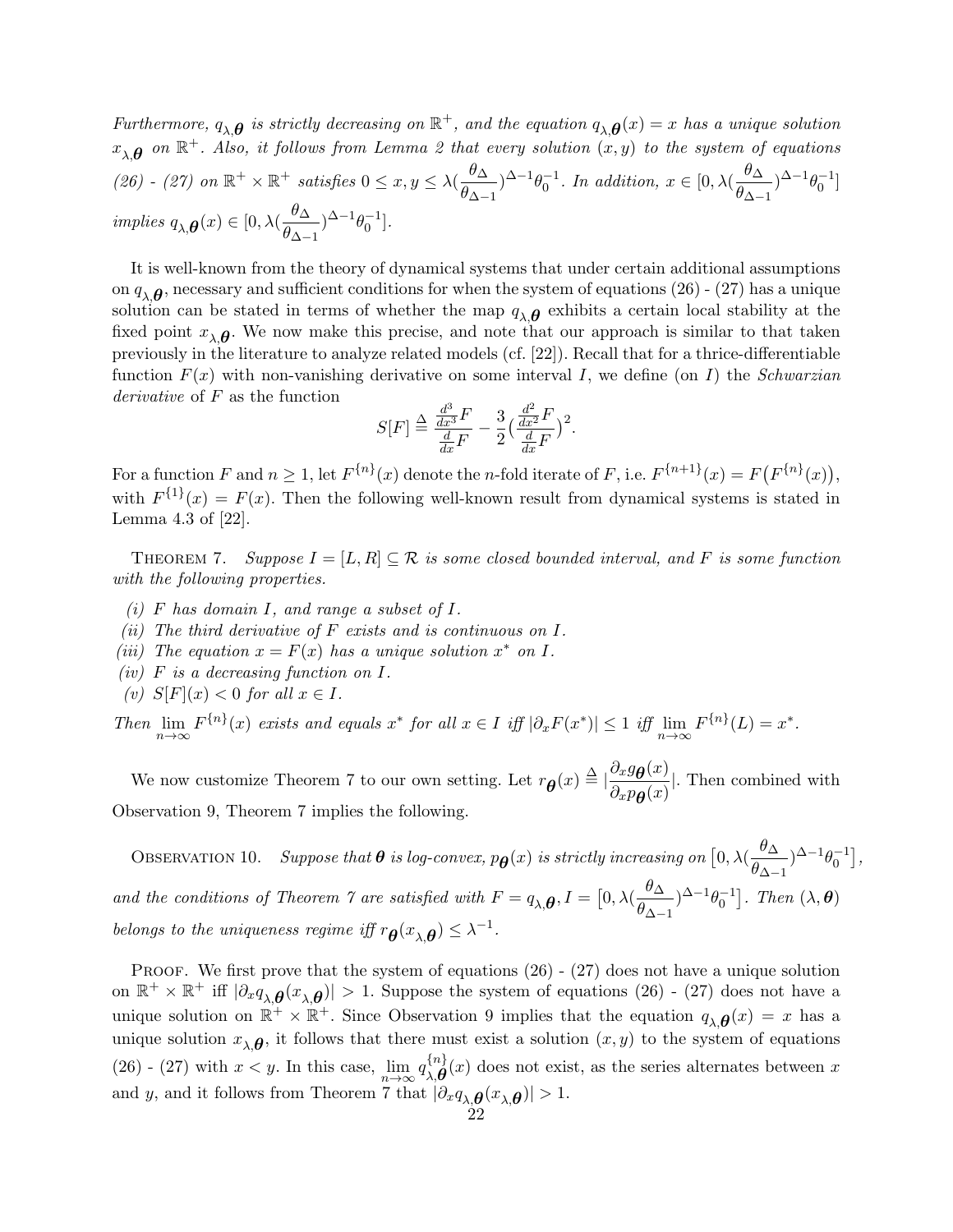$\lambda$  Alternatively, suppose that  $|\partial_x q_{\lambda,\theta}(x_{\lambda,\theta})| > 1$ . Then it follows from Theorem 7 that  $\lim_{n \to \infty} q_{\lambda,\theta}^{\{n\}}$ *λ,θ* (0) does not exist. However, both  $Z_{\text{even}} \stackrel{\Delta}{=} \lim_{n \to \infty} q_{\lambda,\boldsymbol{\theta}}^{\{2n\}}$  $\lim_{\lambda,\theta} \{2n\}(0)$  and  $Z_{\text{odd}} \triangleq \lim_{n \to \infty} q_{\lambda,\theta}^{\{2n+1\}}$  $\lambda, \theta$ (0) both exist. Indeed, this follows from the fact that  $q_{\mathcal{A}}^{\{1\}}$  $\lambda, \theta$  is decreasing,  $q_{\lambda, \theta}^{\{2\}}$  $\lambda$ , *θ* is increasing,  $q_{\lambda,\theta}^{\{2\}}$  $\mathcal{A}_{\lambda,\theta}^{\{2\}}(0) \geq 0$ , and  $q_{\lambda,\theta}^{\{3\}}$  $\lambda$ , *θ*<sup>(0)</sup>  $\leq$  $q \, \begin{matrix} 1 \\ \mathbf{0} \end{matrix}$  $\lambda, \mathbf{\theta}$ <sup>(1}</sup>), which implies that both relevant sequences are appropriately monotone. Noting that the non-existence of the stated limit implies  $Z_{\text{even}} \neq Z_{\text{odd}}$ , and the pair  $(Z_{\text{even}}, Z_{\text{odd}})$  must be a solution to the system of equations (26) - (27), completes the desired demonstration.

As it follows from elementary calculus that  $\partial_x q_{\lambda,\theta}(x_{\lambda,\theta}) = \lambda \frac{\partial_x g_{\theta}(x_{\lambda,\theta})}{\partial_x g_{\theta}(x_{\lambda,\theta})}$  $\frac{d^2b}{dx^2}$  $\frac{\partial}{\partial x^2}$ , combining the above with Theorem 4 and Observation 9 completes the proof.  $\Box$ 

We note that  $p_{\theta}$  is not necessarily an increasing function for the case of general log-convex  $\theta$ . Furthermore, even when  $p_{\theta}$  is increasing, an analysis of  $S[q_{\lambda,\theta}]$  seems difficult, and the associated uniqueness regime of the parameter space seems to be quite complex. However, for the special setting in which  $\theta$  belongs to a neighborhood of the all ones vector, in which case the associated M.r.f. becomes a perturbation of the hardcore model at criticality, these difficulties can be overcome by expanding the relevant functions using appropriate Taylor series. The theory of real analytic functions provides a convenient framework for proving the validity of these expansions, and we refer the reader to [21] for details. Using this framework, we prove the following.

LEMMA 4. For each convex vector **c**, and  $U \in \mathbb{R}^+$ , there exists  $\delta_{\mathbf{c},U} > 0$  such that the following *hold.*

- (i)  $g_{1+ch}(x)$  and  $p_{1+ch}(x)$  are jointly real analytic functions of  $(h, x)$  on  $[0, \delta_{c,U}] \times [0, U]$ . For each fixed  $h \in [0, \delta_{\mathbf{c},U}]$  and all  $x \in [0, U]$ ,  $\partial_x g_{\mathbf{1}+\mathbf{c}h}(x) < 0$ , and  $\partial_x p_{\mathbf{1}+\mathbf{c}h}(x) > 0$ .
- (ii) For each fixed  $h \in [0, \delta_{\mathbf{c},U}]$ ,  $p_{1+\mathbf{c}h}(x)$  has a well-defined and unique inverse  $p_{1+\mathbf{c}h}^{\leftarrow}(x)$  with *domain a superset of*  $[0, U]$  *and range a subset of*  $\mathbb{R}^+$ *. Furthermore,*  $p_{1+ch}^{\leftarrow}(x)$  *is a jointly real analytic function of*  $(h, x)$  *on*  $[0, \delta_{\mathbf{c},U}] \times [0, U]$ *.*
- (iii)  $q_{\lambda_{\Delta},1}$ +ch(x),  $\partial_x q_{\lambda_{\Delta},1}$ +ch(x), and  $S[q_{\lambda_{\Delta},1}$ +ch](x) are all jointly real analytic functions of  $(h, x)$ on  $[0, \delta_{\mathbf{c},U}] \times [0, U]$ . Furthermore  $\partial_x q_{\lambda_{\Delta},\mathbf{1}+\mathbf{c}h}(x)$  and  $S[q_{\lambda_{\Delta},\mathbf{1}+\mathbf{c}h}](x)$  are strictly negative for all  $(h, x) \in [0, \delta_{\mathbf{c},U}] \times [0, U].$

PROOF. We prove (i) - (iii) in order.

(i). The claim with respect to real analyticity follows from the fact that for any fixed  $U_1$ , there exists  $\delta_{1,U_1} > 0$  such that both  $g_{1+\text{ch}}(x)$  and  $p_{1+\text{ch}}(x)$  are ratios of non-vanishing polynomials of  $(h, x)$  on  $[0, \delta_{1,U_1}] \times [0, U_1]$ . That there exists  $\delta_{2,U_1} > 0$  such that  $\partial_x g_{1+ch}(x) < 0$  and  $\partial_x p_{1+ch}(x) > 0$ for all  $(h, x) \in [0, \delta_{2,U_1}] \times [0, U_1]$  then follows from the fact that  $\partial_x g_1(x) = -(\Delta - 1)(x+1)^{-\Delta}$ , and  $\partial_x p_1(x) = 1.$ 

(ii). The claim follows from (i) and the inverse function theorem for real analytic functions (cf. [21]).

(iii). The claim with respect to  $q_{\lambda_2,1+\text{ch}}(x)$  and  $\partial_x q_{\lambda_2,1+\text{ch}}(x)$  follows from (ii), and the fact that  $\partial_x q_{\lambda_{\Delta},1}(x) = -(\Delta - 1)\lambda_{\Delta}(x+1)^{-\Delta}$ . As this implies that  $\partial_x q_{\lambda_{\Delta},1}(x)$  is strictly negative (and thus non-vanishing), the desired claim with respect to  $S[q_{\lambda_{\Delta},1}+\mathbf{c}_h](x)$  then follows from the fact that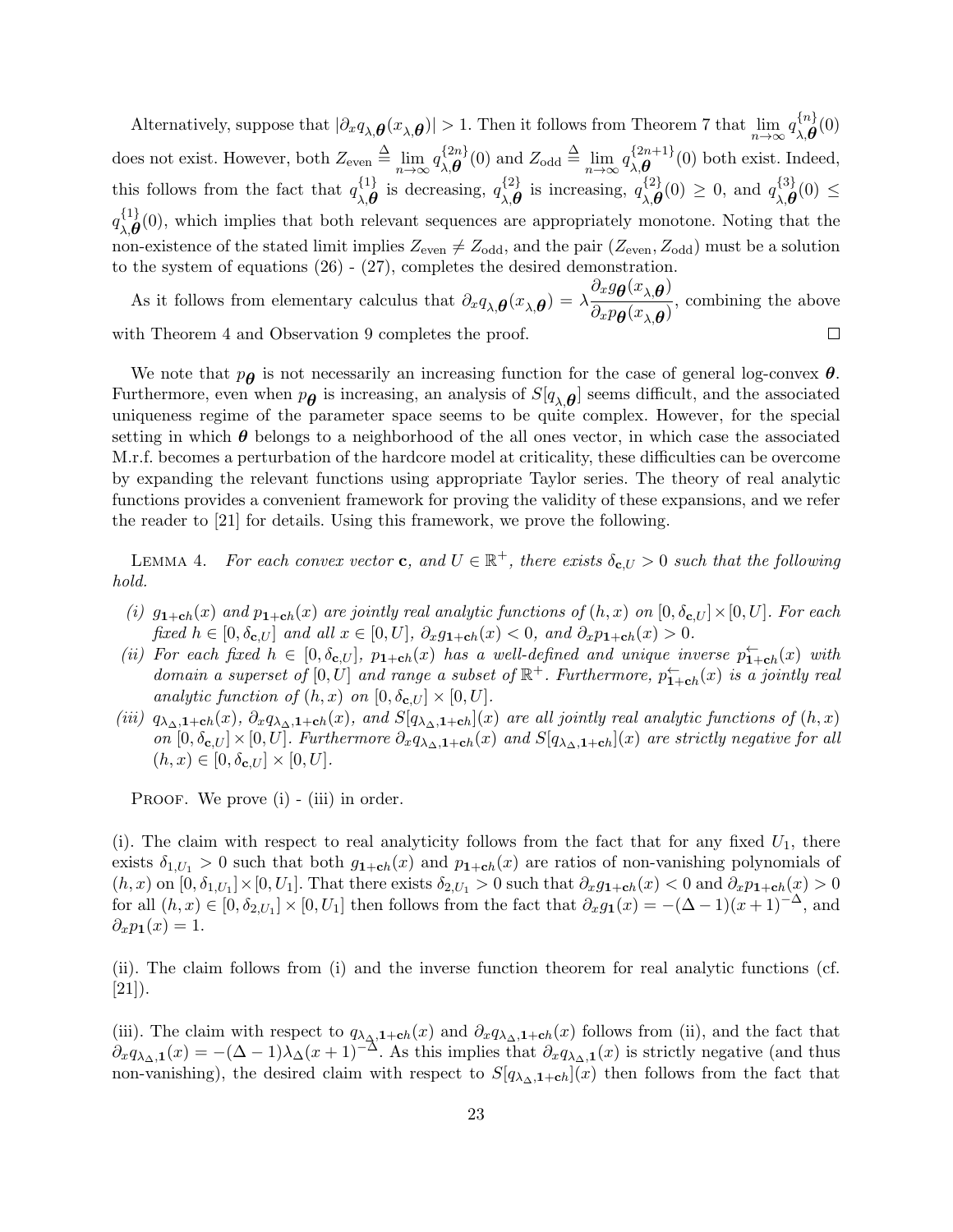$$
S[q_{\lambda_{\Delta},1}](x) = \frac{-\Delta(\Delta - 2)}{2(x+1)^2}.
$$

Combining Observations 10 and 6 with Lemma 4 immediately yields necessary and sufficient conditions for uniqueness when  $\theta$  is a convex perturbation of 1.

COROLLARY 2. For each convex vector **c**, there exists  $\delta_c > 0$  such that the following hold for  $all h \in [0, \delta_{\mathbf{c}}].$ 

(i)  $q_{\lambda_{\Delta},1+\mathbf{c}h}(x) - x$  is strictly decreasing on  $[0,2\lambda_{\Delta}]$ , and has a unique zero  $x_{\lambda_{\Delta},1+\mathbf{c}h}$  on  $[0,2\lambda_{\Delta}]$ . (ii)  $(\lambda_{\Delta}, \mathbf{1} + \mathbf{c}h)$  belongs to the uniqueness regime iff  $r_{\mathbf{1}+\mathbf{c}h}(x_{\lambda_{\Delta},\mathbf{1}+\mathbf{c}h}) \leq \lambda_{\Delta}^{-1}$ .

With Corollary 2 in hand, we now complete the proof of Theorem 6. For  $l \in \{0,1\}$  and  $c =$  $(c_0, \ldots, c_{\Delta})$ , let

$$
f_{l,\theta}(x) \stackrel{\Delta}{=} \sum_{i=0}^{\Delta-1} \theta_{i+l} \binom{\Delta-1}{i} x^i \quad , \quad z_{l,\mathbf{c}} \stackrel{\Delta}{=} \sum_{i=0}^{\Delta-1} \binom{\Delta-1}{i} x_{\lambda_{\Delta},\mathbf{1}}^i c_{i+l} \quad , \quad w_{l,\mathbf{c}} \stackrel{\Delta}{=} \sum_{i=0}^{\Delta-1} \binom{\Delta-1}{i} i x_{\lambda_{\Delta},\mathbf{1}}^{i-1} c_{i+l},
$$

and

$$
x_{\mathbf{c}} \stackrel{\Delta}{=} \frac{1}{2} \frac{(\Delta - 2)^{\Delta - 2}}{(\Delta - 1)^{\Delta - 1}} \big( (\Delta - 1) z_{1, \mathbf{c}} - \Delta z_{0, \mathbf{c}} \big).
$$

Also, let  $o(h)$  denote the family of functions  $F(h)$  such that  $\lim_{h\downarrow 0} h^{-1}F(h) = 0$ . With a slight abuse of notation, we will also let  $o(h)$  refer to any particular function belonging to this family. Finally, in simplifying certain expressions, we will use the following identities, which follow from a straightforward calculation (the details of which we omit).

Lemma 5.

$$
x_{\lambda_{\Delta},1} = (\Delta - 2)^{-1} , \quad \sum_{i=0}^{\Delta} \Lambda_{\Delta,i} = \left(\frac{\Delta - 1}{\Delta - 2}\right)^{\Delta} , \quad \sum_{i=0}^{\Delta} i \Lambda_{\Delta,i} = \Delta \frac{(\Delta - 1)^{\Delta - 1}}{(\Delta - 2)^{\Delta}}
$$

$$
\sum_{i=0}^{\Delta} i^2 \Lambda_{\Delta,i} = 2\Delta \frac{(\Delta - 1)^{\Delta - 1}}{(\Delta - 2)^{\Delta}} , \quad \sum_{i=0}^{\Delta} \pi_i = -\left(\frac{\Delta - 1}{\Delta - 2}\right)^{\Delta - 1} , \quad \sum_{i=0}^{\Delta} i \pi_i = \Delta \left(\frac{\Delta - 1}{\Delta - 2}\right)^{\Delta - 1}.
$$

PROOF OF THEOREM 6. We proceed by analyzing  $r_{1+\mathbf{c}h}(x_{\lambda_0,1+\mathbf{c}h}) - \lambda_{\Delta}^{-1}$  as  $h \downarrow 0$ , and begin by proving that

(28) 
$$
\lim_{h \downarrow 0} (x_{\lambda_{\Delta}, \mathbf{1} + \mathbf{c}h} - x_{\lambda_{\Delta}, \mathbf{1}})h^{-1} = x_{\mathbf{c}}.
$$

Note that for any fixed  $\alpha \in \mathbb{R}$  and  $l \in \{0, 1\}$ ,

(29)  
\n
$$
f_{l,1+ch}(x_{\lambda_{\Delta},1} + \alpha h) = \sum_{i=0}^{\Delta-1} {\Delta-1 \choose i} (1 + c_{i+l}h) \sum_{j=0}^i {i \choose j} x_{\lambda_{\Delta},1}^{i-j} (\alpha h)^j
$$
\n
$$
= \sum_{i=0}^{\Delta-1} {\Delta-1 \choose i} x_{\lambda_{\Delta},1}^i (1 + c_{i+l}h) (1 + ix_{\lambda_{\Delta},1}^{-1} \alpha h) + o(h)
$$
\n
$$
= (1 + x_{\lambda_{\Delta},1})^{\Delta-1} + ((\Delta - 1)(1 + x_{\lambda_{\Delta},1})^{\Delta-2} \alpha + z_{l,c}) h + o(h).
$$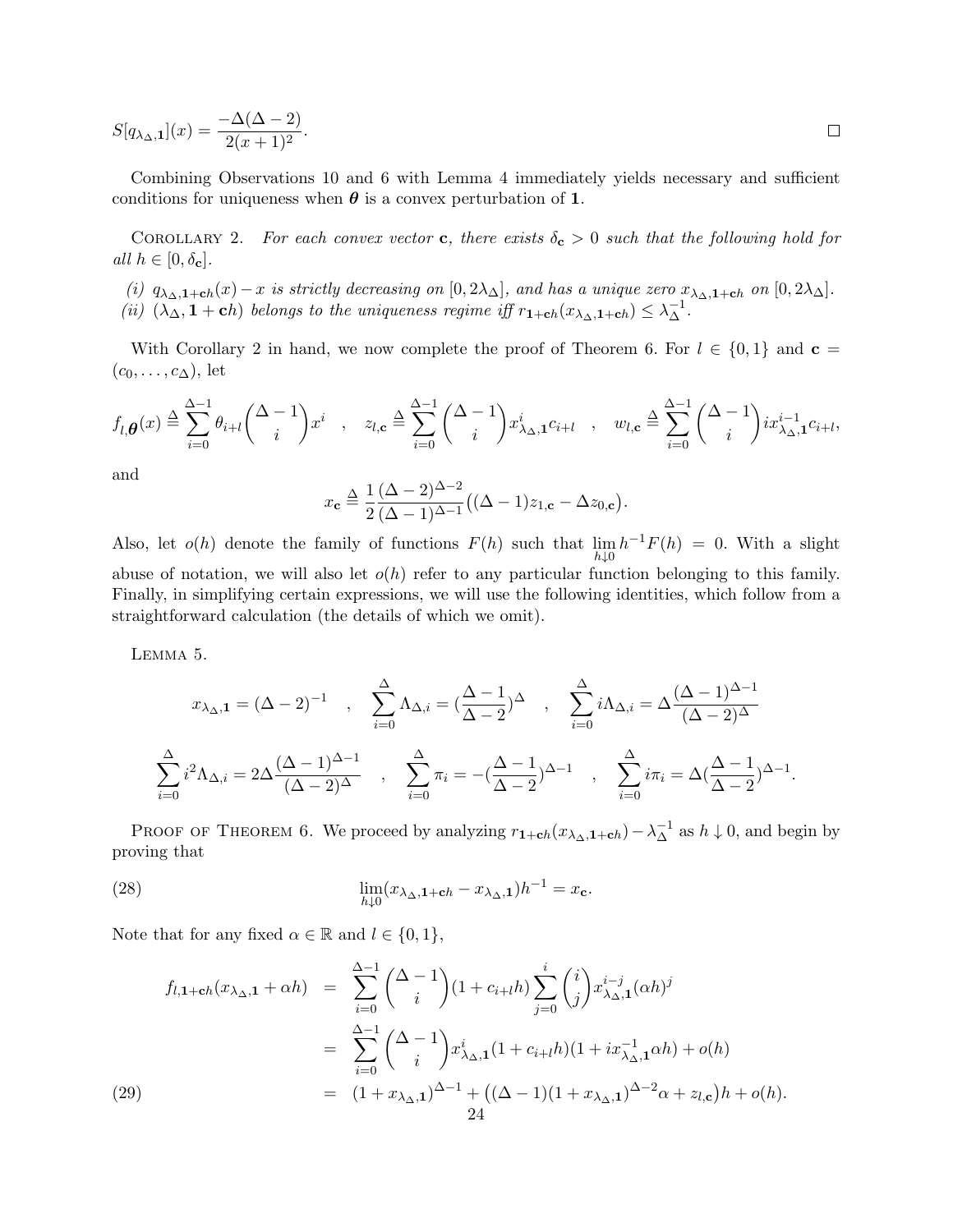We conclude that (30)  $g_{\textbf{1}+\textbf{c}h}(x_{\lambda_0,1}+\alpha h)=(1+x_{\lambda_0,1})^{-(\Delta-1)}-(1+x_{\lambda_0,1})^{-2(\Delta-1)}((\Delta-1)(1+x_{\lambda_0,1})^{\Delta-2}\alpha+z_{0,\textbf{c}})h+o(h),$ and

(31) 
$$
f_{1+ch}(x_{\lambda_{\Delta},1} + \alpha h) = 1 + (1 + x_{\lambda_{\Delta},1})^{-(\Delta - 1)}(z_{1,c} - z_{0,c})h + o(h).
$$

It follows from (30), (31), and a straightforward calculation (the details of which we omit) that for  $\alpha \in \mathbb{R}$ ,

$$
(x_{\lambda_{\Delta},\mathbf{1}} + \alpha h) - \lambda_{\Delta} f_{\mathbf{1} + \mathbf{c}h}^{\Delta - 1} (x_{\lambda_{\Delta},\mathbf{1}} + \alpha h) g_{\mathbf{1} + \mathbf{c}h} (x_{\lambda_{\Delta},\mathbf{1}} + \alpha h) = 2(\alpha - x_{\mathbf{c}})h + o(h).
$$

Combining with Corollary 2.(i), and the fact that  $x_{\lambda_{\Delta},\mathbf{1}} < \lambda_{\Delta}$ , completes the proof.

Next, we use (28) to prove that

(32) 
$$
\partial_x p_{1+ch}(x_{\lambda_\Delta,1+ch}) + \lambda_\Delta \partial_x g_{1+ch}(x_{\lambda_\Delta,1+ch}) = -\frac{1}{2}(\frac{\Delta-2}{\Delta-1})^{\Delta} \pi \cdot ch + o(h).
$$

Indeed, it follows from (28) that

$$
\partial_x f_{l,1+ch}(x_{\lambda_{\Delta},1+ch}) = \sum_{i=1}^{\Delta-1} {\Delta-1 \choose i} i(1+c_{i+1}h) \sum_{j=0}^{i-1} {i-1 \choose j} x_{\lambda_{\Delta},1}^{i-1-j}(x_ch)^j + o(h)
$$
  

$$
= \sum_{i=1}^{\Delta-1} {\Delta-1 \choose i} i x_{\lambda_{\Delta},1}^i (1+c_{i+1}h) (x_{\lambda_{\Delta},1}^{-1} + (i-1)x_{\lambda_{\Delta},1}^{-2}x_ch) + o(h),
$$

which itself equals

(33) 
$$
(\Delta - 1)(1 + x_{\lambda_{\Delta},1})^{\Delta - 2} + \left(x_c(\Delta - 1)(\Delta - 2)(1 + x_{\lambda_{\Delta},1})^{\Delta - 3} + w_{l,c}\right)h + o(h).
$$

It follows from (28) - (33), and a straightforward calculation (the details of which we omit), that

$$
\partial_x g_{1+ch}(x_{\lambda_\Delta,1+ch}) = -g_{1+ch}^2(x_{\lambda_\Delta,1+ch})\partial_x f_{0,1+ch}(x_{\lambda_\Delta,1+ch}),
$$

which itself equals (34)

$$
-(\Delta-1)(1+x_{\lambda_{\Delta},1})^{-\Delta}+(1+x_{\lambda_{\Delta},1})^{-(2\Delta-1)}\bigg(-(1+x_{\lambda_{\Delta},1})w_{0,\mathbf{c}}+\Delta(\Delta-1)(1+x_{\lambda_{\Delta},1})^{\Delta-2}x_{\mathbf{c}}+2(\Delta-1)z_{0,\mathbf{c}}\bigg)h+o(h);
$$

$$
\partial_x f_{1+ch}(x_{\lambda_0,1+ch})
$$
 equals

$$
g_{1+ch}^2(x_{\lambda_\Delta,1+ch})\bigg(f_{0,1+ch}(x_{\lambda_\Delta,1+ch})\partial_x f_{1,1+ch}(x_{\lambda_\Delta,1+ch})-f_{1,1+ch}(x_{\lambda_\Delta,1+ch})\partial_x f_{0,1+ch}(x_{\lambda_\Delta,1+ch})\bigg),
$$

which itself equals

$$
(1 + x_{\lambda_{\Delta},1})^{-\Delta} \bigg( (1 + x_{\lambda_{\Delta},1}) (w_{1,\mathbf{c}} - w_{0,\mathbf{c}}) + (\Delta - 1)(z_{0,\mathbf{c}} - z_{1,\mathbf{c}}) \bigg) h + o(h);
$$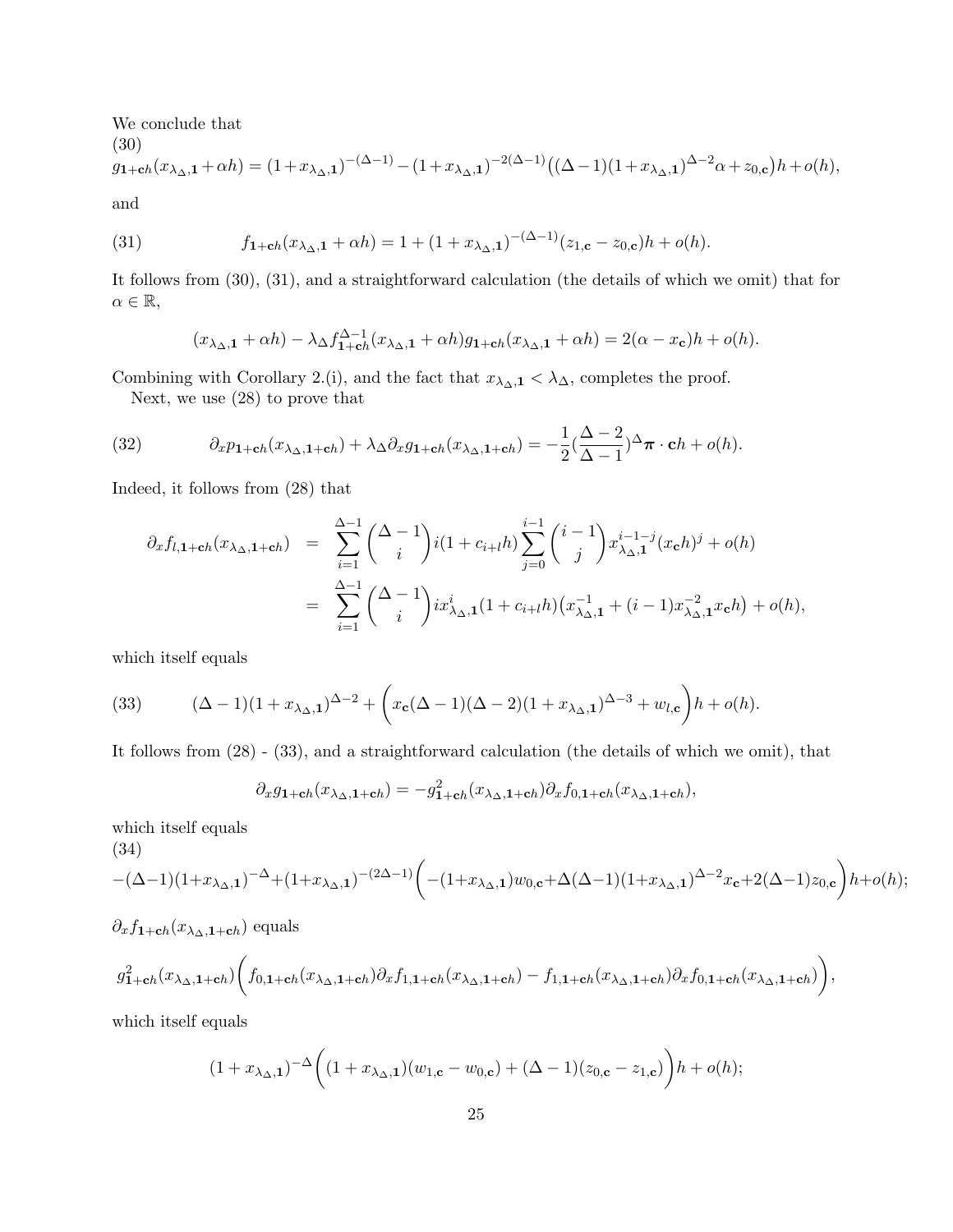and

$$
\partial_x p_{1+ch}(x_{\lambda_\Delta,1+ch}) = f_{1+ch}^{-(\Delta-1)}(x_{\lambda_\Delta,1+ch}) - (\Delta-1)x_{\lambda_\Delta,1+ch} f_{1+ch}^{-\Delta}(x_{\lambda_\Delta,1+ch})\partial_x f_{1+ch}(x_{\lambda_\Delta,1+ch}),
$$

which itself equals

(35) 
$$
1 - (\Delta - 1)x_{\lambda_{\Delta},1}(1 + x_{\lambda_{\Delta},1})^{-(\Delta - 1)}(w_{1,\mathbf{c}} - w_{0,\mathbf{c}})h + o(h).
$$

Combining (34) - (35) with Lemma 5 and simplifying, we conclude that the left-hand side of (32) equals

$$
(36)\ \ \frac{(\Delta-2)^{\Delta-2}}{2(\Delta-1)^\Delta}\bigg(-(\Delta-2)^3z_{0,\mathbf{c}}+\Delta(\Delta-1)(\Delta-2)z_{1,\mathbf{c}}+2(\Delta-1)(\Delta-2)w_{0,\mathbf{c}}-2(\Delta-1)^2w_{1,\mathbf{c}}\bigg)h+o(h).
$$

It follows from the definition of  $\pi$  and a further straightforward algebraic manipulation that (36) equals  $-\frac{1}{2}$  $\frac{1}{2}(\frac{\Delta-2}{\Delta-1}$  $\frac{\Delta - 2}{\Delta - 1}$ <sup> $\Delta$ </sup> $\pi \cdot \mathbf{c}h + o(h)$ , completing the desired demonstration.

Combining (28), (32), and Corollary 2 with the fact that  $r_{1+ch}(x_{\lambda_0,1+ch}) \leq \lambda_{\Delta}^{-1}$  iff the l.h.s. of (32) is non-negative completes the proof.

**7. Conclusion.** In this paper, we investigated second-order M.r.f. for independent sets on the infinite Cayley tree, a generalization of the hardcore model which arises in statistical physics, combinatorial optimization, and operations research, with an eye towards understanding which distributions can be attained for the number of included neighbors of an excluded node, while staying in the uniqueness regime. We proved that the associated Gibbsian specification satisfies the FKG Inequality whenever the local potentials defining the Hamiltonian satisfy a certain log-convexity condition, which leads to so-called reverse ultra log-concave distributions for the number of included neighbors of an excluded node. Under this condition, we gave necessary and sufficient conditions for the existence of a unique infinite-volume Gibbs measure in terms of an explicit system of equations, proved the existence of a phase transition, and gave explicit lower and upper bounds on the associated critical activity, which we proved to exhibit a certain robustness. For potentials which are small perturbations of those coinciding to the hardcore model at its critical activity, we performed a perturbative analysis of the system of equations arising from our necessary and sufficient conditions for uniqueness, allowing us to explicitly characterize whether the resulting specification has a unique infinite-volume Gibbs measure in terms of whether these perturbations satisfy an explicit linear inequality. Our analysis revealed an interesting non-monotonicity with regards to biasing towards excluded nodes with no included neighbors, which we used (in conjunction with our lower and upper bounds) to compare the uniqueness regime for our model to a related model in which the associated potentials have a simple factorized form.

This work leaves many interesting directions for future research. The full power of higher-order M.r.f. for sampling from independent sets in sparse graphs, and the associated uniqueness regime, remains poorly understood. Several questions build immediately on the models considered in this paper, such as developing a deeper understanding of the uniqueness regime for second-order M.r.f. with log-convex potentials, and more generally higher-order M.r.f. which also satisfy the FKG Inequality. Analyzing settings in which the FKG Inequality no longer holds (at least for the partial order considered in this paper), e.g. second-order M.r.f. with log-concave potentials (which includes the restriction to maximal independent sets, and for which *fθ* is monotone decreasing instead of increasing), remains an open challenge. It is also an open question to understand which sets of occupancy probabilities can be acheived by higher-order M.r.f. (in the uniqueness regime). Can one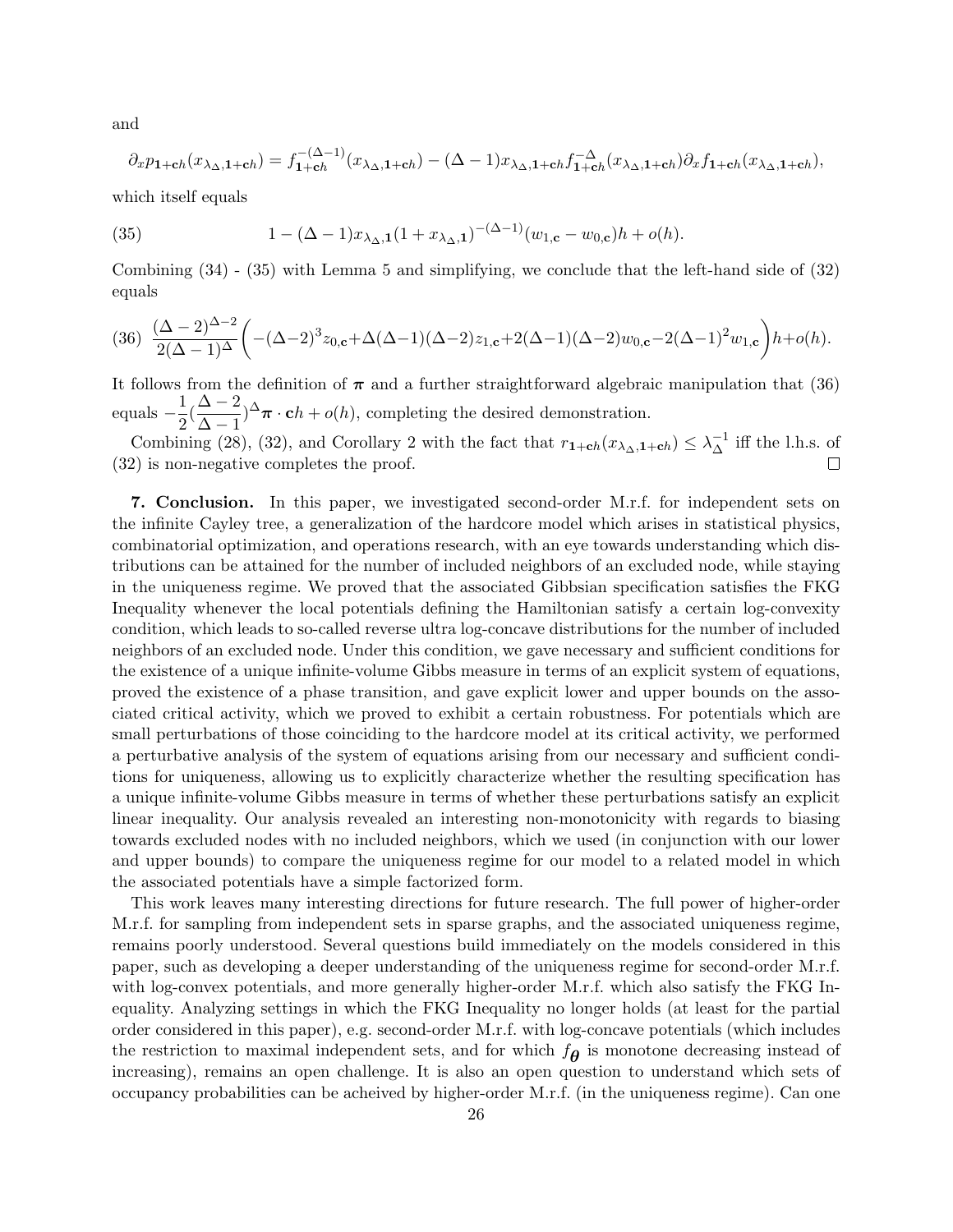use higher-order M.r.f. (in the uniqueness regime) to sample from denser independent sets than can be attained using the hardcore model at the critical activity? It would also be interesting to study higher-order M.r.f. for related combinatorial problems, e.g. graph coloring, as well as for more general sparse graphs. Indeed, although our results can be easily extended to the setting of regular graphs of large girth using standard techniques, proving results for general bounded-degree graphs (as was done by Weitz for the hardcore model in [46]) seems to require fundamentally new ideas. Similarly, the algorithmic implications of phase transitions for higher-order M.r.f. also remain open questions. In particular, one would expect a "complexity transition" at the uniqueness threshold with respect to approximately computing the relevant partition functions, as has been recently established for first-order M.r.f. (cf. [36]).

Finally, it is open to investigate the connection between higher-order M.r.f. and research on bernoulli shifts, i.i.d. factors of graphs, and local algorithms (cf. [42, 4]), which have played a prominent role recently in developing algorithms for finding dense independent sets in sparse graphs (cf. [16, 10]). For example, it has been proven that under certain additional technical assumptions, certain M.r.f. can (not) be well-approximated (in an appropriate sense) by i.i.d. factors of graphs (cf. [42, 3]). However, a complete understanding of this and related questions seems beyond the reach of current techniques. The converse, i.e. questions regarding whether an i.i.d. factor of graphs can be well-approximated by a finite-order M.r.f. in the uniqueness regime, seem to have received less attention in the literature, beyond the special case in which the underlying graph is a line and the M.r.f. reduces to a Markov chain (cf. [27, 31]). Such a connection could open the door to, e.g., searching the space of M.r.f. (which are easily parametrized on sparse graphs) to find specifications which sample from dense independent sets while remaining in the uniqueness regime. We conclude with the following related question.

Question 2. *To what extent are higher-order M.r.f. in the uniqueness regime capable of (approximately) encoding those distributions on independent sets which exhibit long-range independence, such as i.i.d. factors of graphs?*

**Acknowledgements.** The author would like to thank Rob van den Berg, David Gamarnik, Kavita Ramanan, Justin Salez, and Prasad Tetali for several stimulating discussions. The author especially thanks Rob van den Berg for a very helpful conversation regarding the applicability of the FKG Theorem.

#### REFERENCES

- [1] D. Achlioptas and A. Coja-Oghlan, *Algorithmic barriers from phase transitions*, Foundations of Computer Science, 2008., IEEE, 2008, pp. 793–802.
- [2] I. Akyildiz, S. Weilian, Y. Sankarasubramaniam, and E. Cayirci, *Wireless sensor networks: a survey*, Computer networks **38** (2002), no. 4, 393–422.
- [3] Agnes Backhausz and Balázs Szegedy, On large girth regular graphs and random processes on trees, arXiv preprint arXiv:1406.4420 (2014).
- [4] Agnes Backhausz, Balázs Szegedy, and Bálint Virág, *Ramanujan graphings and correlation decay in local algorithms*, Random Structures & Algorithms (2014).
- [5] D. Basin, S. Capkun, J. Hubaux, P. Lafourcade, P. Papadimitratos, M. Poturalski, and P. Schaller, *Secure neighborhood discovery: A fundamental element for mobile ad hoc networking*, Communications Magazine, IEEE **46** (2008), no. 2, 132–139.
- [6] V. Bhargava and M. Khabbazian, *Localized broadcasting with guaranteed delivery and bounded transmission redundancy*, Computers, IEEE Transactions on **57** (2008), no. 8, 1072–1086.
- [7] G. Biroli and M. Mézard, *Lattice glass models*, Phys. Rev. Lett. **88** (2001), 025501.
- [8] W. Chen and C. Gu, *The reverse ultra log-concavity of the Boros-Moll polynomials*, Proceedings of the American Mathematical Society **137** (2009), no. 12, 3991–3998.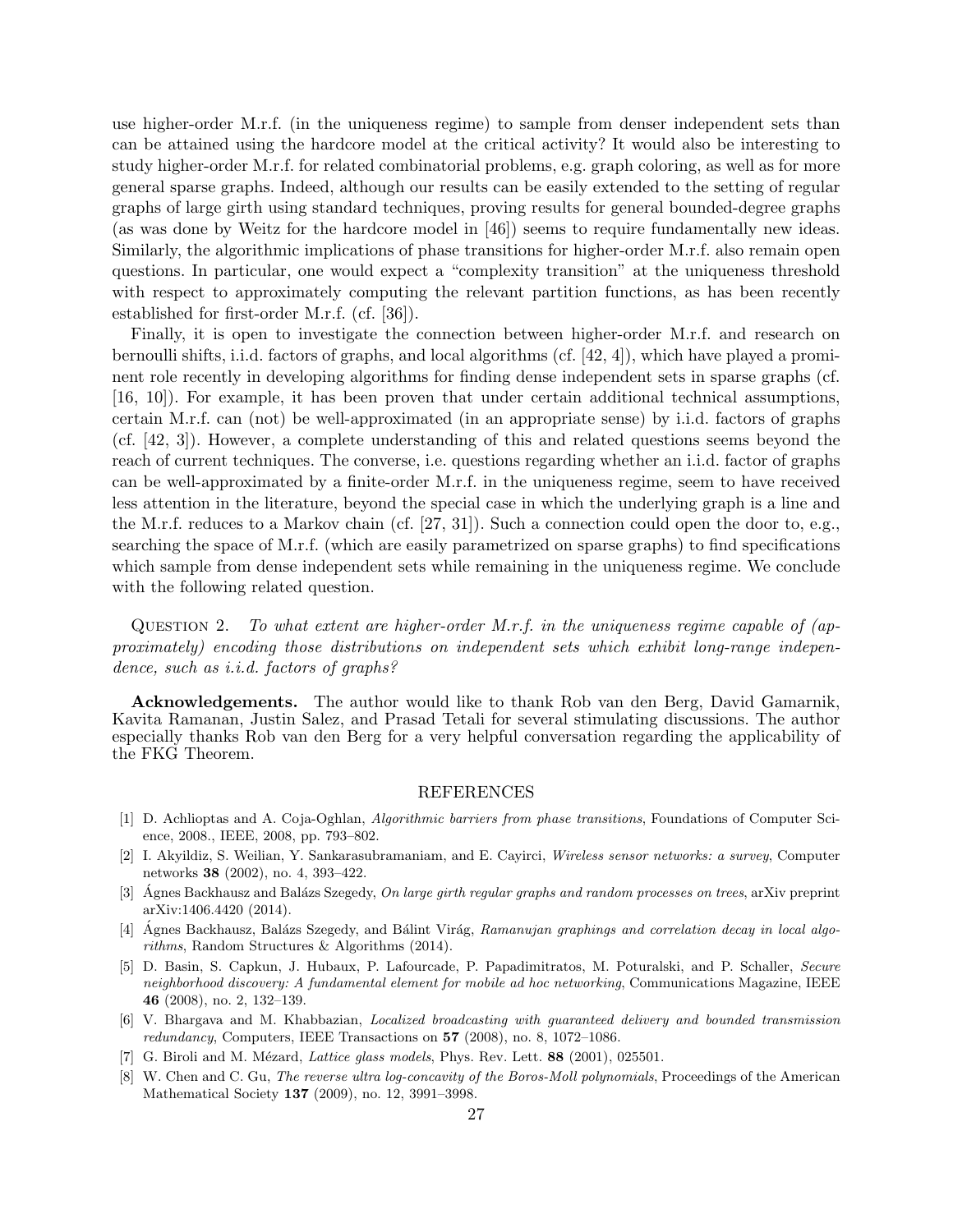- [9] T. Colin, *Local properties of an Ising model on a Cayley tree*, Journal of Statistical Physics **27** (1982), 441–456.
- [10] Endre Csóka, Balázs Gerencsér, Viktor Harangi, and Bálint Virág, *Invariant gaussian processes and independent sets on regular graphs of large girth*, Random Structures & Algorithms (2014).
- [11] L. Dall'Asta, P. Pin, and A. Ramezanpour, *Statistical mechanics of maximal independent sets*, Phys. Rev. E **80** (2009).
- [12] Jian Ding, Allan Sly, and Nike Sun, *Maximum independent sets on random regular graphs*, arXiv preprint arXiv:1310.4787 (2013).
- [13] C. Domb, *On the theory of cooperative phenomena in crystals*, Advances in Physics **9** (1960), no. 35, 245–361.
- [14] C. Fortuin, P. Kasteleyn, and J. Ginibre, *Correlation inequalities on some partially ordered sets*, Communications in Mathematical Physics **22** (1971), no. 2, 89–103.
- [15] Sacha Friedli and Yvan Velenik, *Equilibrium statistical mechanics of classical lattice systems: a concrete introduction*, 2014.
- [16] David Gamarnik and Madhu Sudan, *Limits of local algorithms over sparse random graphs*, Proceedings of the 5th conference on Innovations in theoretical computer science, ACM, 2014, pp. 369–376.
- [17] O. Haggstrom, *Ergodicity of the hard-core model on Z2 with parity-dependent activities*, Arkiv for matematik **35** (1997), no. 1, 171–184.
- [18] T. Hellings, S.C. Borst, and J.S.H. van Leeuwaarden, *Tandem queueing networks with neighbor blocking and back-offs*, Queueing Systems **68** (2011), no. 3, 321–331.
- [19] F. Kelly, *Loss networks*, The Annals of Applied Probability **1** (1991), no. 3, pp. 319–378.
- [20] W. Kob and H.C. Andersen, *Kinetic lattice-gas model of cage effects in high-density liquids and a test of modecoupling theory of the ideal-glass transition*, Phys Rev E Stat Phys Plasmas Fluids Relat Interdiscip Topics **48** (1993), no. 6, 4364–4377.
- [21] S. Krantz and H. Parks, *A primer of real analysis and functions*, Springer, 2002.
- [22] B. Luen, K. Ramanan, and I. Ziedins, *Nonmonotonicity of phase transitions in a loss network with controls*, Annals of Applied Probability **16** (2006), no. 3, 1528 – 1562.
- [23] M. Mézard, G. Parisi, and R. Zecchina, *Analytic and algorithmic solution of random satisfiability problems*, Science **297** (2002), no. 5582, 812–815.
- [24] P. Mitra, K. Ramanan, A. Senhupta, and I. Ziedins, *Markov random fields of multicasting in tree networks*, Annals of Applied Probability **34** (2002), no. 1, 58 – 84.
- [25] E. Mossel, D. Weitz, and N. Wormald, *On the hardness of sampling independent sets beyond the tree threshold*, Probability Theory and Related Fields **143** (2009), 401–439, 10.1007/s00440-007-0131-9.
- [26] D.S Johnson M.R Garey, *Computers and intractability*, 1979.
- [27] Donald S Ornstein, *An application of ergodic theory to probability theory*, The Annals of Probability **1** (1973), no. 1, 43–58.
- [28] R. Pemantle, *Towards a theory of negative dependence*, arXiv preprint math/0404095 (2004).
- [29] CJ Preston, *Random fields, volume 534 of lectures notes in math*, 1976.
- [30] U. Rozikov, *Gibbs measures on cayley trees: Results and open problems*, Reviews in Mathematical Physics **25** (2013), no. 01.
- [31] Daniel J Rudolph and Gideon Schwarz, *The limits in d of multi-step markov chains*, Israel Journal of Mathematics **28** (1977), no. 1-2, 103–109.
- [32] L. K. Runnels and L. L. Combs, *Exact finite method of lattice statistics. i. square and triangular lattice gases of hard molecules*, The Journal of Chemical Physics **45** (1966), no. 7, 2482–2492.
- [33] L.K. Runnels, *Phase transition of a Bethe lattice gas of hard molecules*, Journal of Mathematical Physics **8** (1967), no. 10, 2081–2087.
- [34] J. Salez, *The cavity method for counting spanning subgraphs subject to local constraints*, Random Structures and Algorithms **43** (2013), no. 3, 377–397.
- [35] S Sheffield, *Random surfaces. astérisque 304 vi+ 175*, Mathematical Reviews (MathSciNet): MR2251117 Zentralblatt MATH **1104** (2005).
- [36] A. Sly and N. Sun, *The computational hardness of counting in two-spin models on d-regular graphs*, Foundations of Computer Science (FOCS), 2012 IEEE 53rd Annual Symposium on, IEEE, 2012, pp. 361–369.
- [37] Allan Sly, Nike Sun, et al., *Counting in two-spin models on d-regular graphs*, The Annals of Probability **42** (2014), no. 6, 2383–2416.
- [38] F. Spitzer, *Markov random fields on an infinite tree*, The Annals of Probability **3**, no. 3, pp. 387–398.